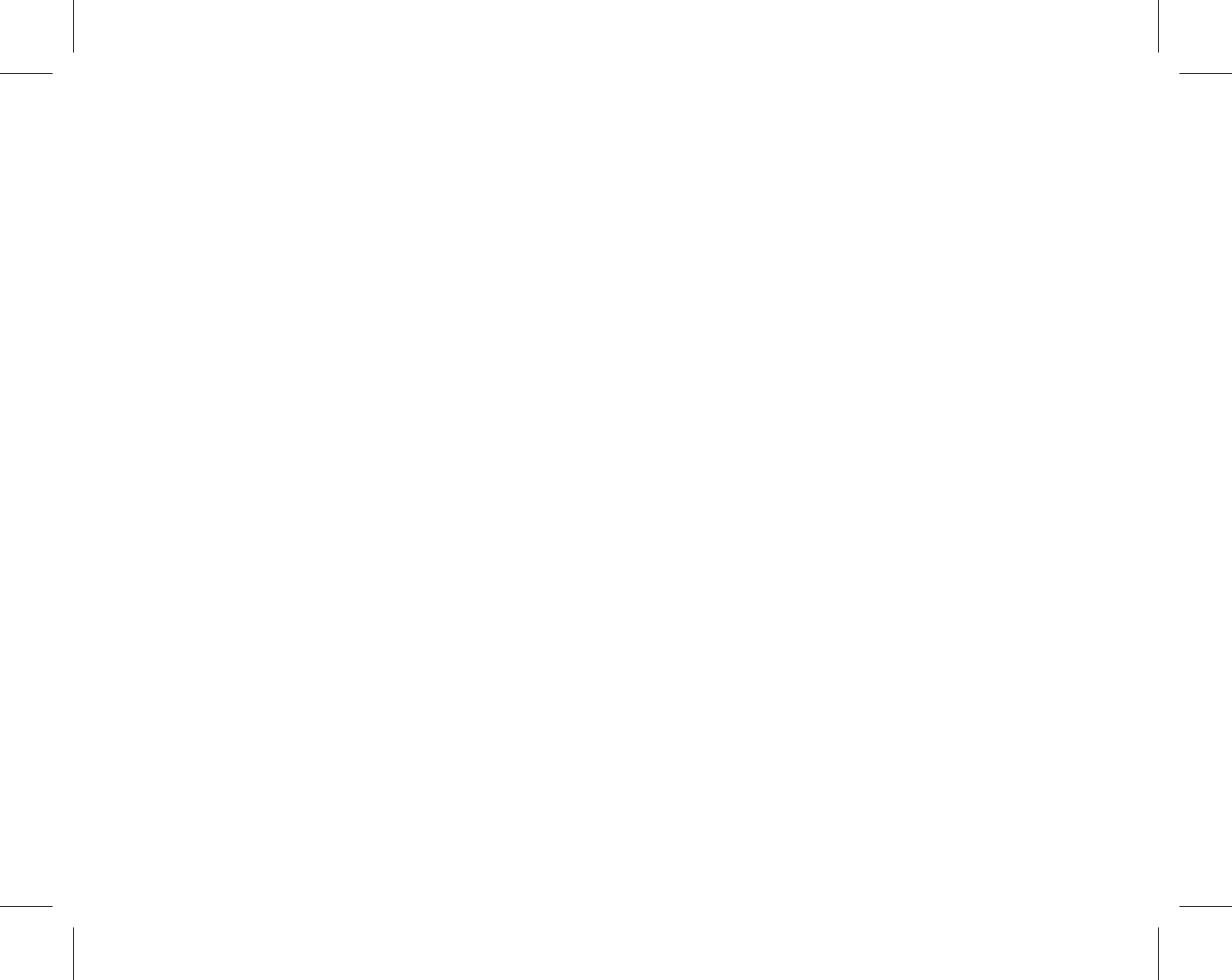EN



### INSTRUCTIONS FOR USE **INTRODUCTION**

The user of Osteogenics Biomedical products has the duty to determine whether or not any product is suitable for the particular patient and circumstances. Osteogenics Biomedical disclaims any liability, express or implied, and shall have no responsibility for any direct, indirect, punitive or other damages, arising out of or in connection with any errors in professional judgment or practice in the use or installation of Osteogenics Biomedical products. Important: Read this entire package insert prior to use and follow all instructions carefully. Improper handling, preparation, surgical technique or postoperative care may adversely affect the safety and/or performance of the mesh.

#### **DESCRIPTION**

RPM™ Reinforced PTFE Mesh is composed of proprietary 100% polytetrafluoroethylene (PTFE) sheet, reinforced with a titanium frame embedded between two layers of PTFE. PTFE is a biologically inert and tissue compatible material. RPM™ Reinforced PTFE Mesh is a high-density sheet perforated with circular macropores to allow "communication" between the bone graft and the periosteum, nutrient transfer, and vascularization of the bone graft.

Since space-making is critical to this procedure, the PTFE mesh is sufficiently stiff to prevent spontaneous collapse but supple enough to conform easily to tissue contours and reduce perforations of overlying soft tissue.

The mesh is designed to aid in the reconstruction and augmentation of the alveolar ridge, maxilla, and mandible.

#### **INDICATIONS**

RPM™ Reinforced PTFE Mesh is a temporarily implantable material (non-resorbable) indicated for stabilization and support of bone grafts in alveolar bony defect sites.

### **CONTRAINDICATIONS**

None known.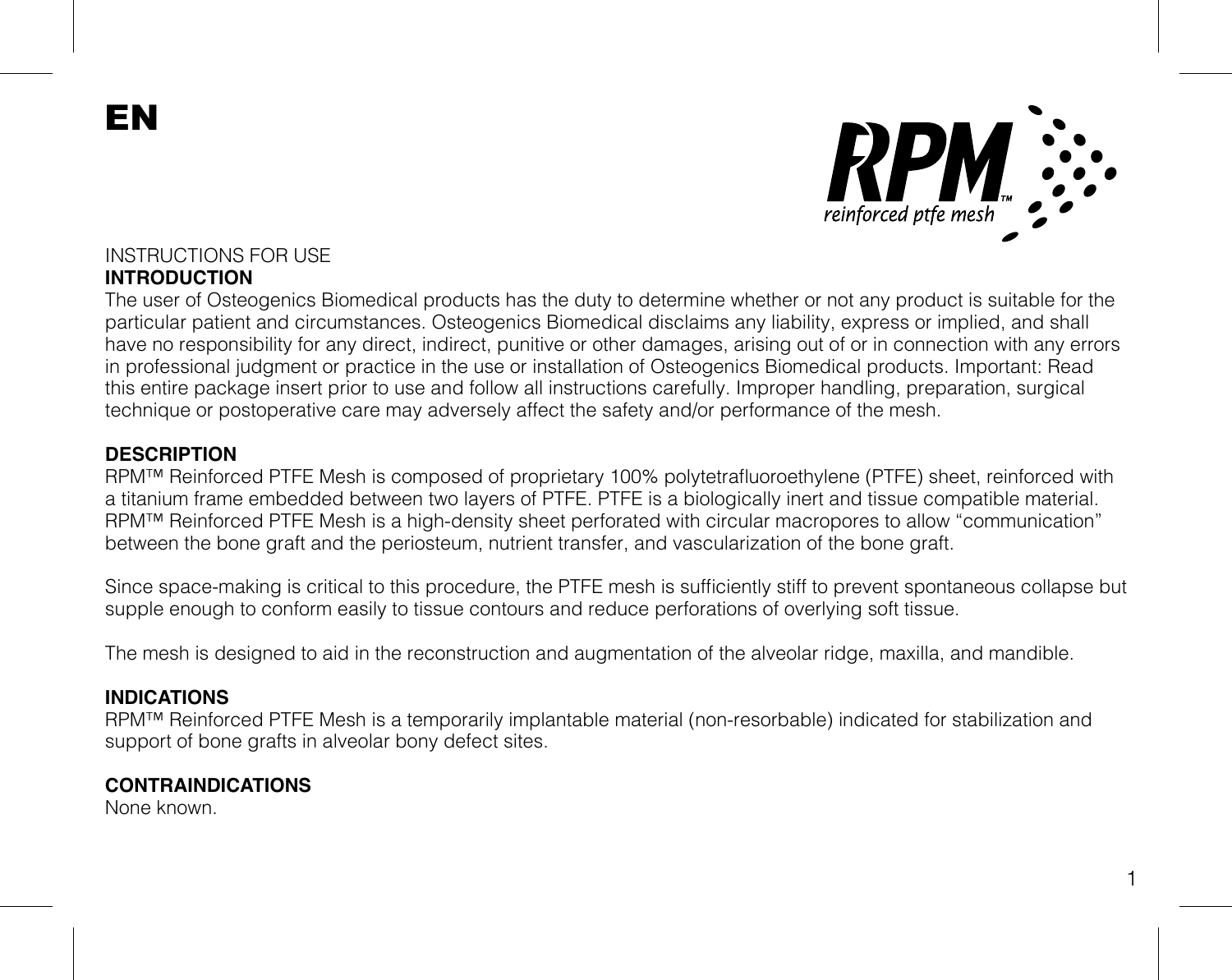### **WARNINGS**

- 1. RPM™ Reinforced PTFE Mesh is not designed for use under load bearing conditions.
- 2. RPM™ Reinforced PTFE Mesh should be used only with stable endosseous implants.

### **PRECAUTIONS**

1. U.S.A. Federal Law restricts the sale, distribution or use of this device to, by or on the order of a licensed practitioner.

- .<br>2. Do not use if package has been opened or damaged prior to use.
- 3. Do not reuse or re-sterilize RPM™ Reinforced PTFE Mesh. Safety and effectiveness following reuse or re-sterilization of the RPM™ Reinforced PTFE Mesh has not been established.
- 4. RPM™ Reinforced PTFE Mesh should not be used in the presence of active infection.
- 5. Safety and effectiveness in pregnant women, nursing women, and children have not been established.

### **ADVERSE REACTIONS**

None known.

### **MRI SAFETY INFORMATION**

Non-clinical testing has demonstrated that the RPM™ Reinforced PTFE Mesh is MR Conditional. A patient with this device can be safely scanned in an MR system meeting the following conditions:

- Static magnetic field of 1.5 T and 3.0 T
- Maximum spatial gradient of 3,000 gauss/cm (30 T/m)
- Maximum MR system reported, whole body averaged specific absorption rate (SAR) of 2 W/kg (Normal Operating Mode)

Under the scan conditions defined above, the RPM™ Reinforced PTFE Mesh is expected to produce a maximum temperature rise of less than 2.3°C after 15 minutes of continuous scanning.

In non-clinical testing, the image artifact caused by the device extends approximately 3 mm from the implant when imaged with a gradient echo pulse sequence and a 3.0 T MR system.

## **MESH INSERTION**

2 sterile water to remove the talc, or with sterile atraumatic forceps. The mesh may be cut to the desired configuration. Carefully open the outer tray of the double blister and aseptically remove the sterile inner tray containing the RPM™ Reinforced PTFE Mesh in the sterile field. The sterile PTFE mesh can then be removed from the sterile inner tray for usage during the surgical procedure. Handle the mesh only with sterile surgical gloves that have been washed in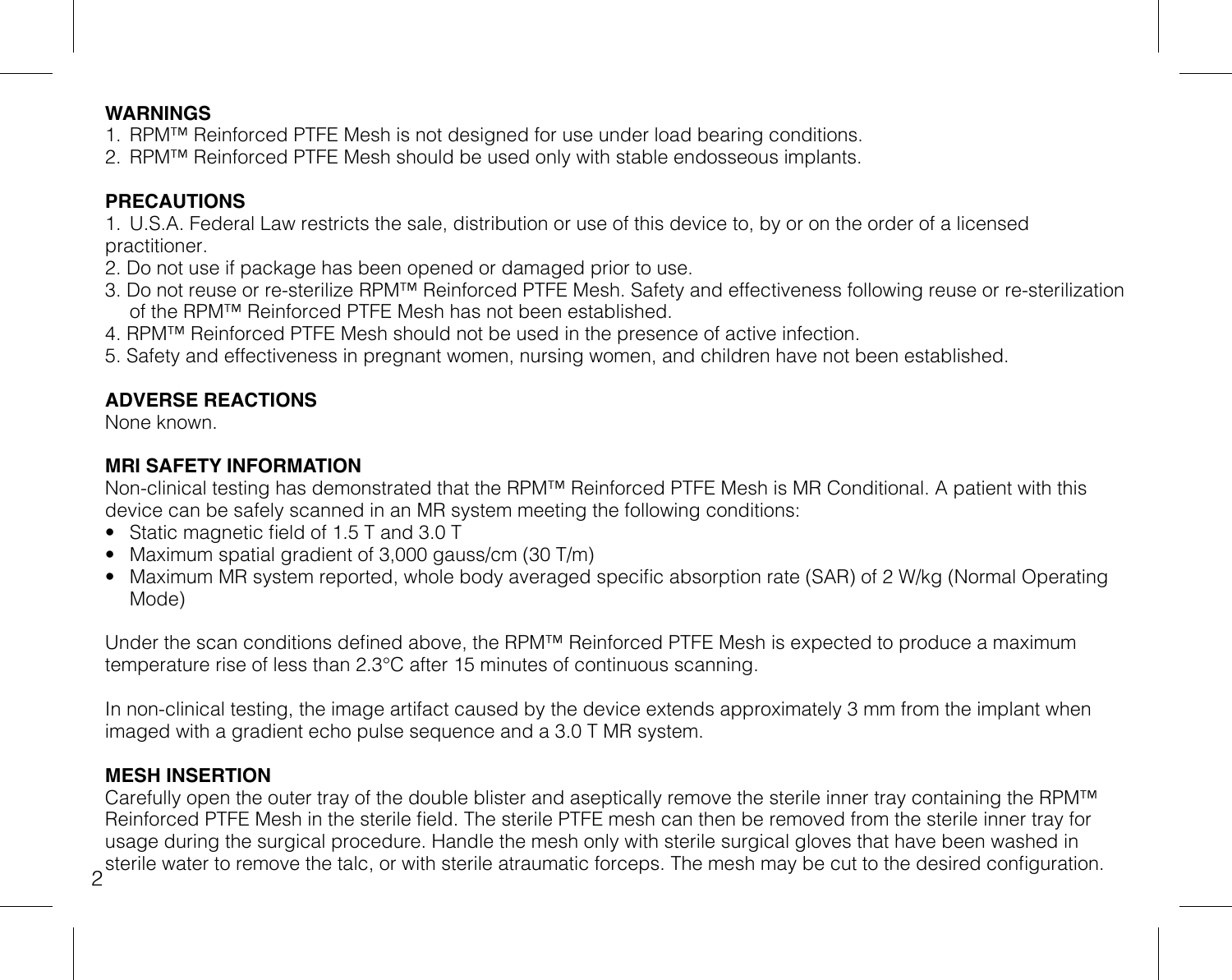Titanium is easily cut with sharp scissors. After trimming, there should be no sharp corners or rough edges. Note: For best results with textured material, place dimples side up towards gingival tissue. To enhance space-making capability, the material may be curved over the fingertips or a sterile instrument handle to create a dome shape, if desired. The mesh should be trimmed to extend 3-4 mm beyond the defect margins to provide adequate protection of the bone defect and enhance mesh stability. The mesh should be trimmed to remain at least 1 mm from adjacent, uninvolved teeth. Care should be exercised during placement of the mesh to prevent delamination. Trimming of the mesh close to the titanium frame or excessive bending of the frame can increase the risk of delamination. Sections of the mesh that become delaminated during placement should not be used. In rare instances, the titanium frame may perforate through the PTFE material during handling. If this occurs, the mesh should not be used.

If additional stability is desired, the mesh may be stabilized with surgical screws, tacks, or sutures.

Adequate flap release must be accomplished in order to achieve a tension-free closure. Vertical incisions, if used, must be remote from the location of the mesh.

A double layer closure, with a deep layer of horizontal mattress sutures followed by a standard wound closure with interrupted sutures, is recommended. The use of a non‐resorbable monofilament suture is recommended by the manufacturer. Loss of tensile strength during the initial 2‐week healing period can lead to premature mesh exposure.

### **MESH EXPOSURE**

Due to macroporosity, maintenance of primary closure is required for predictable bone regeneration. If premature exposure of the mesh occurs, the manufacturer recommends following recognized published protocols for management and prevention of PTFE membrane exposures.

### **MESH REMOVAL**

The mesh is not intended to remain in place as a permanent implant and should therefore be removed following the bone regeneration procedure. When removal is desired, the mesh may be removed, following surgical exposure, by grasping with forceps and gently removing it from the tissue. In the case of separation/delamination of the three mesh layers during removal, ensure that all three layers are removed.

Final bone maturation will not occur for 6 to 12 months. This time frame should be considered in treatment planning cases involving heavy prosthetic loading of regenerated bone.

### **AVAILABILITY**

RPM™ Reinforced PTFE Mesh is provided sterile in a variety of shapes and sizes, and is titanium reinforced.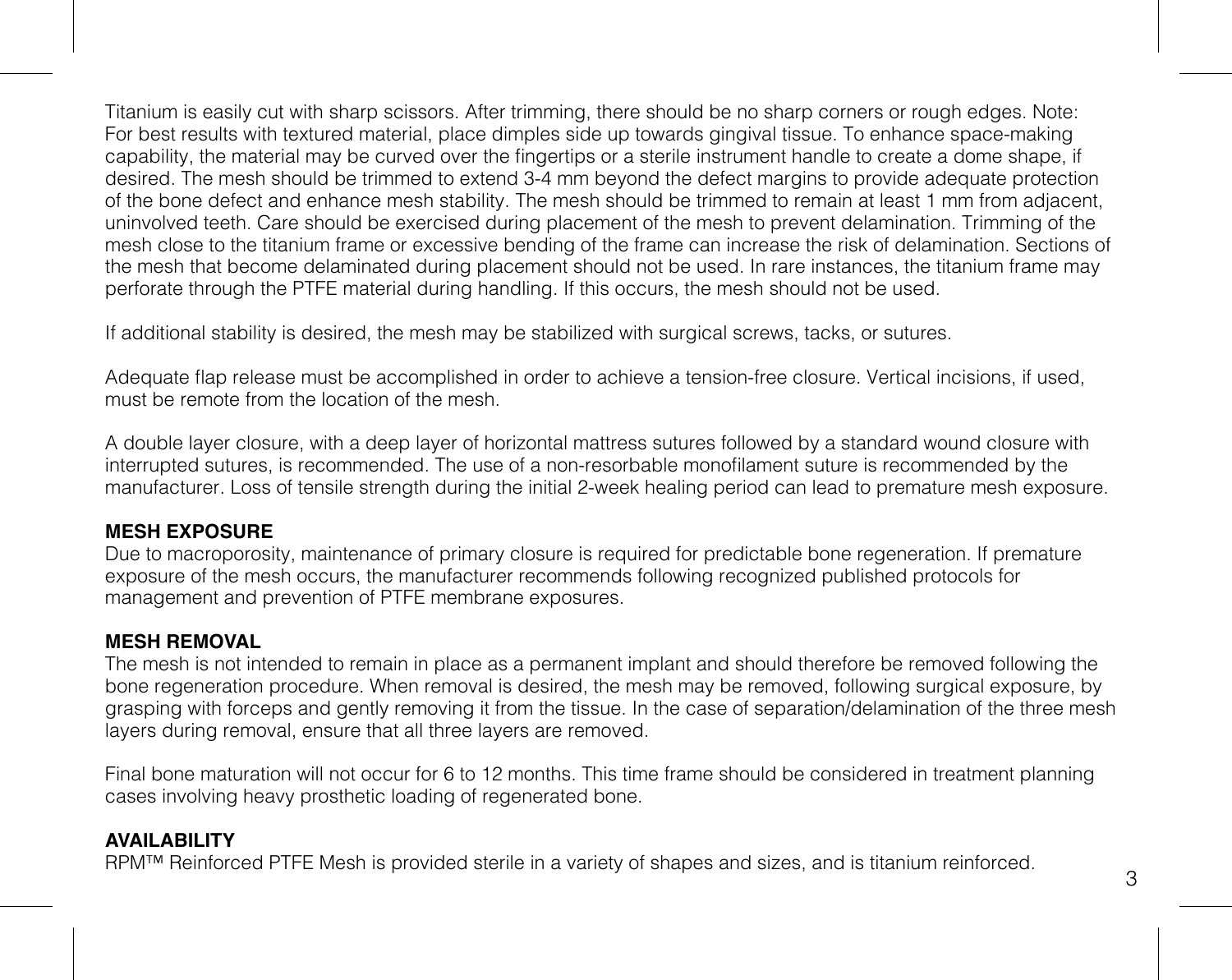## **LABELING SYMBOLS**

Symbols may be used on package labeling for easy identification.

|                   | Manufacturer                                        |
|-------------------|-----------------------------------------------------|
|                   | Use By                                              |
|                   | Do Not Reuse                                        |
|                   | Caution                                             |
|                   | Do Not Use if Package is Damaged                    |
| <b>STERILE EO</b> | Sterilized Using Ethylene Oxide                     |
| 15℃∦ 30℃          | Temperature Limit 15 - 30°C (59 - 86°F)             |
|                   | Do Not Resterilize                                  |
| <b>LOT</b>        | I ot Number                                         |
| <b>REF</b>        | Catalog Number                                      |
| EC<br><b>REP</b>  | Authorized Representative in the European Community |
|                   | <b>MR Conditional</b>                               |
|                   | Consult instructions for use                        |
|                   |                                                     |

Osteogenics Biomedical, Inc. 4620 71st Street, Bldg 78-79 Lubbock, TX 79424 USA www.osteogenics.com M

 $EC$  REP

Emergo Europe Prinsessegracht 20 2514 AP The Hague The Netherlands

**CE0120** 

 $\overline{A}$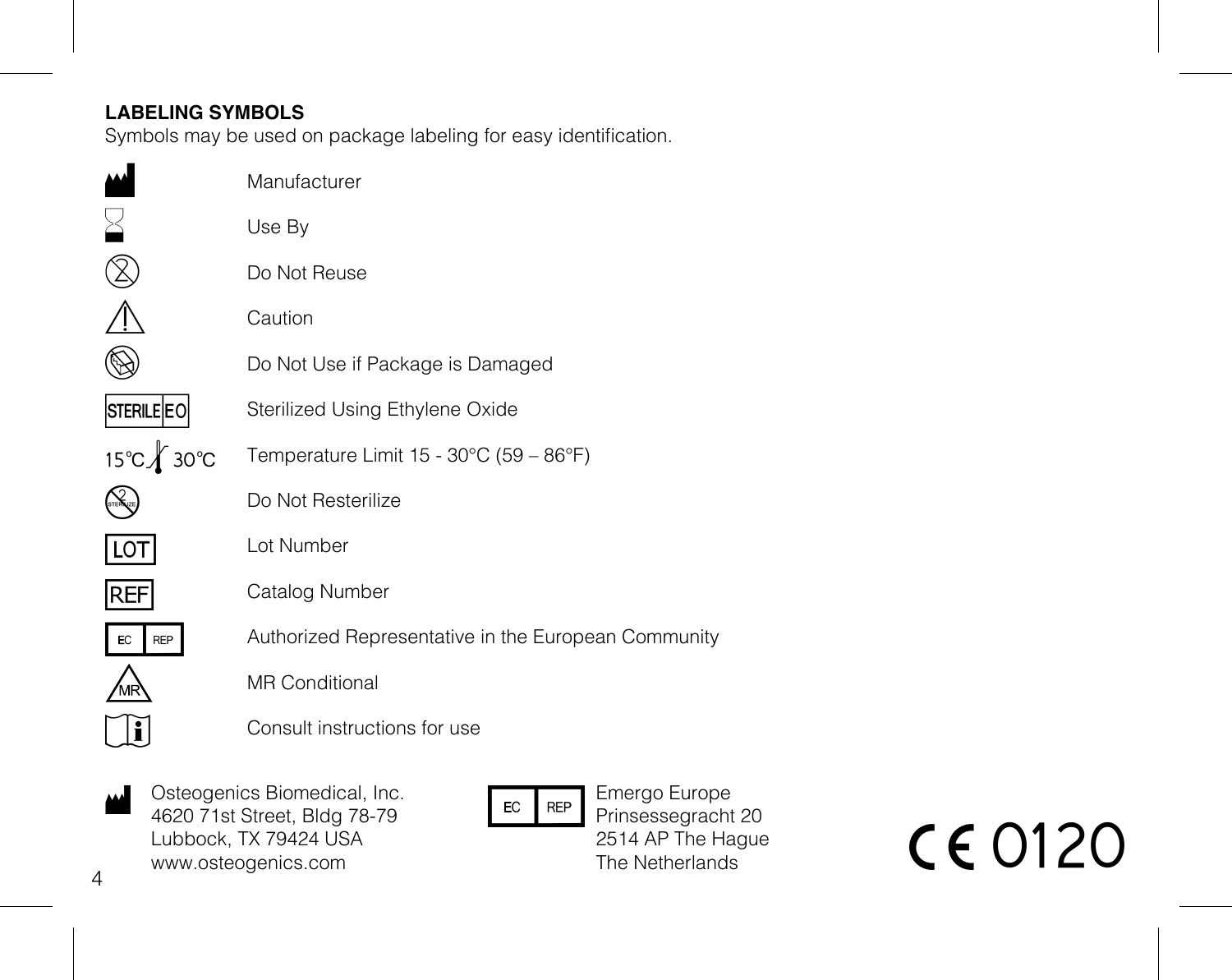DE



## GEBRAUCHSANLEITUNG

### **EINLEITUNG**

Der Benutzer von Produkten von Osteogenics Biomedical ist dafür verantwortlich, festzustellen, ob ein Produkt für einen bestimmten Patienten oder Umstand geeignet ist oder nicht. Osteogenics Biomedical lehnt jegliche ausdrückliche oder stillschweigende Haftung ab und übernimmt keine Verantwortung für direkte oder indirekte Schäden, Strafschadensersatz oder andere Schäden, die aus oder im Zusammenhang mit Fehlern des professionellen Urteilsvermögens oder Praktiken beim Gebrauch oder bei der Installation von Produkten von Osteogenics Biomedical entstehen. Wichtig: Lesen Sie vor dem Gebrauch die gesamte Packungsbeilage durch und befolgen Sie sorgsam alle Anleitungen. Unsachgemäße Handhabung, Vorbereitung, Operationstechnik oder postoperative Versorgung können die Sicherheit und/oder Leistung des Meshs beeinträchtigen.

#### **BESCHREIBUNG**

Das verstärkte PTFE-Mesh RPM™ besteht aus einer proprietären Folie aus 100 % Polytetrafluoroethylen, die mit einem zwischen zwei PTFE-Schichten eingebetteten Titanrahmen verstärkt ist. PTFE ist ein biologisch inertes und gewebekompatibles Material. Das verstärkte PTFE-Mesh RPM™ ist ein hochdichtes Mesh, das mit kreisförmigen Makroporen perforiert ist, um eine "Kommunikation" zwischen dem Knochentransplantat und dem Periost, die Übertragung von Nährstoffen und die Vaskularisation des Knochentransplantats zu unterstützen.

Da bei diesem Verfahren Platzschaffung ein kritischer Faktor ist, ist das PTFE-Mesh ausreichend steif, um einen spontanen Kollaps zu verhindern, jedoch nachgiebig genug, um sich problemlos an die Gewebekonturen anzupassen und Perforationen des darüber liegenden Gewebes zu reduzieren.

Das Mesh wurde zur Förderung der Rekonstruktion und Augmentation des Alveolarkamms und des Ober- und Unterkiefers entwickelt.

### **INDIKATIONEN**

Das verstärkte PTFE-Mesh RPM™ ist ein temporär implantierbares Material (nicht-resorbierbar) zur Stabilisierung und Unterstützung von Knochenimplantaten in Knochendefekten des Kieferkamms.

#### **KONTRAINDIKATIONEN**

Keine bekannt.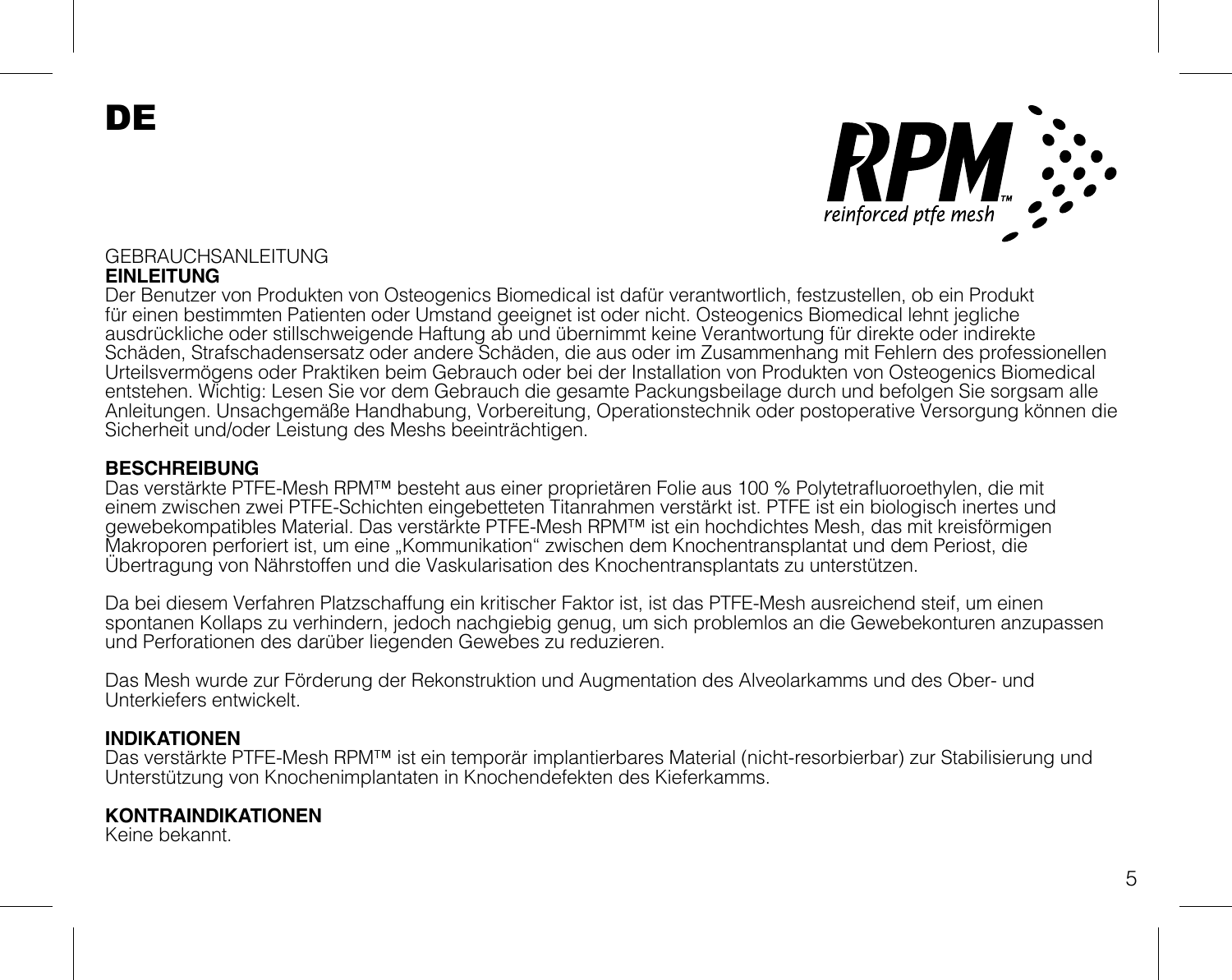### **WARNHINWEISE**

- 1. Das verstärkte PTFE-Mesh RPM™ ist nicht für den Gebrauch unter Belastung vorgesehen.
- 2. Das verstärkte PTFE-Mesh RPM™ darf nur mit stabilen enossalen Implantaten verwendet werden.

### **VORSICHTSHINWEISE**

- 1. Laut US-Bundesgesetz darf dieses Produkt nur auf Anordnung eines zugelassenen Arztes verkauft, vertrieben oder verwendet werden.
- 2. Das Produkt nicht verwenden, wenn die Verpackung vor dem Gebrauch geöffnet oder beschädigt wurde.
- 3. Das verstärkte PTFE-Mesh RPM™ nicht wiederverwenden oder resterilisieren. Die Sicherheit und Wirksamkeit des verstärkten PTFE-Meshs RPM™ nach einer Wiederverwendung oder Resterilisation wurden nicht ermittelt.
- 4. Das verstärkte PTFE-Mesh RPM™ darf nicht bei Vorliegen einer aktiven Infektion verwendet werden.
- 5. Die Sicherheit und Wirksamkeit bei Schwangeren, stillenden Müttern und Kindern wurden nicht ermittelt.

### **UNERWÜNSCHTE NEBENWIRKUNGEN**

Keine bekannt.

### **SICHERHEITSINFORMATIONEN BEI EINER MRT-UNTERSUCHUNG**

Bei nicht klinischen Prüfungen wurde festgestellt, dass das verstärkte PTFE-Mesh RPM™ bedingt MR-sicher ist (MR Conditional). Ein dieses Produkt tragender Patient kann gefahrlos unter den folgenden Bedingungen einem MRT-Scan unterzogen werden:

- Statisches Magnetfeld von 1,5 T und 3,0 T
- Maximaler Raumgradient von 3000 Gauss/cm (30 T/m)
- Maximale für das MR-System angegebene, über den ganzen Körper gemittelte spezifische Absorptionsrate (SAR) von 2 W/kg (normaler Betriebsmodus)

Unter den oben definierten Bedingungen ist zu erwarten, dass das verstärkte PTFE-Mesh RPM™ einen maximalen Temperaturanstieg von weniger als 2,3 °C nach einem unterbrechungsfreien Scan von 15 Minuten Dauer bewirkt.

Bei nicht klinischen Prüfungen erstreckt sich das durch das Gerät verursachte Bildartefakt etwa 3 mm über das Implantat hinaus, wenn die Bildgebung mit einer Gradienten-Echo-Pulssequenz und einem 3,0-T-MRT-System erfolgt.

## **EINFÜHREN DES MESHS**

6 texturiertem Material zu erzielen, die Seite mit den Grübchen nach oben in Richtung Zahnfleischgewebe anbringen. Die äußere Verpackung der doppelten Blisterverpackung vorsichtig öffnen und den sterilen inneren Behälter mit dem verstärkten PTFE-Mesh RPM™ unter Einhaltung aseptischer Bedingungen im sterilen Bereich entnehmen. Anschließend kann das sterile PTFE-Mesh zur Verwendung während des chirurgischen Eingriffs aus dem sterilen inneren Behälter herausgenommen werden. Das Mesh nur mit sterilen Operationshandschuhen, die in sterilem Wasser gewaschen wurden, um den Talk zu entfernen, oder mit einer sterilen atraumatischen Pinzette handhaben. Das Mesh kann auf die<br>gewünschte Konfiguration zugeschnitten werden. Titan lässt sich leicht mit einer scharfen Schere schneiden. dem Zuschneiden sollten keine scharfen Ecken oder rauen Kanten zurückhleiben. Hinweis: Im ontimale Besultate mit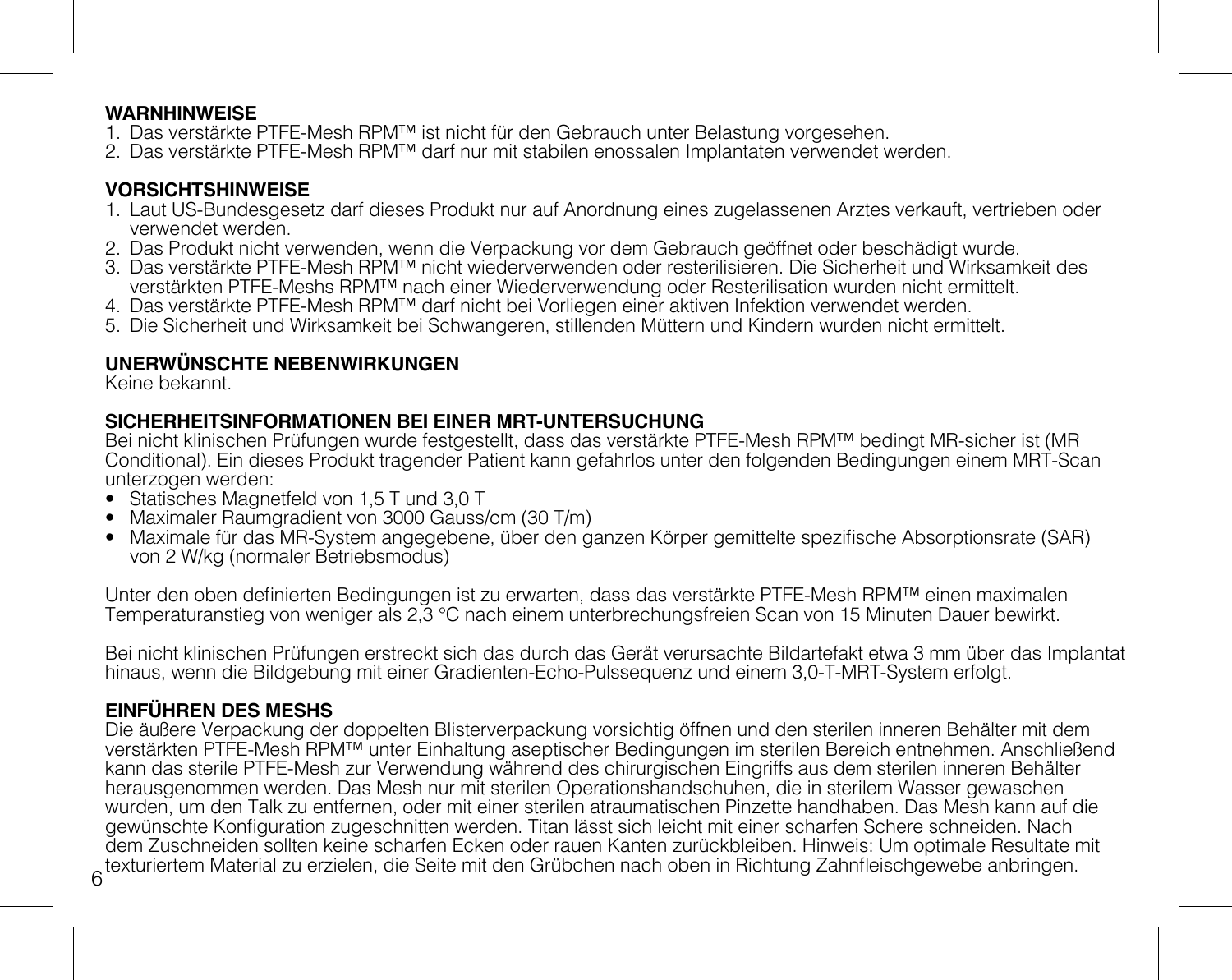Zur Erhöhung der raumschaffenden Fähigkeit kann das Material nach Wunsch über den Fingerspitzen oder dem Griff eines sterilen Instruments kuppelförmig gedehnt werden. Das Mesh sollte so zugeschnitten werden, dass es 3–4 mm über den Rand des Defekts hinausragt, um einen angemessenen Schutz des Knochendefekts und eine höhere Stabilität des Meshs zu erreichen. Das Mesh sollte so zugeschnitten werden, dass ein Abstand von mindestens 1 mm zu benachbarten, nicht involvierten Zähnen eingehalten wird. Bei der Platzierung des Meshs vorsichtig vorgehen, um eine Delamination zu verhindern. Wenn das Mesh nahe am Titanrahmen zugeschnitten wird oder der Rahmen zu stark gebogen wird, kann dies das Delaminationsrisiko erhöhen. Teile des Meshs, die sich während der Platzierung ablösen, nicht mehr verwenden. In seltenen Fällen kann es während der Handhabung vorkommen, dass der Titanrahmen das PTFE-Material perforiert. In diesem Fall das Mesh nicht mehr verwenden.

Wird zusätzliche Stabilität gewünscht, kann das Mesh mit chirurgischen Schrauben, Heftklammern oder Nähten stabilisiert werden.

Eine ausreichende Mobilisation des Lappens muss erreicht werden, um einen spannungsfreien Verschluss zu erhalten. Wenn vertikale Inzisionen vorgenommen werden, müssen diese möglichst weit entfernt vom Mesh erfolgen.

Ein zweifacher Wundverschluss mit tiefen horizontalen Matratzennähten, gefolgt von einem standardmäßigen Wundverschluss mit Einzelknopfnähten, wird empfohlen. Der Hersteller empfiehlt die Verwendung eines nicht resorbierbaren monofilen Nahtfadens. Ein Verlust an Zerreißfestigkeit während der ersten zweiwöchigen Heilungsphase kann zu einer vorzeitigen Exposition des Meshs führen.

### **BLOSSLEGUNG DES MESHS**

Wegen der Makroporosität muss der Primärverschluss aufrechterhalten werden, um eine vorhersehbare Knochenregeneration zu erzielen. Falls es zu einer vorzeitigen Exposition des Meshs kommt, empfiehlt der Hersteller, nach den anerkannten veröffentlichten Protokollen für das Management und die Verhinderung einer Exposition von PTFE-Membranen vorzugehen.

### **ENTFERNEN DES MESHS**

Das Mesh ist nicht als Dauerimplantat gedacht und muss daher nach dem Knochenregenerationsverfahren entfernt werden. Das Mesh lässt sich nach chirurgischer Freilegung entfernen, indem man es mit einer Pinzette vorsichtig vom Gewebe abhebt. Falls sich die drei Meshlagen beim Entfernen voneinander trennen oder sich ablösen, muss sichergestellt werden, dass alle drei Lagen entfernt werden.

Die Knochenmaturation ist erst nach 6 bis 12 Monaten endgültig abgeschlossen. Dieser Zeitraum sollte bei der Behandlungsplanung von Fällen berücksichtigt werden, bei denen eine starke prothetische Belastung des regenerierten Knochens vorgesehen ist.

## **VERFÜGBARKEIT**

Das verstärkte PTFE-Mesh RPM™ wird steril in einer Vielzahl von Formen und Größen geliefert und ist mit Titan verstärkt.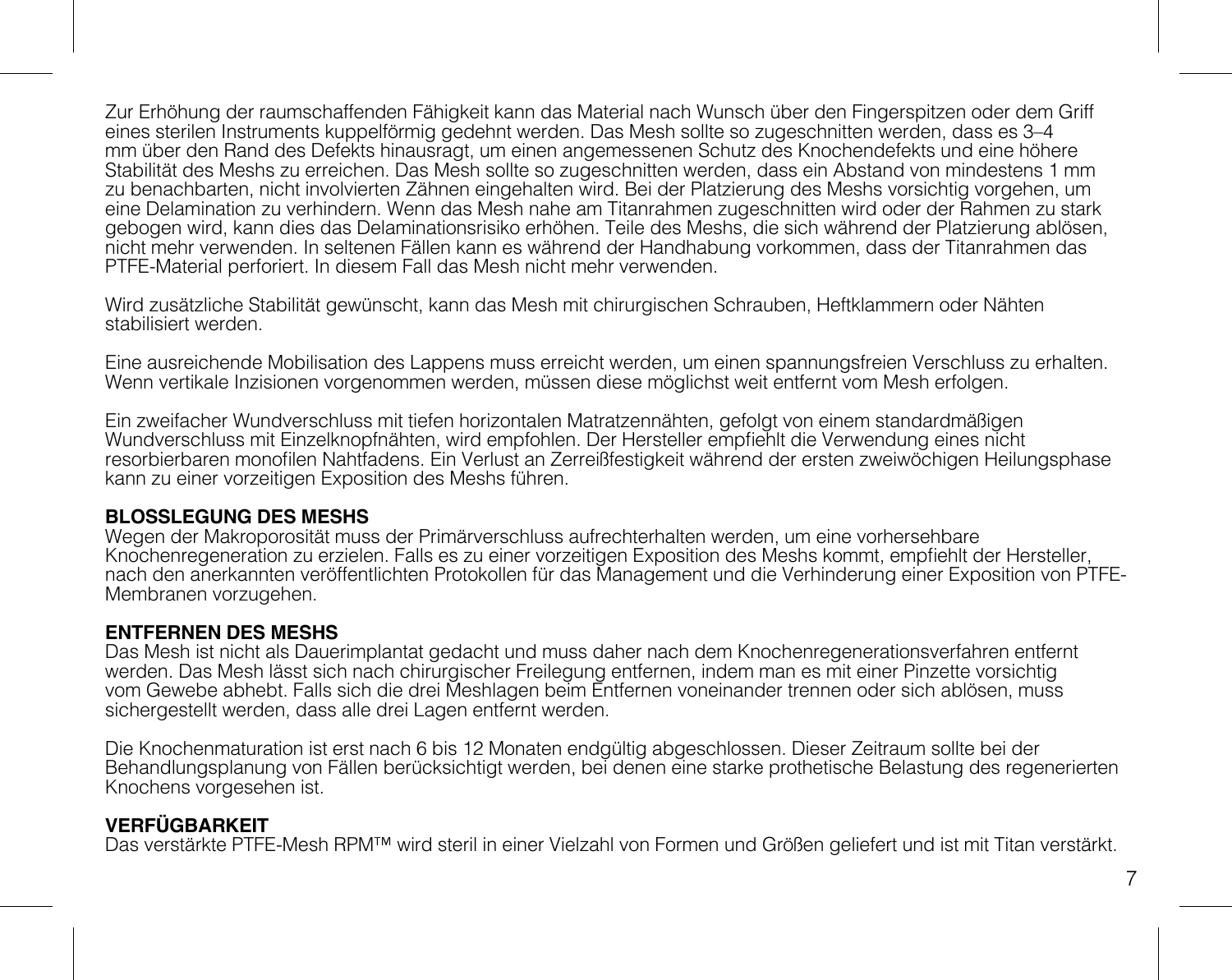## **KENNZEICHNUNGSSYMBOLE**

Auf dem Verpackungsetikett können Symbole zur einfachen Identifizierung verwendet werden.

|                  | Hersteller                                                  |
|------------------|-------------------------------------------------------------|
|                  | Verwendbar bis                                              |
|                  | Nicht wiederverwenden                                       |
|                  | Vorsicht                                                    |
|                  | Bei beschädigter Verpackung nicht verwenden                 |
| STERILE EO       | Mit Ethylenoxid sterilisiert                                |
| 15℃ <b>1</b> 30℃ | Temperaturgrenzen 15-30 °C (59-86 °F)                       |
|                  | Nicht resterilisieren                                       |
| LO I             | Chargennummer                                               |
| REF              | Bestellnummer                                               |
| REP              | Bevollmächtigter Vertreter in der Europäischen Gemeinschaft |
|                  | Bedingt MR-sicher                                           |
|                  | Gebrauchsanweisung beachten                                 |
|                  |                                                             |

Osteogenics Biomedical, Inc. 4620 71st Street, Bldg 78-79 Lubbock, TX 79424 USA www.osteogenics.com A Osteogenics Biomedical, Inc.<br>
4620 71st Street, Bldg 78-79<br>
Lubbock, Tx 79424 USA<br>
www.osteogenics.com<br>
We are the Netherlands<br>
The Netherlands<br>
The Netherlands<br>
The Netherlands<br>
The Netherlands<br>
The Netherlands<br>
The Net

Emergo Europe Prinsessegracht 20 2514 AP The Hague The Netherlands

8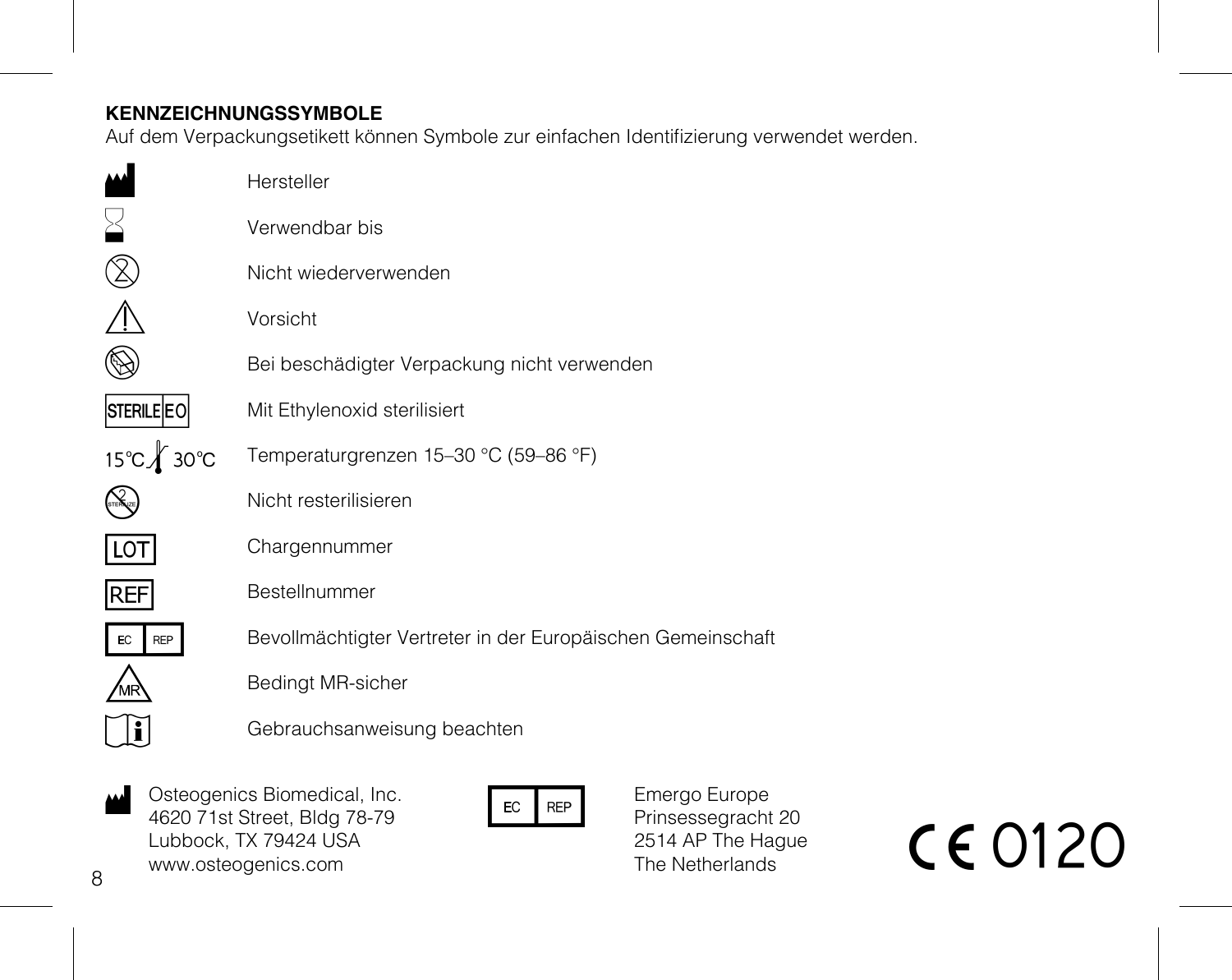FR



### MODE D'EMPLOI **INTRODUCTION**

Il revient à l'utilisateur de produits Osteogenics Biomedical de déterminer la conformité d'un produit à un patient et à des circonstances spécifiques. Osteogenics Biomedical décline toute responsabilité, explicite ou implicite, et ne sera en aucun cas responsable de tout dommage direct, indirect, punitif ou autre, subordonné ou lié à toute erreur de jugement ou d'usage professionnel dans le cadre de l'utilisation ou de l'installation des produits Osteogenics Biomedical. Important : veuillez lire l'intégralité de cette notice avant utilisation et en suivre attentivement les instructions. Une mauvaise manipulation, préparation, technique chirurgicale ou des soins post-opératoires non appropriés pourraient compromettre l'innocuité et/ou la performance du treillis.

#### **DESCRIPTION**

Le treillis en PTFE renforcé RPM™ est composé à 100 % d'une feuille de polytétrafluoroéthylène (PTFE) protégé par des droits exclusifs, renforcée d'un cadre en titane scellé entre deux couches de PTFE. Le PTFE est un matériau biologiquement inerte et compatible avec les tissus. Le treillis en PTFE renforcé RPM™ est une feuille de haute densité percée de macropores circulaires permettant la « communication » entre le greffon osseux et le périoste, le transfert des nutriments et la vascularisation du greffon osseux.

Étant donné que la formation d'espaces est primordiale lors de cette intervention, le treillis en PTFE est suffisamment rigide pour empêcher un effondrement spontané, mais suffisamment souple pour se conformer facilement aux contours des tissus et pour réduire les perforations des tissus mous sus-jacents.

Le treillis est conçu pour faciliter la reconstruction et l'augmentation de la crête alvéolaire, du maxillaire et de la mandibule.

#### **INDICATIONS**

Le treillis en PTFE renforcé RPM™ est un matériau temporairement implantable (non résorbable) destiné à stabiliser et supporter les greffons osseux dans les sites de défaut osseux alvéolaire.

#### **CONTRE-INDICATIONS**

Aucune contre-indication connue.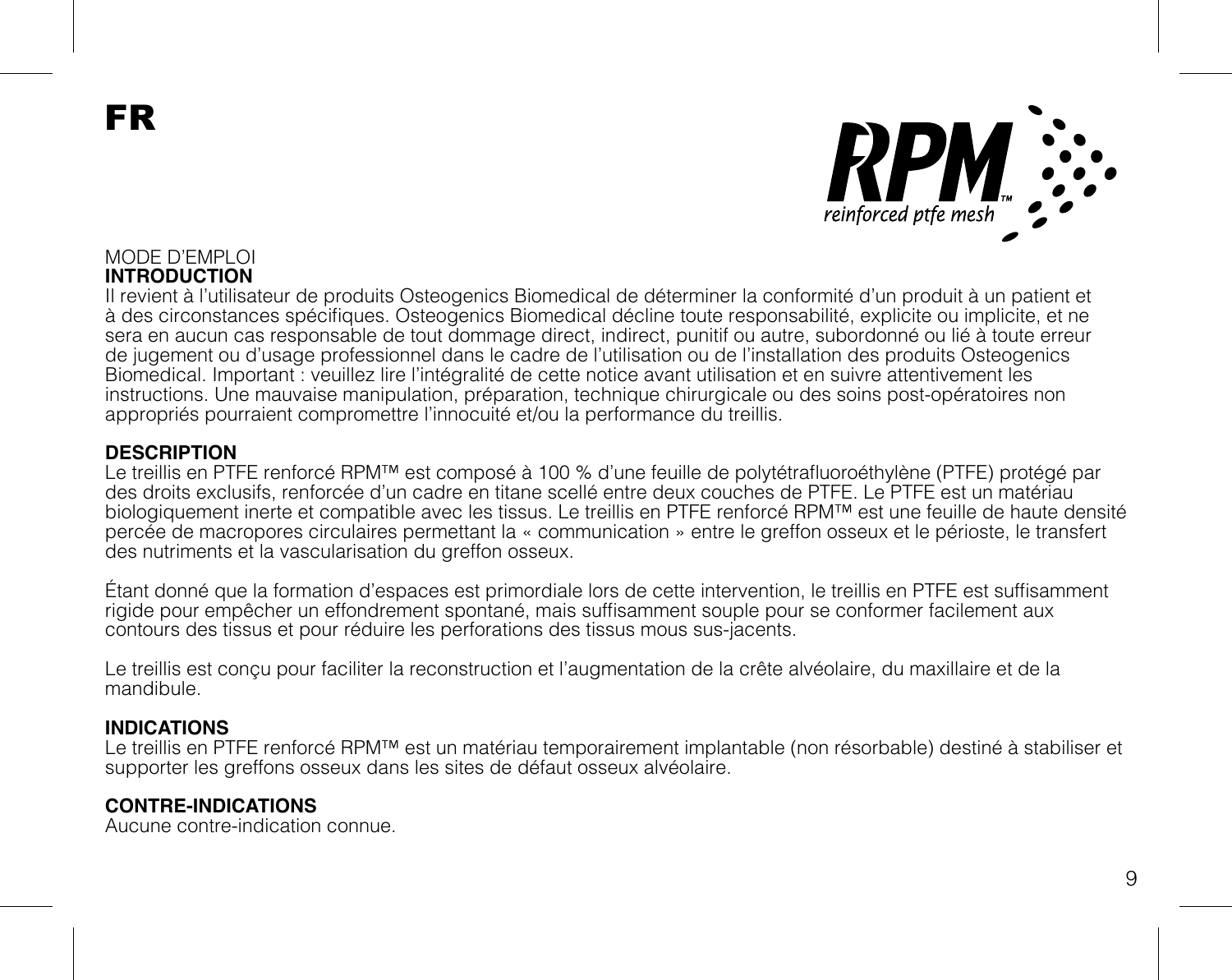### **AVERTISSEMENTS**

- 1. Le treillis en PTFE renforcé RPM™ n'est pas conçu pour une utilisation soumise à des charges.
- 2. Le treillis en PTFE renforcé RPM™ doit être utilisé uniquement avec des implants endo-osseux stables.

## **PRÉCAUTIONS**

- 1. Les lois fédérales en vigueur aux États-Unis n'autorisent la vente, la distribution ou l'utilisation de ce dispositif qu'à ou par un médecin agréé, ou sur prescription de celui-ci.
- 2. Ne pas utiliser si l'emballage a été ouvert ou endommagé avant l'utilisation.
- 3. Ne pas réutiliser ou restériliser le treillis en PTFE renforcé RPM™. L'innocuité et l'efficacité d'un treillis en PTFE renforcé RPM™ réutilisé ou restérilisé n'ont pas été établies.
- 4. Le treillis en PTFE renforcé RPM™ ne doit pas être utilisé en présence d'une infection active.
- 5. Son innocuité et son efficacité chez les femmes enceintes, les femmes qui allaitent et les enfants n'ont pas été établies.

## **RÉACTIONS INDÉSIRABLES**

Aucune contre-indication connue.

## **INFORMATIONS DE SÉCURITÉ EN MATIÈRE D'IRM**

Des essais non cliniques ont démontré que le treillis en PTFE renforcé RPM™ est compatible avec l'IRM dans des conditions particulières. Un patient porteur de ce dispositif peut subir sans danger une IRM si le système répond aux conditions suivantes :

- Champ magnétique statique de 1,5 T et 3,0 T
- Gradient spatial maximal de 3 000 G/cm (30 T/M)
- Débit d'absorption spécifique (DAS) maximal rapporté au corps entier et indiqué par le système IRM de 2 W/kg (mode de fonctionnement normal)

Dans les conditions d'IRM définies ci-dessus, le treillis en PTFE renforcé RPM™ devrait produire une élévation de température maximale inférieure à 2,3 °C après 15 minutes de balayage continu.

Dans des essais non cliniques, l'artéfact d'image produit par le dispositif s'étend d'environ 3 mm au-delà de l'implant lorsqu'il est représenté avec une séquence d'impulsions d'écho de gradient et un système IRM de 3,0 T.

## **INSERTION DU TREILLIS**

10 Ouvrir soigneusement le plateau externe de la double plaquette thermoformée et retirer aseptiquement le plateau interne stérile contenant le treillis en PTFE renforcé RPM™ dans le champ stérile. Le treillis en PTFE stérile peut alors être retiré de son plateau interne stérile pour être utilisé pendant l'intervention chirurgicale. Manipuler le treillis uniquement avec des gants chirurgicaux stériles préalablement lavés à l'eau stérile afin d'en retirer toute trace de talc, ou avec des pinces stériles atraumatiques. Le treillis peut être découpé selon la configuration souhaitée. Le titane se découpe facilement avec des ciseaux coupants. Après la découpe, il ne doit y avoir aucun angle pointu ni aucun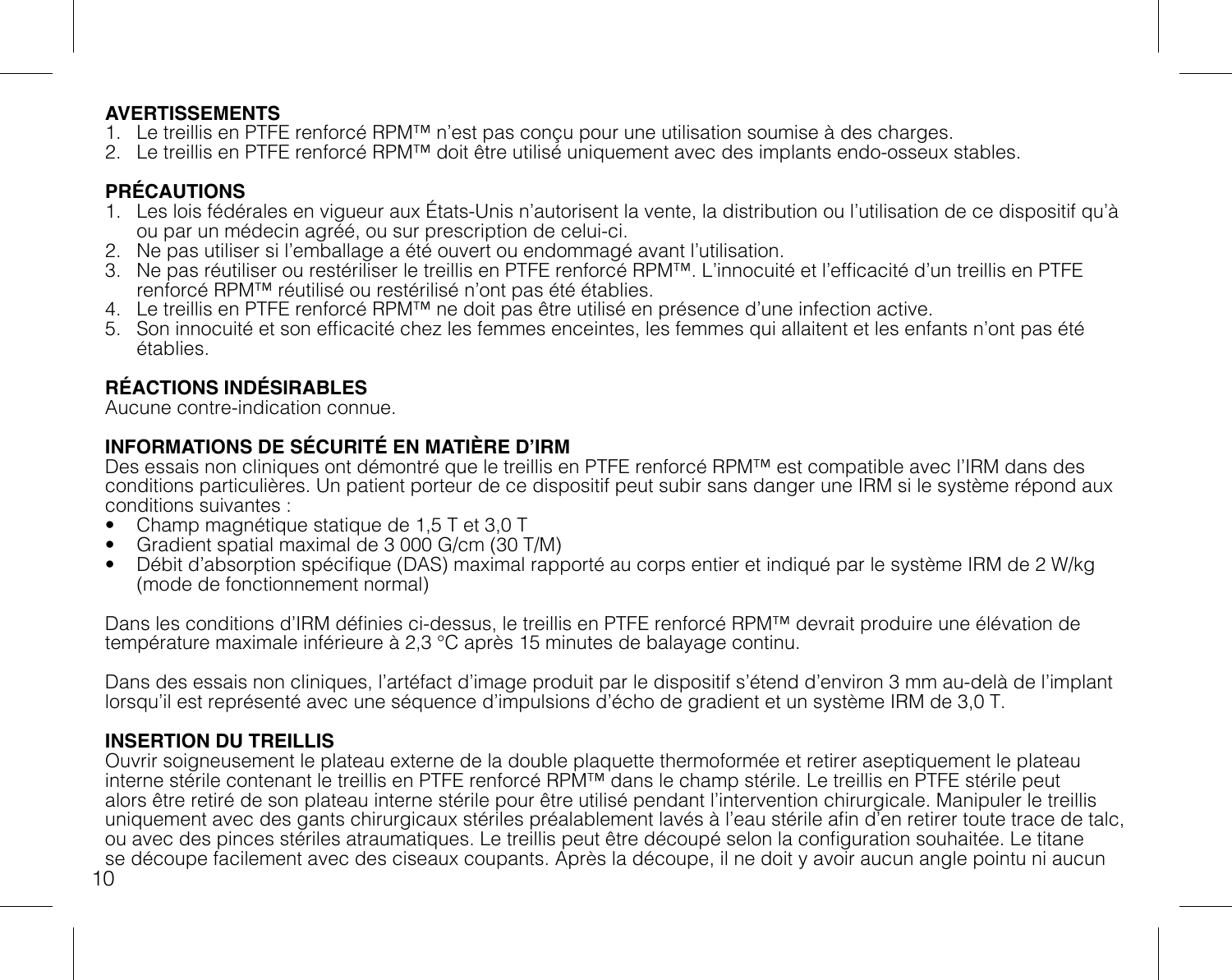bord rugueux. Remarque : pour de meilleurs résultats, lors de l'utilisation de matériau texturé, placer la face où se trouvent les creux vers le haut, vers le tissu gingival. Afin d'améliorer la capacité à former des espaces, le matériau peut être recourbé sur le bout des doigts ou sur la poignée d'un instrument stérile afin de créer une forme de dôme, si nécessaire. Le treillis doit être découpé de manière à s'étendre de 3 à 4 mm au-delà des marges de la lacune afin de fournir une protection adéquate de la lacune osseuse et d'améliorer la stabilité du treillis. Le treillis doit être découpé de manière à rester à au moins 1 mm des dents adjacentes non compromises. Des précautions doivent être prises pendant le positionnement du treillis pour éviter la délamination. Le découpage du treillis près du cadre en titane ou le pliage excessif du cadre peuvent augmenter le risque de délamination. Les parties du treillis qui ont été délaminées pendant le positionnement ne doivent pas être utilisées. Dans de rares cas, le cadre en titane peut perforer le matériau en PTFE pendant la manipulation. Dans ce cas, il ne faut pas utiliser le treillis.

Si davantage de stabilité est nécessaire, le treillis peut être stabilisé à l'aide de vis, de pointes ou de sutures chirurgicales.

Un relâchement adéquat du rabat doit être réalisé afin d'obtenir une fermeture sans tension. Les incisions verticales éventuellement pratiquées doivent être éloignées de l'emplacement du treillis.

Une fermeture à double couche est recommandée, avec une couche profonde de sutures horizontales de matelassier suivie d'une fermeture de plaie standard avec des sutures interrompues. L'utilisation de suture à monofilament non résorbable est recommandée par le fabricant. La perte de résistance à la traction pendant la période de cicatrisation initiale de deux semaines peut entraîner une exposition prématurée du treillis.

#### **EXPOSITION DU TREILLIS**

En raison de la macroporosité, le maintien d'une fermeture primaire est nécessaire pour une régénération osseuse régulière. Si une exposition prématurée du treillis se présente, le fabricant recommande de suivre les protocoles publiés admis pour la prise en charge et la prévention de l'exposition des membranes en PTFE.

#### **RETRAIT DU TREILLIS**

Le treillis n'est pas un implant permanent destiné à rester en place. Il doit donc être retiré à la suite de la régénération osseuse. Lorsqu'un retrait est souhaité, le treillis peut être facilement retiré, après exposition chirurgicale, en le saisissant avec des pinces et en le retirant délicatement des tissus. En cas de séparation/délamination des trois couches de treillis pendant le retrait, s'assurer que les trois couches sont retirées.

La maturation osseuse finale ne se fera pas avant 6 à 12 mois. Ce délai doit être envisagé dans les cas de plan de traitement impliquant la pose d'une prothèse importante d'os régénéré.

### **DISPONIBILITÉ**

Le treillis en PTFE renforcé RPM™ est fourni stérile et est disponible sous diverses formes et tailles. Il est renforcé au titane.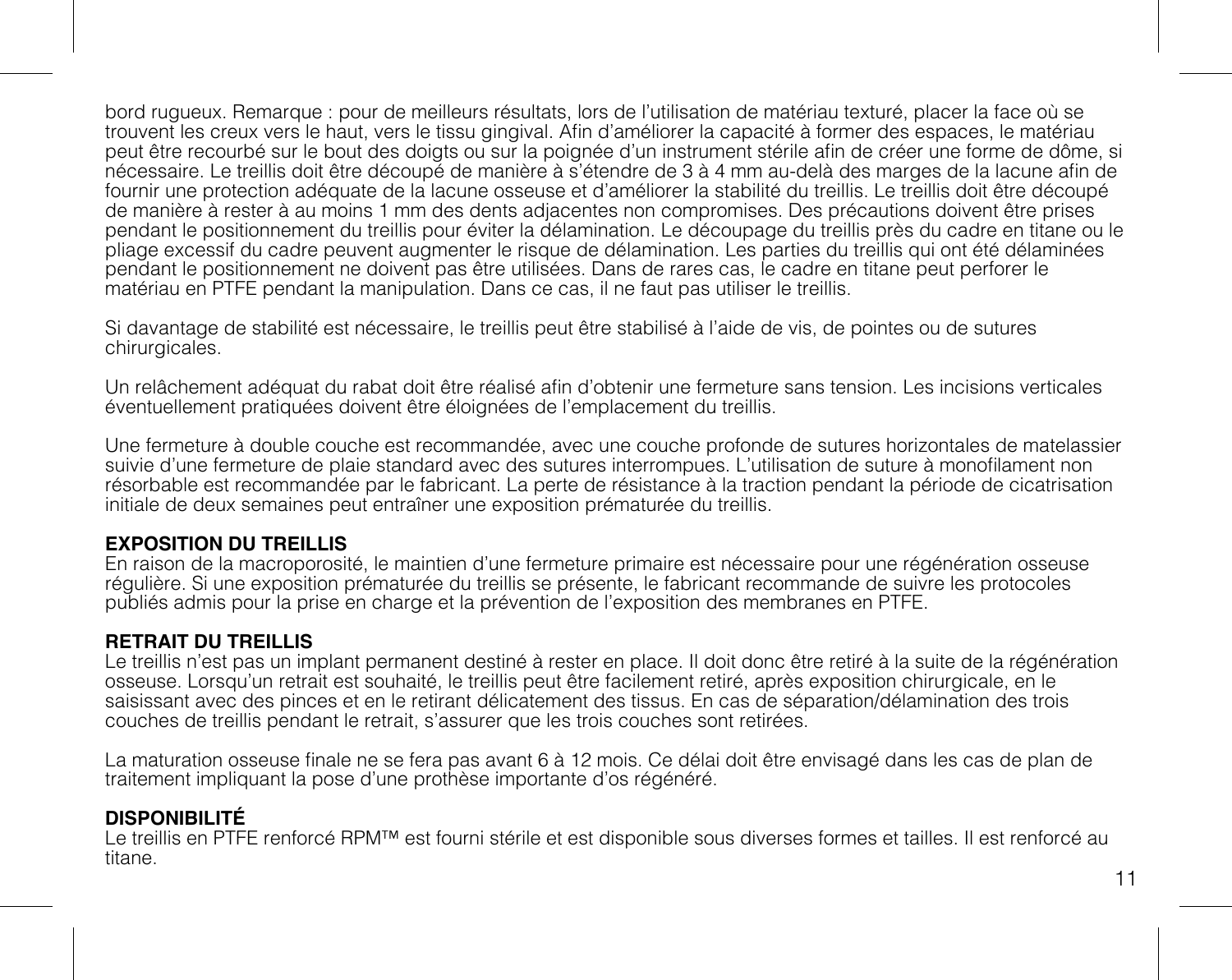## **SYMBOLES**

Des symboles peuvent être utilisés sur les étiquettes de l'emballage pour une identification plus facile.

|                  | Fabricant                                               |
|------------------|---------------------------------------------------------|
|                  | Date de péremption                                      |
|                  | Ne pas réutiliser                                       |
|                  | Attention                                               |
|                  | Ne pas utiliser si l'emballage est endommagé            |
| STERILE EO       | Stérilisé à l'oxyde d'éthylène                          |
| 15℃ <b>1</b> 30℃ | Limite de température (entre 15 et 30 °C)               |
|                  | Ne pas restériliser                                     |
|                  | Numéro de lot                                           |
| <b>IREF</b>      | Numéro de référence                                     |
| <b>REP</b>       | Représentant agréé dans la Communauté européenne        |
|                  | Compatible avec l'IRM dans des conditions particulières |
|                  | Consulter le mode d'emploi                              |
|                  |                                                         |

Osteogenics Biomedical, Inc. 4620 71st Street, Bldg 78-79 Lubbock, TX 79424 USA www.osteogenics.com  $\begin{array}{llll}\n\text{Useogenesis Biomedical, Inc.} & \text{Eer } \text{Rep} & \text{Energy Europe} \\
\text{4620 71st Street, Bdeg } \text{Berg } \text{Berg } \text{Berg} & \text{Pringsesgradient 20} \\
\text{Lubback, TX 79424 USA} & \text{Berg } \text{Berg} & \text{The Netherlands} & \text{C} & \text{O120}\n\end{array}$ 

Emergo Europe Prinsessegracht 20 2514 AP The Hague The Netherlands

12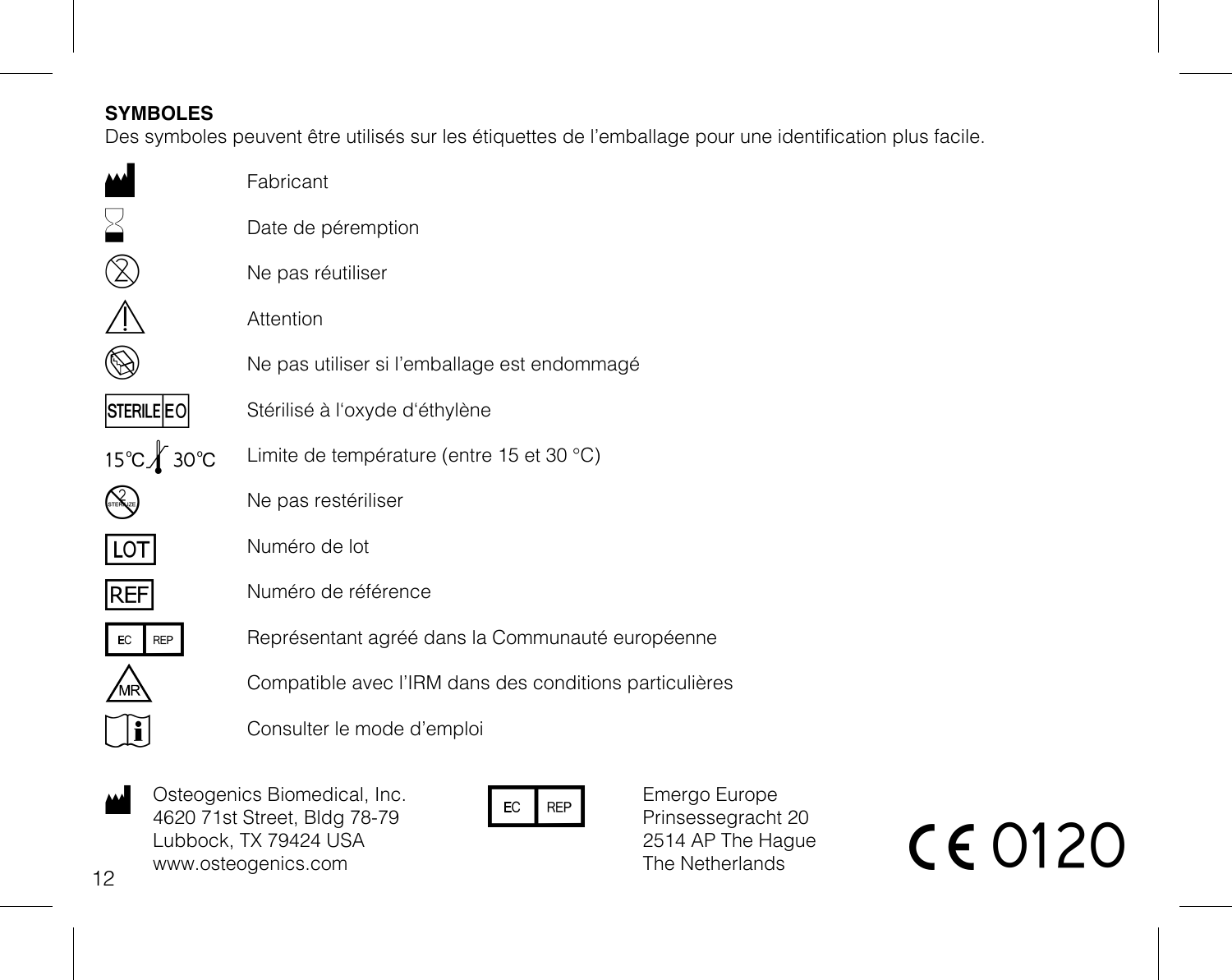ES



### INSTRUCCIONES DE USO **INTRODUCCIÓN**

El usuario de los productos de Osteogenics Biomedical tiene la obligación de determinar si cualquier producto es adecuado o no para el paciente y las circunstancias en concreto. Osteogenics Biomedical declina cualquier responsabilidad legal, expresa o implícita, así como cualquier responsabilidad por daños directos, indirectos, punitivos o de otro tipo, que surjan de algún error de criterio o práctica profesional en el uso o la instalación de los productos de Osteogenics Biomedical, o en relación con dicho uso o instalación. Importante: Lea íntegramente este prospecto antes de usar el producto y siga todas las instrucciones atentamente. El manejo, la preparación inapropiados de la malla o el uso de una técnica quirúrgica o unos cuidados posoperatorios inadecuados podrían afectar negativamente a la seguridad o el funcionamiento de la malla.

#### **DESCRIPCIÓN**

La malla de PTFE reforzada RPM™ consta de láminas patentadas de 100 % politetrafluoroetileno (PTFE) reforzadas con una estructura de titanio integrada entre dos capas de PTFE. El PTFE es un material biológicamente inerte y compatible con los tejidos corporales. La malla de PTFE reforzada RPM™ es una lámina de alta densidad perforada con macroporos circulares que facilitan la "comunicación" entre el injerto óseo y el periostio, la transferencia de nutrientes y la vascularización del injerto óseo.

Debido a que la creación de espacio es esencial en esta intervención, la malla de PTFE resulta lo suficientemente rígida como para evitar el colapso espontáneo, pero también lo bastante flexible como para adaptarse con facilidad a los contornos del tejido y reducir las perforaciones del tejido blando que queda superpuesto.

La malla se ha diseñado para facilitar la reconstrucción y el aumento del borde alveolar, el maxilar superior y la mandíbula.

#### **INDICACIONES**

La malla de PTFE reforzada RPM™ es un material implantable de uso temporal (no absorbible) indicado para estabilizar y sustentar injertos óseos en la reparación de defectos óseos alveolares.

#### **CONTRAINDICACIONES**

No se conoce ninguna.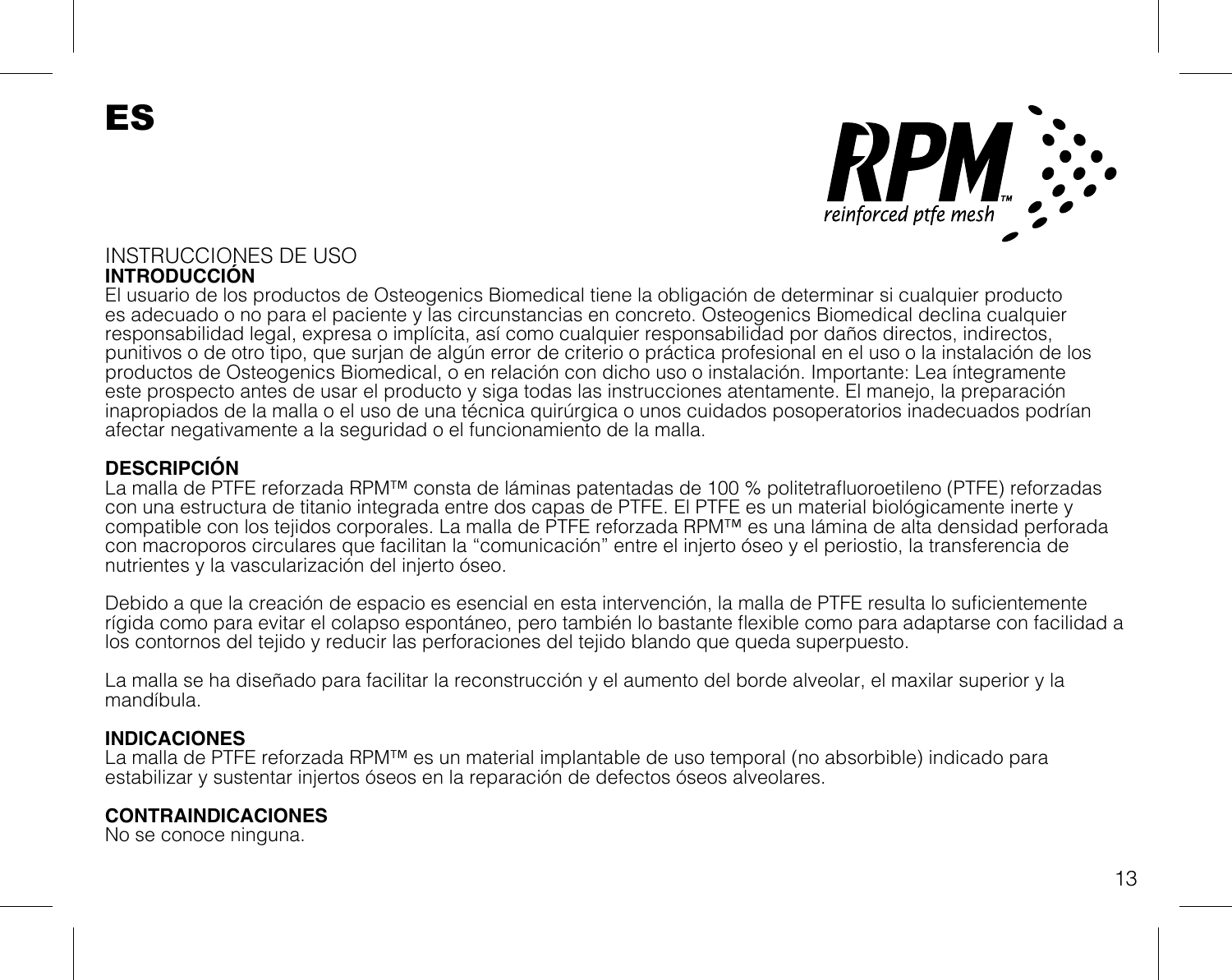### **ADVERTENCIAS**

- 1. La malla de PTFE reforzada RPM™ no está diseñada para sostener ninguna carga.
- 2. La malla de PTFE reforzada RPM™ debe utilizarse exclusivamente con implantes endoóseos estables.

## **PRECAUCIONES**

- 1. EE. UU. Las leyes federales de Estados Unidos permiten la venta, distribución o uso de este dispositivo únicamente por parte de médicos autorizados o por prescripción facultativa.
- 2. No utilice el dispositivo si el envase está abierto o dañado.
- 3. No vuelva a utilizar ni esterilizar la malla de PTFE reforzada RPM™. No se ha establecido la seguridad ni la eficacia de la malla de PTFE reforzada RPM™ si se vuelve a utilizar o esterilizar.
- 4. La malla de PTFE reforzada RPM™ no deberá utilizarse cuando exista una infección activa.
- 5. No se ha establecido la seguridad ni la eficacia de este producto en mujeres embarazadas o en período de lactancia ni tampoco en niños.

## **REACCIONES ADVERSAS**

No se conoce ninguna.

## **INFORMACIÓN SOBRE SEGURIDAD DE RM**

Las pruebas no clínicas realizadas han demostrado que la malla de PFTE reforzada RPM™ es apta para la realización de RM en determinadas condiciones. Un paciente que lleve implantado este dispositivo puede someterse sin peligro a una exploración en un sistema de RM que cumpla las siguientes condiciones:

- Campo magnético estático de 1,5 y 3 T
- Gradiente espacial máximo de 3000 G/cm (30 T/m)
- Tasa de absorción específica máxima (SAR) promediada para el cuerpo entero notificada por el sistema de RM de 2 W/kg (modo de funcionamiento normal)

Si se cumplen las condiciones de exploración anteriores, se prevé que la malla de PETE reforzada RPM™ produzca un aumento de temperatura máximo de menos de 2,3 °C tras una exploración continua de 15 minutos.

En las pruebas no clínicas realizadas, el artefacto de imágenes generado por el dispositivo se extiende aproximadamente 3 mm desde el implante cuando se genera la imagen con una secuencia de pulsos de eco de gradiente y un sistema de RM de 3 T.

## **INSERCIÓN DE LA MALLA**

Abra con cuidado la bandeja exterior del blíster doble y retire de forma aséptica la bandeja interior estéril que contiene la malla de PTFE reforzada RPM™ dentro del campo estéril. A continuación, puede sacar la malla de PTFE estéril de la bandeja interior estéril para usarla durante el procedimiento quirúrgico. Manipule la malla solo con guantes estériles que hayan sido lavados con agua estéril para eliminar cualquier resto de talco, o bien con pinzas estériles atraumáticas. La malla puede cortarse según la configuración que se desee. El titanio se corta con facilidad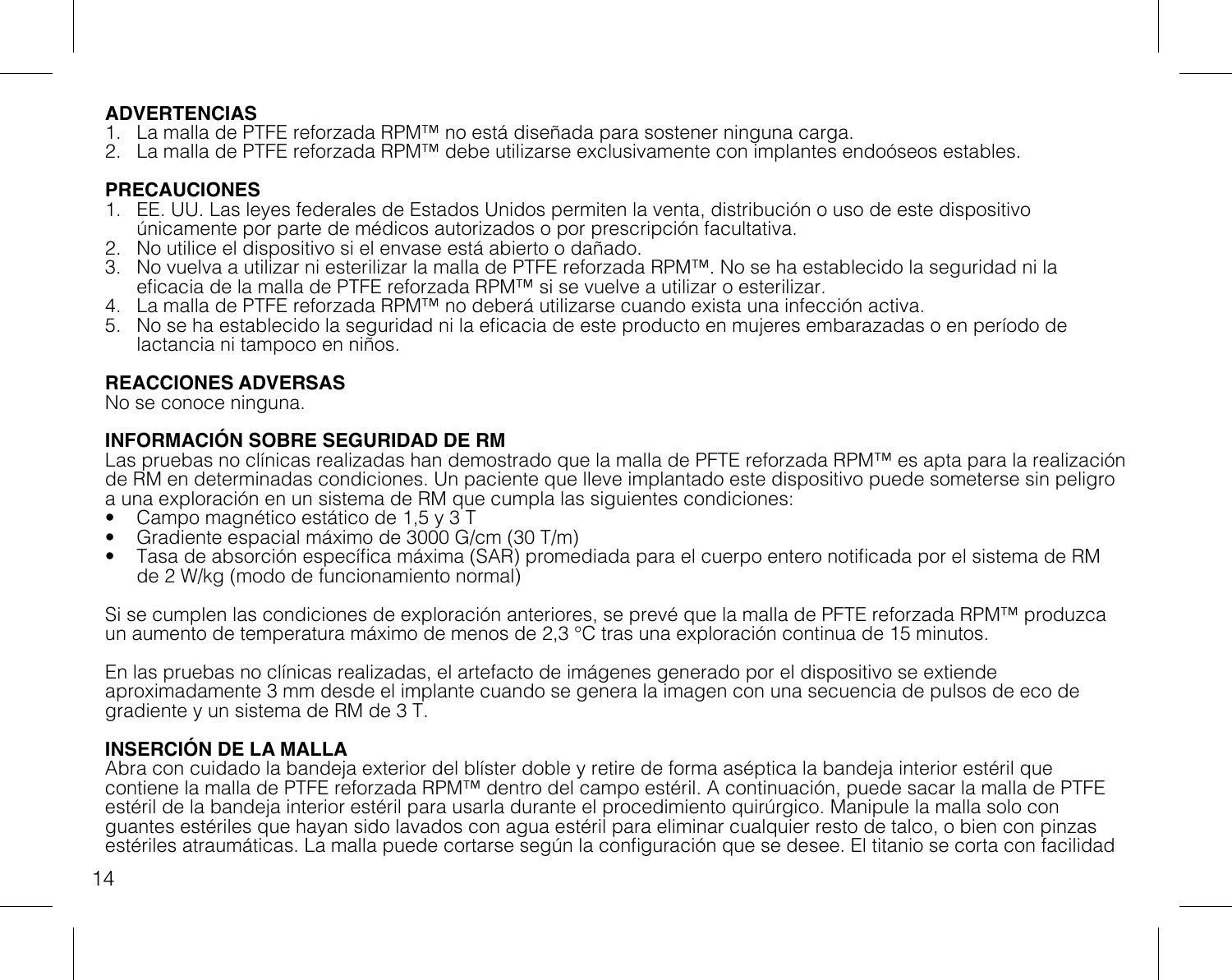con tijeras afiladas. Una vez recortada, no deberá haber esquinas puntiagudas ni bordes irregulares. Nota: Para obtener los mejores resultados posibles al usar material con textura, coloque la cara con los poros orientada hacia arriba, contra el tejido gingival. Para aumentar la capacidad de crear espacio, el material deberá extenderse sobre las puntas de los dedos o usando el mango de un instrumento estéril para crear una superficie en forma de cúpula, si así lo desea. La malla deberá recortarse de forma que sobresalga de 3 a 4 mm más allá de los márgenes del defecto óseo para proteger adecuadamente dicho defecto y aumentar la estabilidad de la malla. La malla deberá recortarse de manera que quede al menos a 1 mm de los dientes contiguos que no se encuentren afectados. Al colocar la malla, se debe tener cuidado de evitar la deslaminación. Recortar la malla cerca de la estructura de titanio o doblar excesivamente la estructura puede aumentar el riesgo de deslaminación. No se deben usar las secciones de la malla que se deslaminen durante la colocación. En casos raros, la estructura de titanio puede perforar el material PTFE durante la manipulación. Si esto ocurre, no se debe usar la malla.

Si desea conseguir una estabilidad mayor, podrá estabilizar la malla con suturas, puntos de cirugía o tornillos.

Se debe conseguir la liberación adecuada del colgajo para lograr un cierre sin tensión. Las incisiones verticales, si se usan, deben estar alejadas de la ubicación de la malla.

Se recomienda un cierre de doble capa, con una capa más profunda de suturas de colchonero horizontales seguida de un cierre convencional de la herida con suturas interrumpidas. El fabricante recomienda el uso de una sutura monofilamento no reabsorbible. La pérdida de fuerza de tensión durante el periodo inicial de cicatrización de 2 semanas puede dar lugar a una exposición prematura de la malla.

## **EXPOSICIÓN DE LA MALLA**

Debido a la macroporosidad de la malla, es preciso mantener el cierre primario para lograr una regeneración ósea previsible. Si se produce la exposición prematura de la malla, el fabricante recomienda seguir los protocolos publicados y comúnmente aceptados para la gestión y prevención de exposiciones de la membrana de PTFE.

## **EXTRACCIÓN DE LA MALLA**

La malla no está indicada para dejarse colocada como implante permanente, por lo que será necesario retirarla después del proceso de regeneración ósea. Cuando se desee proceder a su extracción, la malla podrá extraerse, después de la exposición quirúrgica, sujetándola con unas pinzas y separándola suavemente del tejido. Si durante la extracción se produce una separación o deslaminación de las tres capas de malla, asegúrese de que se extraigan las tres capas.

La maduración definitiva del hueso tendrá lugar una vez transcurridos entre 6 y 12 meses. Dicho intervalo deberá tomarse en consideración al planificar el tratamiento de aquellos casos que supongan una fuerte carga protésica del hueso regenerado.

#### **DISPONIBILIDAD**

La malla de PTFE reforzada RPM™ se suministra estéril en distintas formas y tamaños y está reforzada con titanio.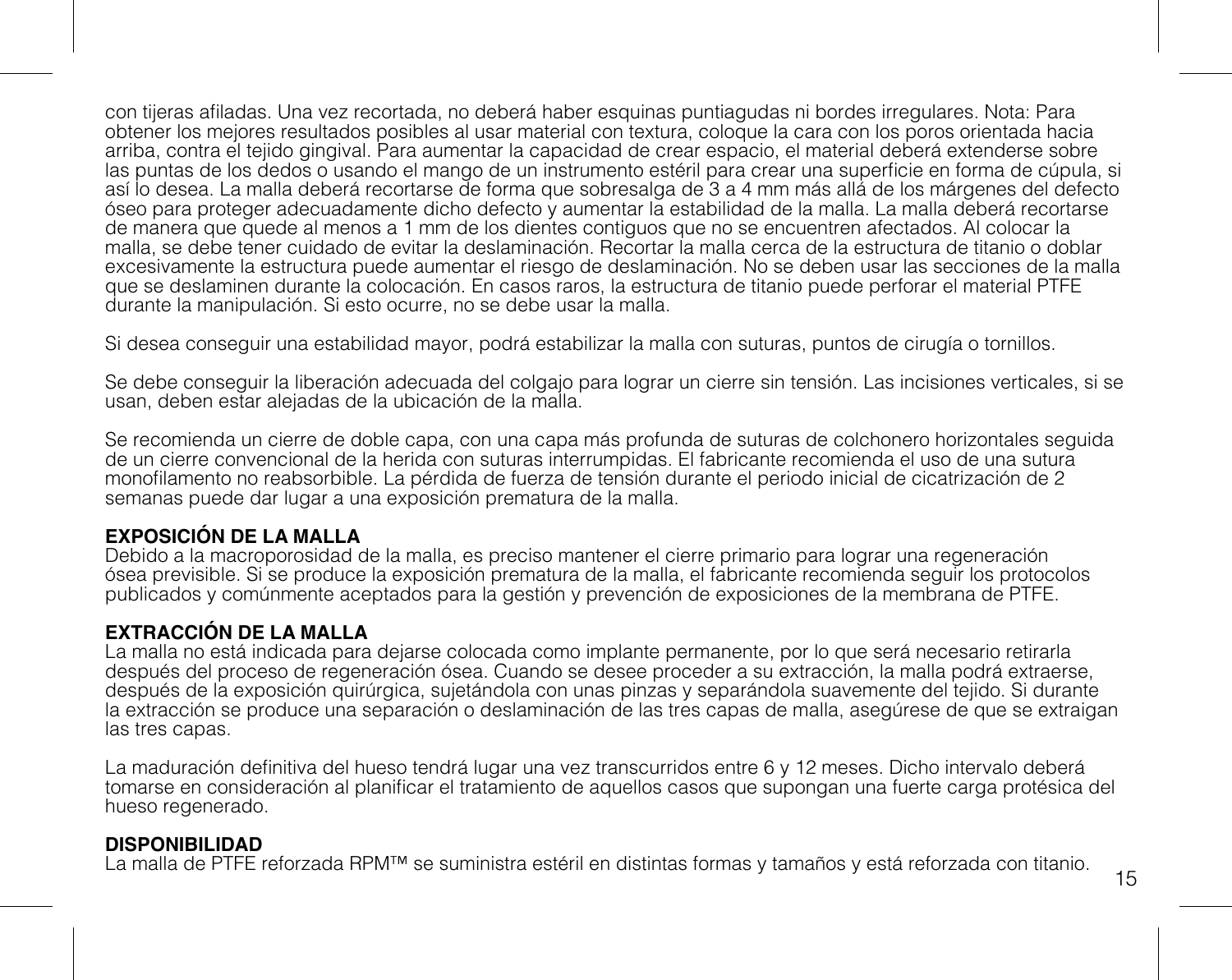## **SÍMBOLOS DEL ETIQUETADO**

Para facilitar la identificación, es posible que figuren algunos de los siguientes símbolos en las etiquetas del envase.

|                   | Fabricante                                         |
|-------------------|----------------------------------------------------|
|                   | Fecha de caducidad                                 |
|                   | No reutilizar                                      |
|                   | Precaución                                         |
|                   | No utilizar si el envase está dañado               |
| <b>STERILE EO</b> | Esterilizado mediante óxido de etileno             |
| 15℃∦ 30℃          | Límite de temperatura 15-30 °C (59-86 °F)          |
|                   | No reesterilizar                                   |
| LO <sub>1</sub>   | Número de lote                                     |
| <b>REF</b>        | Número de catálogo                                 |
| EC<br><b>REP</b>  | Representante autorizado para la Comunidad Europea |
|                   | Apto para RM en determinadas condiciones           |
|                   | Consulte las Instrucciones de uso                  |
|                   |                                                    |

16 Osteogenics Biomedical, Inc. 4620 71st Street, Bldg 78-79 Lubbock, TX 79424 USA www.osteogenics.com A Osteogenics Biomedical, Inc.<br>
4620 71st Street, Bldg 78-79<br>
Lubbock, Tx 79424 USA<br>
www.osteogenics.com<br>
S We CO120



Emergo Europe Prinsessegracht 20 2514 AP The Hague The Netherlands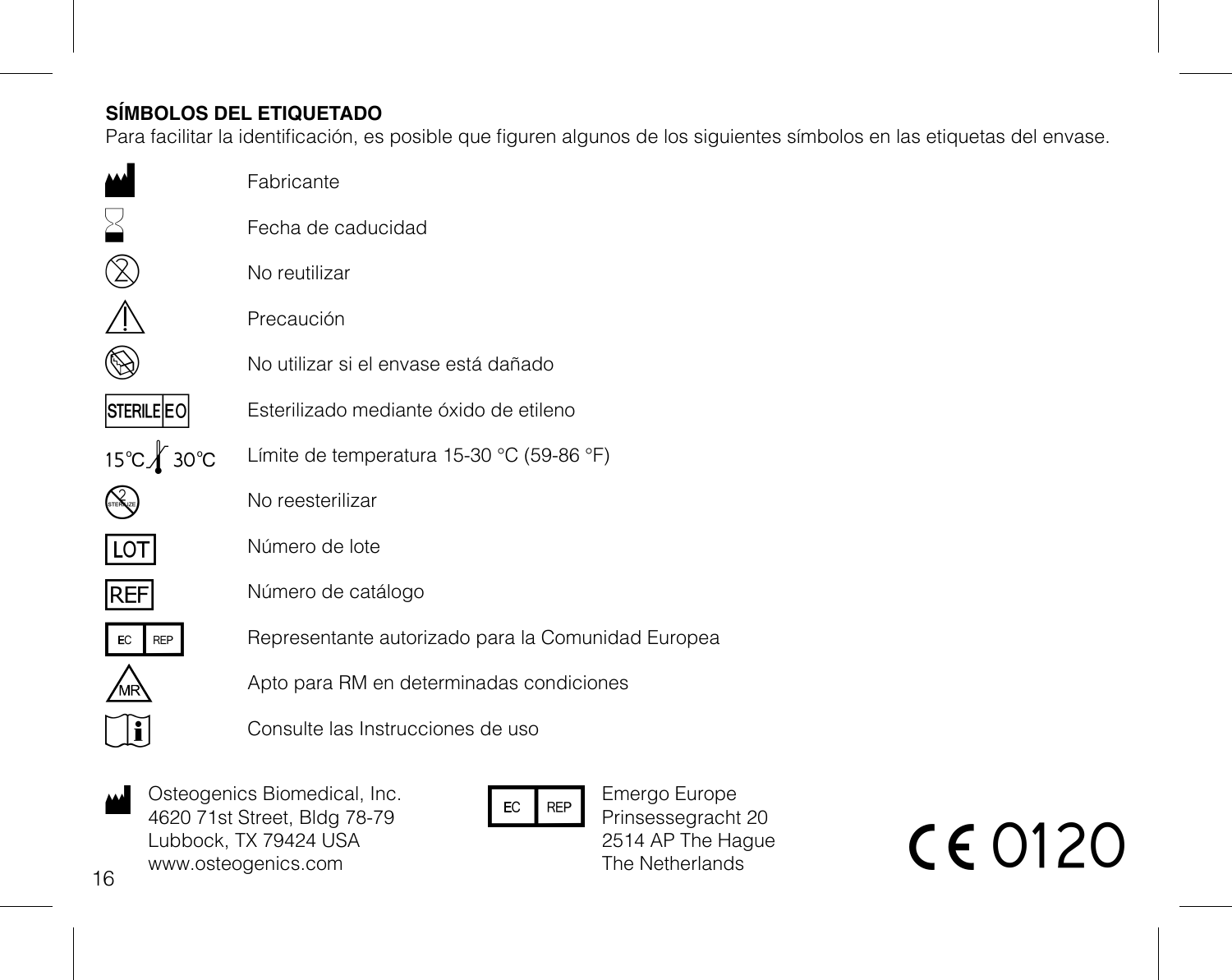IT



#### ISTRUZIONI PER L'USO **INTRODUZIONE**

L'utilizzatore dei prodotti Osteogenics Biomedical ha il dovere di determinare se essi siano adatti al particolare paziente e alle specifiche circostanze. Osteogenics Biomedical declina qualsiasi responsabilità, espressa o implicita e non potrà essere ritenuta responsabile di eventuali danni diretti, indiretti, punitivi o di altro tipo, derivanti da o correlati a qualsiasi errore nel giudizio o nella pratica professionale in merito all'uso o all'installazione di prodotti Osteogenics Biomedical. Importante: leggere interamente questo foglietto illustrativo prima di usare il prodotto e seguire attentamente tutte le istruzioni. Manipolazione, preparazione, tecnica chirurgica o assistenza postoperatoria inadeguate potrebbero compromettere la sicurezza e/o le prestazioni della mesh.

#### **DESCRIZIONE**

La mesh in PTFE rinforzata RPM™ è costituita al 100% da una lamina in politetrafluoroetilene (PTFE) brevettata, rinforzata con un telaio in titanio inserito tra due strati di PTFE. Il PTFE è un materiale biologicamente inerte e compatibile con i tessuti. La mesh in PTFE rinforzata RPM™ è una lamina ad alta densità perforata da macropori circolari che consentono la "comunicazione" fra l'innesto osseo e il periostio, agevolando il trasferimento di nutrienti e la vascolarizzazione dell'innesto osseo.

Poiché la creazione di uno spazio è un elemento critico di questa procedura, la mesh in PTFE è sufficientemente rigida da impedire il cedimento spontaneo, ma abbastanza flessibile da adattarsi facilmente ai contorni del tessuto, riducendo le perforazioni del tessuto molle sovrastante.

La mesh è studiata come ausilio alla ricostruzione e all'aumento di volume della cresta alveolare, della mascella e della mandibola.

#### **INDICAZIONI**

La mesh in PTFE rinforzata RPM™ è costituita da un materiale impiantabile temporaneamente (non riassorbibile) indicato per la stabilizzazione e il sostegno di innesti ossei nei siti che presentano difetto osseo alveolare.

### **CONTROINDICAZIONI**

Nessuna nota.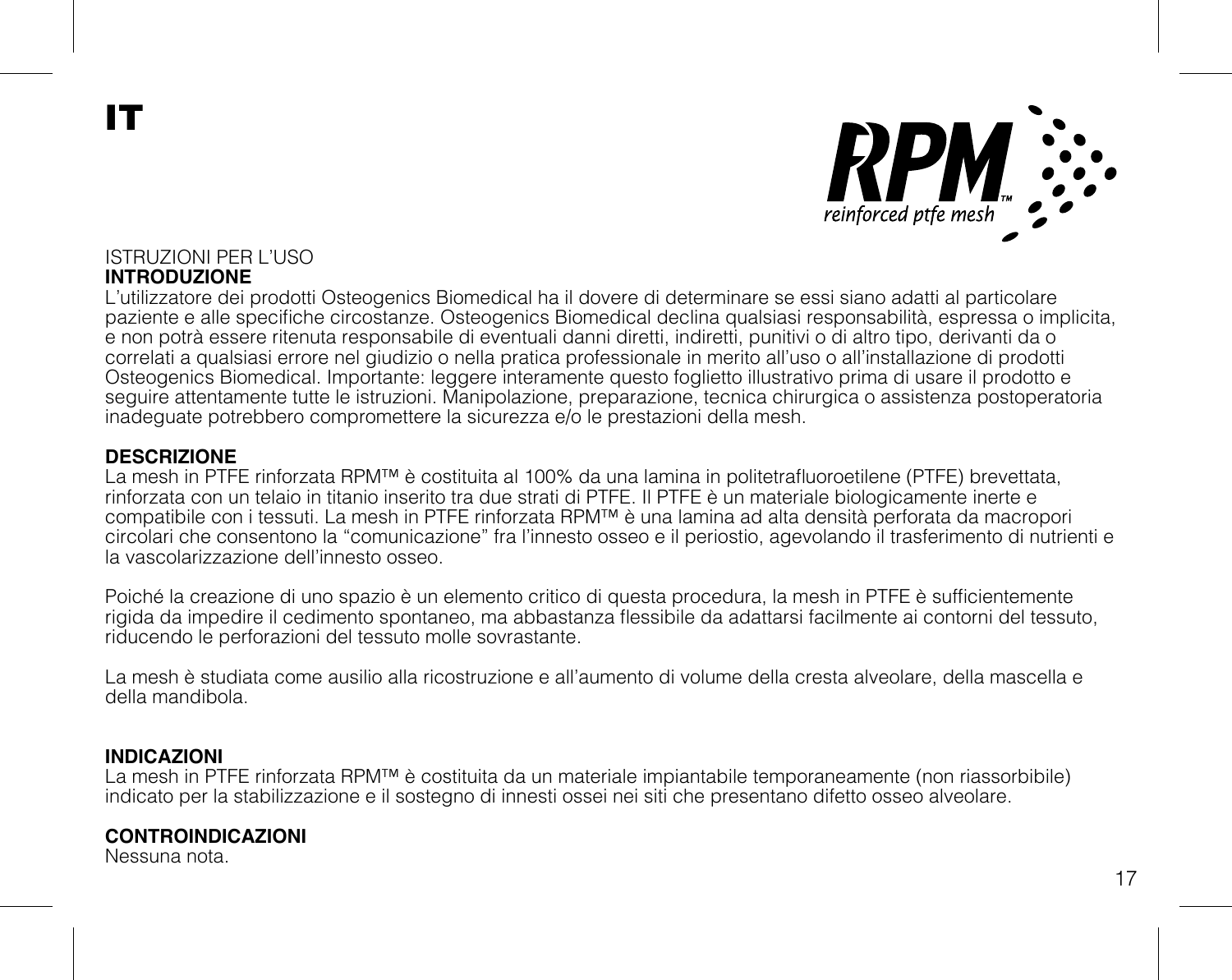### **AVVERTENZE**

- 1. La mesh in PTFE rinforzata RPM™ non è utilizzabile in condizioni di carico.
- 2. La mesh in PTFE rinforzata RPM™ deve essere utilizzata esclusivamente con impianti endo-ossei stabili.

### **PRECAUZIONI**

- 1. U.S.A. La legge federale statunitense limita la vendita di questo dispositivo ai medici o su presentazione di prescrizione medica.
- 2. Non utilizzare se la confezione è stata aperta o danneggiata prima dell'uso.
- 3. Non riutilizzare o risterilizzare la mesh in PTFE rinforzata RPM™. La sicurezza e l'efficacia successive al riutilizzo o alla risterilizzazione della mesh in PTFE rinforzata RPM™ non sono state determinate.
- 4. La mesh in PTFE rinforzata RPM™ non deve essere usata in presenza di infezione in corso.
- 5. La sicurezza e l'efficacia della mesh nelle donne in gravidanza o in allattamento e nei bambini non sono state determinate.

### **REAZIONI AVVERSE**

Nessuna nota.

### **INFORMAZIONI SULLA SICUREZZA IN RM**

I test non clinici hanno dimostrato che la mesh in PTFE rinforzata RPM™ è a compatibilità RM condizionata. Un paziente portatore di questo dispositivo può essere sottoposto a scansione in un sistema RM in modo sicuro alle seguenti condizioni:

- Campo magnetico statico pari a 1,5 T o 3 T
- Campo magnetico a gradiente spaziale massimo di 3.000 gauss/cm (30 T/m)
- Tasso di assorbimento specifico (SAR) massimo, mediato sull'intero corpo, segnalato dal sistema RM, pari a 2 W/kg (modalità operativa normale)

Nelle condizioni di scansione sopraindicate, si ritiene che la mesh in PTFE rinforzata RPM™ produca un innalzamento massimo della temperatura inferiore a 2,3 °C dopo 15 minuti di scansione continua.

In test non clinici, l'artefatto dell'immagine causato dal dispositivo si estende di circa 3 mm dall'impianto per le immagini a eco di gradiente durante la scansione con un sistema RM a 3 T.

## **INSERIMENTO DELLA MESH**

Aprire con cautela il vassoio esterno del doppio blister ed estrarre in modo asettico nel campo sterile il vassoio interno sterile contenente la mesh in PTFE rinforzata RPM™. La mesh in PTFE sterile può quindi essere estratta dal vassoio interno sterile per essere usata durante la procedura chirurgica. Maneggiare la mesh esclusivamente con guanti chirurgici sterili che siano stati lavati in acqua sterile al fine di rimuoverne il talco, oppure con pinze sterili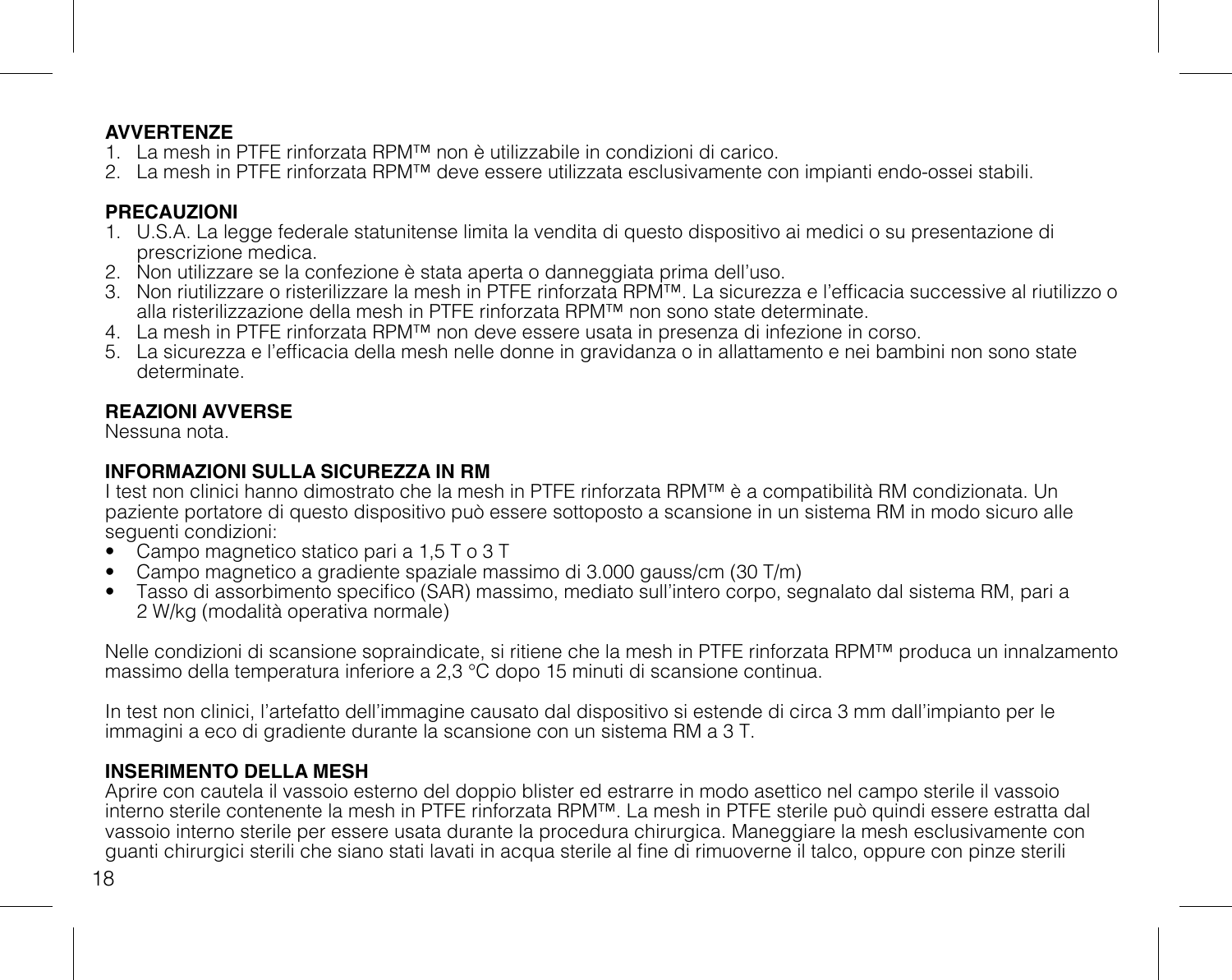atraumatiche. La mesh può essere tagliata secondo la configurazione desiderata. Il titanio si può facilmente tagliare con forbici affilate. Dopo il taglio la mesh non deve avere spigoli affilati o bordi ruvidi. Nota: per un uso ottimale del materiale testurizzato, orientare le fossette in alto, verso il tessuto gengivale. Eventualmente, per aumentare la capacità di creare spazio, il materiale può essere curvato sulle punte delle dita o utilizzando l'impugnatura sterile di uno strumento facendogli assumere una forma a cupola. La mesh deve essere ritagliata in modo che si estenda 3-4 mm oltre i margini del difetto, allo scopo di proteggere adeguatamente il difetto osseo ed aumentare la stabilità della mesh stessa. La mesh deve essere ritagliata in modo tale da rimanere ad almeno 1 mm dal dente vicino non interessato. Posizionare la mesh con delicatezza per evitarne la delaminazione. Il taglio della mesh troppo vicino al telaio in titanio o la piegatura eccessiva del telaio possono aumentare il rischio di delaminazione. Non utilizzare le sezioni della mesh che subiscono delaminazione durante il posizionamento. In rari casi il telaio in titanio può perforare il materiale in PTFE durante la manipolazione. In quel caso, non utilizzare la mesh.

Qualora sia necessaria una maggiore stabilità, la mesh può essere stabilizzata con suture, adesivi o viti chirurgiche.

È necessario eseguire un adeguato rilascio del lembo per ottenere una chiusura priva di tensione. Le incisioni verticali, se utilizzate, devono essere distanti dal sito di inserimento della mesh.

Si consiglia una chiusura a doppio strato, con uno strato profondo di suture orizzontali a materassaio seguito da una chiusura standard dell'incisione con suture interrotte. Il produttore consiglia di utilizzare una sutura monofilamento non riassorbibile. La perdita di forza tensile durante le prime 2 settimane del periodo di guarigione può determinare l'esposizione prematura della mesh.

### **ESPOSIZIONE DELLA MESH**

Data la macroporosità, è necessario il mantenimento della chiusura primaria per consentire la rigenerazione ossea con risultati prevedibili. Se si verifica l'esposizione prematura della mesh, il produttore consiglia di attenersi ai protocolli pubblicati approvati per la gestione e la prevenzione dell'esposizione delle membrane in PTFE.

### **RIMOZIONE DELLA MESH**

La mesh non è destinata a rimanere in sede come impianto permanente e pertanto deve essere rimossa dopo il processo di rigenerazione ossea. Quando è giunto il momento di rimuoverla, esporre chirurgicamente la mesh, quindi afferrarla con le pinze ed estrarla delicatamente dal tessuto. In caso di separazione/delaminazione dei tre strati della mesh durante la rimozione, accertarsi che tutti gli stati siano stati rimossi.

La maturazione ossea finale non si verificherà prima di 6-12 mesi. Nella pianificazione del trattamento di casi implicanti un carico protesico pesante per l'osso rigenerato, è opportuno tenere conto di questo periodo di tempo.

## **DISPONIBILITÀ**

La mesh in PTFE rinforzata RPM™ è rinforzata al titanio e fornita sterile in diverse forme e dimensioni.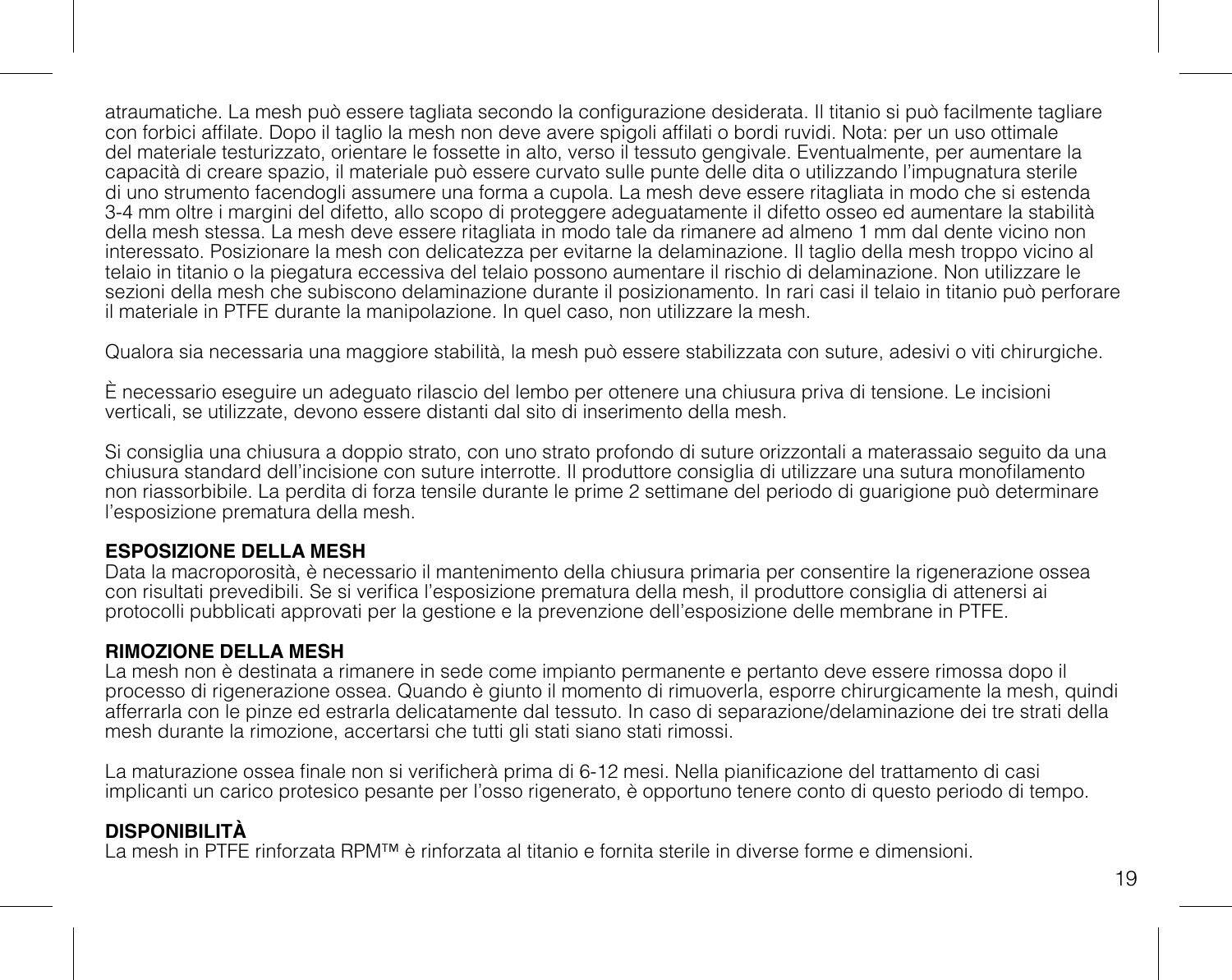## **SIMBOLI SULL'ETICHETTA**

Per facilitare l'identificazione, sull'etichetta della confezione possono comparire i seguenti simboli.

| Produttore                                      |
|-------------------------------------------------|
| Data di scadenza                                |
| Non riutilizzare                                |
| Attenzione                                      |
| Non usare se la confezione risulta danneggiata  |
| Prodotto sterilizzato con ossido di etilene     |
| Limite di temperatura 15 °C - 30 °C             |
| Non risterilizzare                              |
| Numero di lotto                                 |
| Numero di catalogo                              |
| Rappresentante autorizzato per l'Unione Europea |
| Compatibilità RM condizionata                   |
| Consultare le istruzioni per l'uso              |
|                                                 |

 $20$ Osteogenics Biomedical, Inc. 4620 71st Street, Bldg 78-79 Lubbock, TX 79424 USA www.osteogenics.com  $\frac{M}{4620 \text{ z} \cdot 1 \text{ s} \cdot \text{Stree}}$ Costeogenics Biomedical, Inc.<br>
Lubbock, TX 79424 USA<br>
University Construction of the Reprosess com The Netherlands<br>
The Netherlands<br>
The Netherlands<br>
CCO120



Emergo Europe Prinsessegracht 20 2514 AP The Hague The Netherlands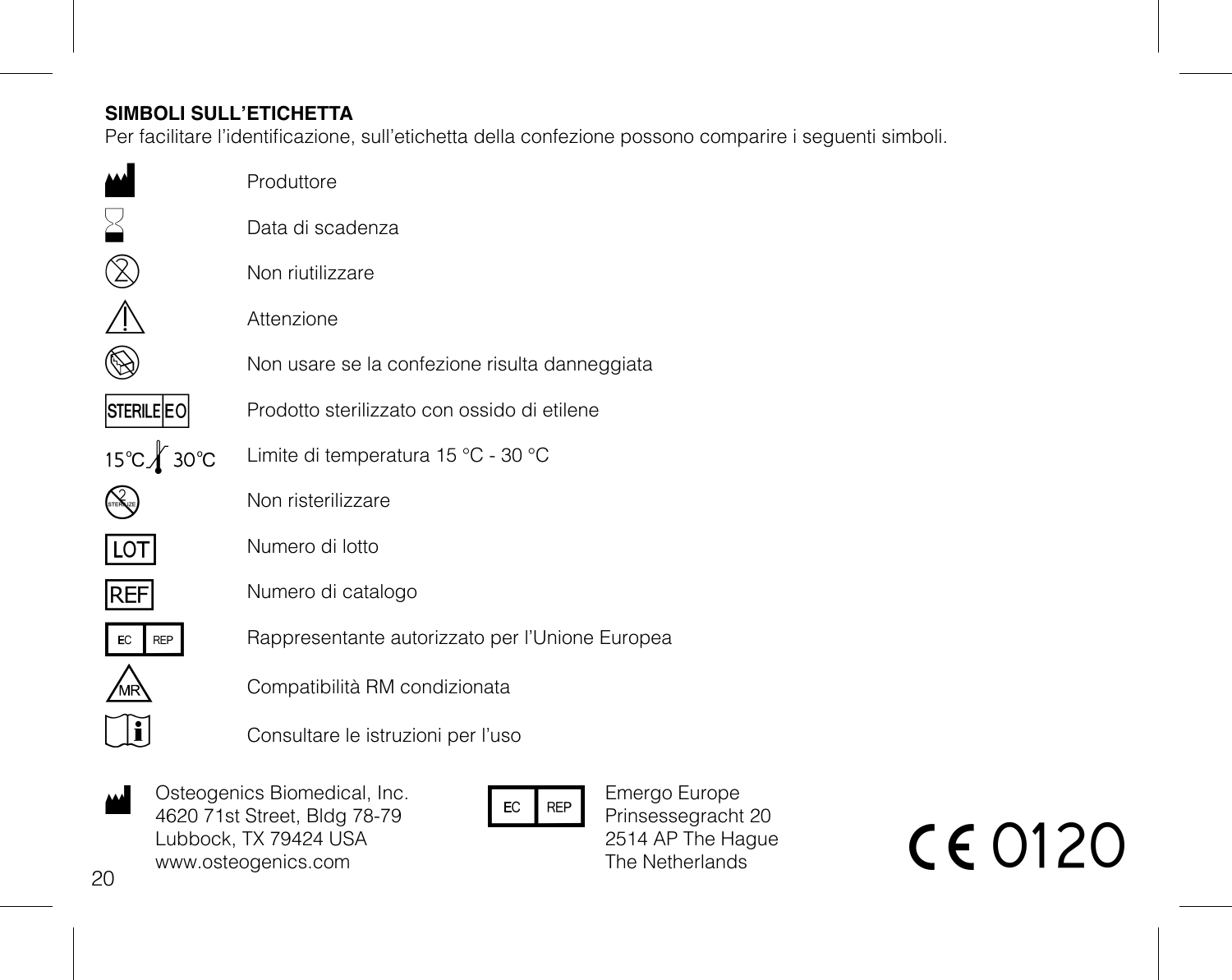**PT** 



## INSTRUÇÕES DE UTILIZAÇÃO **INTRODUÇÃO**

O utilizador dos produtos da Osteogenics Biomedical tem o dever de determinar se os produtos são ou não apropriados a um doente e circunstâncias específicas. A Osteogenics Biomedical renuncia a qualquer responsabilidade, expressa ou implícita, e não será responsabilizada por quaisquer danos diretos, indiretos, punitivos ou outros, decorrentes ou relacionados com quaisquer erros no julgamento profissional ou prática na utilização ou instalação dos produtos da Osteogenics Biomedical. Importante: Leia na íntegra o folheto informativo da embalagem antes de utilizar o produto e siga todas as instruções cuidadosamente. O manuseamento, preparação, técnica cirúrgica ou cuidado pós-operatório inapropriado pode afetar adversamente a segurança e/ou desempenho da malha.

### **DESCRIÇÃO**

A Malha de PTFE Reforçada RPM™ é composta por folha de politetrafluoroetileno (PTFE), 100% patenteada, reforçada por uma armação de titânio embutida entre duas camadas de PTFE. O PTFE é um material biologicamente inerte e compatível com os tecidos. A Malha de PTFE Reforçada RPM™ é uma folha de alta densidade perfurada com macro-poros circulares, de modo a permitir a "comunicação" entre o enxerto ósseo e o periósteo, a transferência de nutrientes e a vascularização do enxerto ósseo.

Como a criação de espaço é crucial para este procedimento, a malha de PTFE é suficientemente rígida para evitar o colapso espontâneo, mas flexível o bastante para se conformar facilmente aos contornos dos tecidos e reduzir a perfuração de tecidos moles sobrejacentes.

A malha foi concebida para auxiliar na reconstrução e aumento da crista alveolar, maxila e mandíbula.

## **INDICAÇÕES**

A Malha de PTFE Reforçada RPM™ é um material de implante temporário (não reabsorvível), indicado para a estabilização e suporte de enxertos ósseos em locais com defeitos ósseos alveolares.

## **CONTRAINDICAÇÕES**

Não são conhecidas.

## **ADVERTÊNCIAS**

1. A Malha de PTFE Reforçada RPM™ não foi concebida para utilização em situações em que tenha de suportar cargas.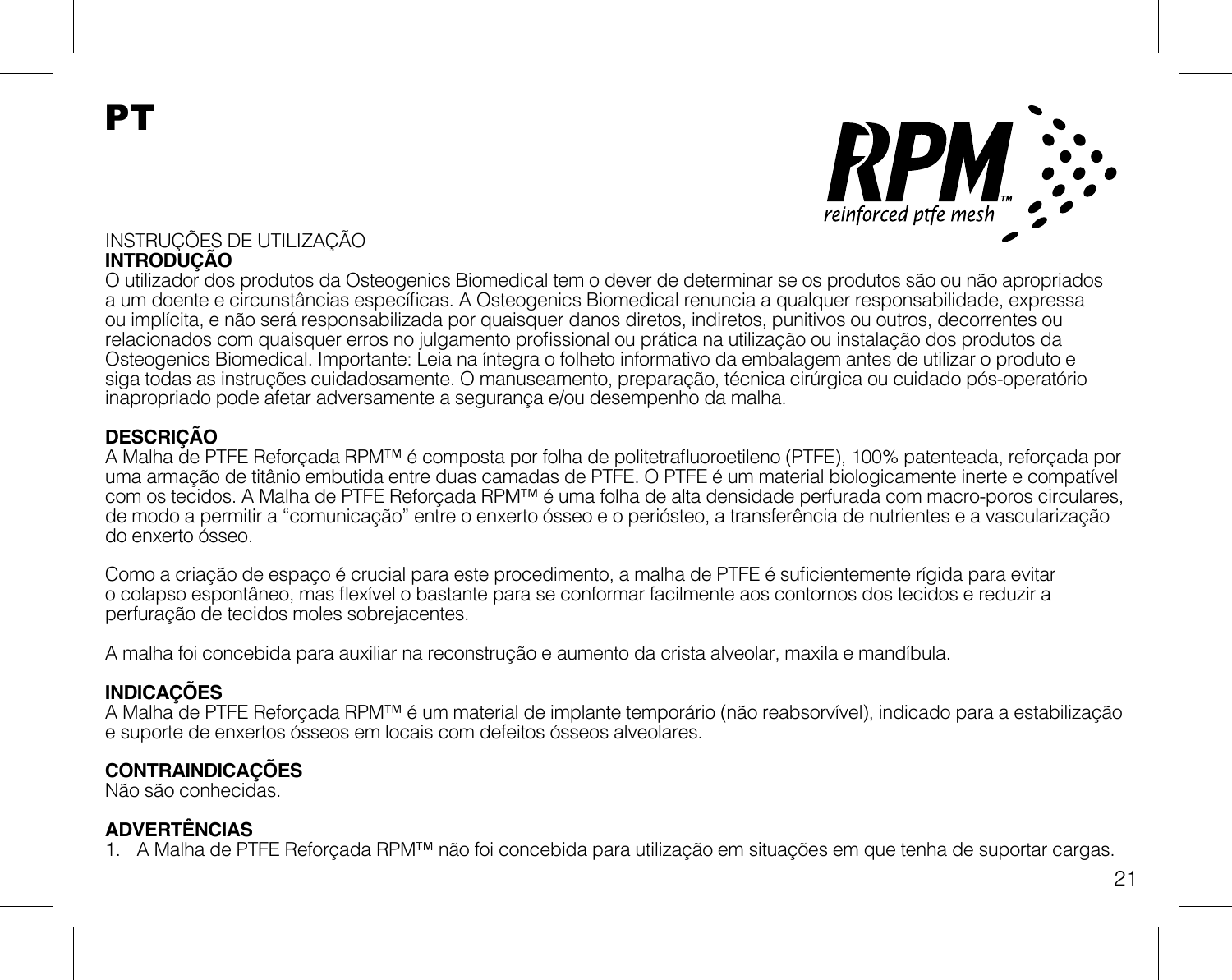2. A Malha de PTFE Reforçada RPM™ apenas deve ser utilizada com implantes endósseos estáveis.

## **PRECAUÇÕES**

- 1. EUA As leis federais limitam a venda, distribuição ou utilização deste dispositivo a médicos ou mediante prescrição médica.
- 2. Não utilize se a embalagem tiver sido aberta ou danificada antes da utilização.
- 3. Não reutilize nem volte a esterilizar a Malha de PTFE Reforçada RPM™. A segurança e eficácia da Malha de PTFE Reforçada RPM™ em situações de reutilização ou após reesterilização não foram estabelecidas.
- 4. A Malha de PTFE Reforçada RPM™ não deve ser utilizada na presença de infeção ativa.
- 5. A segurança e eficácia não foram estabelecidas em grávidas, mulheres que estejam a amamentar nem em crianças.

## **REAÇÕES ADVERSAS**

Não são conhecidas.

## **INFORMAÇÃO DE SEGURANÇA EM EXAMES DE RM**

Foi demonstrado em testes não clínicos que a rede de PTFE reforçada RPM™ é compatível com exames de RM em determinadas condições. Um doente com este dispositivo pode ser examinado num sistema de RM em segurança desde que as seguintes condições sejam respeitadas:

- campo magnético estático de 1,5 T e 3,0 T;
- gradiente espacial máximo de 3000 G/cm (30 T/m);
- valor máximo da taxa de absorção específica (SAR) calculada para todo o corpo, reportada pelo sistema de RM, de 2 W/kg (modo de funcionamento normal)

Nas condições de exame supramencionadas, espera-se que a rede em PTFE reforcada RPM™ produza um aumento de temperatura máximo inferior a 2,3 °C após 15 minutos de exame contínuo.

Em testes não clínicos, os artefactos de imagem causados pelo dispositivo estendem-se por aproximadamente 3 mm a partir do implante durante exames com uma sequência de impulsos de gradiente eco e um sistema de RM de 3,0 T.

## **INSERÇÃO DA MALHA**

22 Abra cuidadosamente o tabuleiro exterior da embalagem blister dupla e retire, utilizando uma técnica asséptica, o tabuleiro interior estéril contendo a Malha de PTFE Reforçada RPM™ no campo estéril. A malha de PTFE esterilizada pode depois ser removida do tabuleiro interior estéril para ser utilizada durante o procedimento cirúrgico. Manuseie a malha apenas com luvas cirúrgicas estéreis, que tenham sido lavadas em água estéril para remover o talco, ou com uma pinça atraumática estéril. A malha pode ser cortada na configuração desejada. O titânio é facilmente cortado com uma tesoura afiada. Após o corte, não deve haver cantos afiados ou bordos ásperos. Nota: Para obter melhores resultados com material texturado, coloque a parte com saliências virada para cima na direção do tecido gengival. Para melhorar a capacidade de criar espaço, caso se pretenda, o material pode ser curvado sobre as pontas dos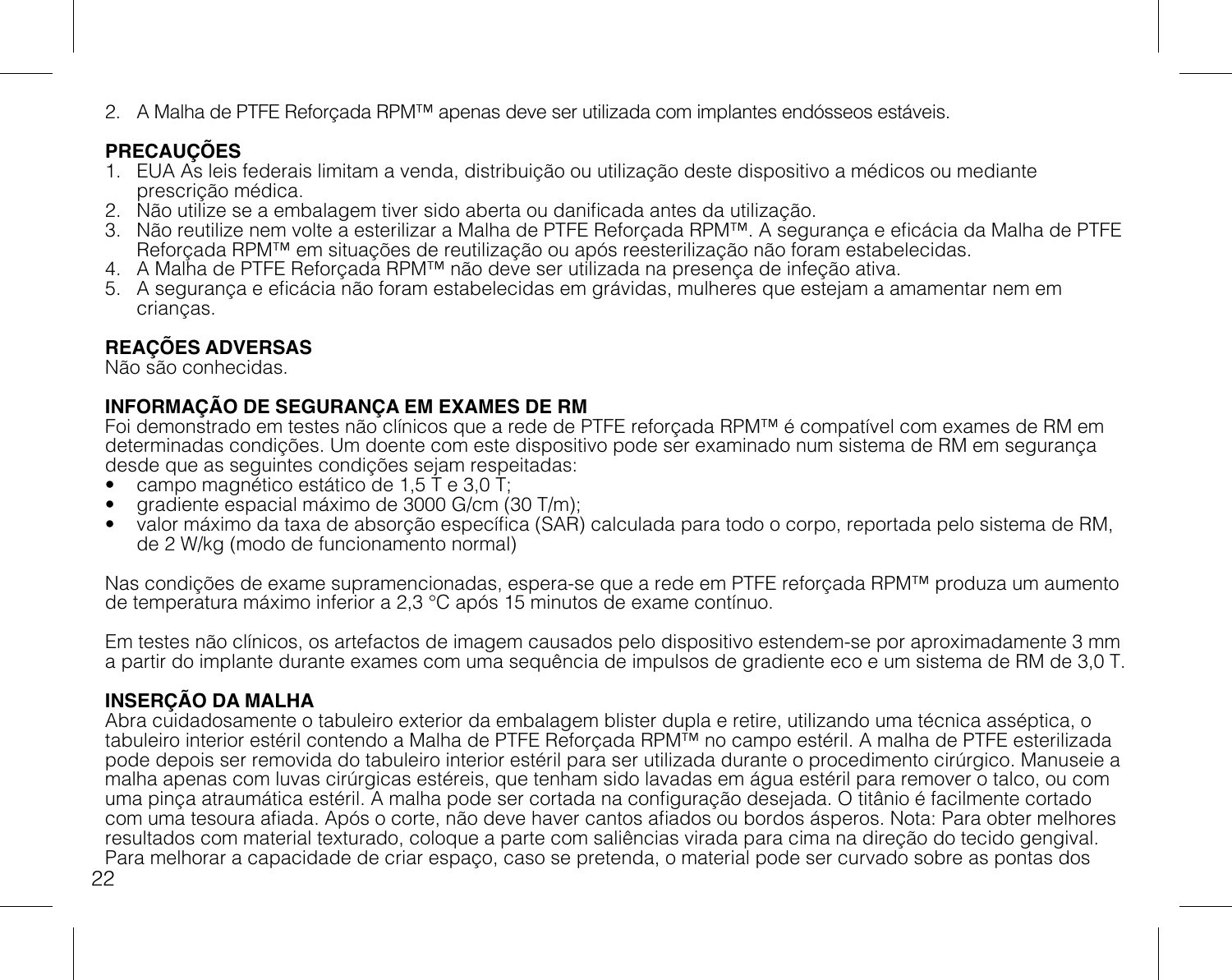dedos ou com um cabo de instrumento estéril para criar uma forma de abóboda. A malha deve ser cortada de forma a ficar 3 a 4 mm para além das margens do defeito, de modo a conferir uma proteção adequada do defeito ósseo e melhorar a estabilidade da malha. A malha deve ser cortada de forma a ficar a, pelo menos, 1 mm dos dentes adjacentes, não envolvidos. Deve ter-se cuidado durante a colocação da malha, de modo a prevenir a delaminação. O corte da malha próximo da armação de titânio ou a dobragem excessiva da armação podem aumentar o risco de delaminação. As secções da malha que tenham ficado delaminadas durante a colocação não devem ser utilizadas. Em casos raros, a armação de titânio pode perfurar o material de PTFE durante o manuseamento. Se tal ocorrer, a malha não deve ser utilizada.

Caso se deseje estabilidade adicional, a malha pode ser estabilizada com parafusos, tachas ou suturas cirúrgicos.

É necessário obter a libertação adequada do retalho, por forma a que o encerramento não fique sob tensão. As incisões verticais, caso sejam utilizadas, têm de estar afastadas da localização da malha.

Recomenda-se um encerramento de camada dupla com uma camada profunda de suturas de colchoeiro horizontais, seguido pelo encerramento normal da ferida com suturas interrompidas. O fabricante recomenda a utilização de uma sutura monofilamentar não reabsorvível. A perda de resistência à força de tração durante o período de cicatrização inicial de 2 semanas pode levar à exposição prematura da malha.

## **EXPOSIÇÃO DA MALHA**

Devido à macroporosidade, é necessário proceder à manutenção do encerramento primário para uma regeneração óssea previsível. Caso ocorra exposição prematura da malha, o fabricante recomenda que sejam seguidos os protocolos publicados e aceites para tratamento e prevenção de exposições de membranas de PTFE.

### **REMOÇÃO DA MALHA**

A malha não se destina a permanecer no local como um implante definitivo, pelo que deve ser removida após o procedimento de regeneração óssea. Quando se pretender proceder à remoção, a malha pode ser retirada, após exposição cirúrgica, agarrando-a com uma pinça e removendo-a cuidadosamente do tecido. Caso se verifique separação/delaminação das três camadas da malha durante a remoção, certifique-se de que todas as camadas são removidas.

São necessários 6 a 12 meses para que se verifique a maturação óssea final. Esta janela temporal deve ser tida em consideração ao planear o tratamento de casos que envolvam a aplicação de pesadas cargas prostéticas em osso regenerado.

#### **DISPONIBILIDADE**

A Malha de PTFE Reforçada RPM™ é fornecida esterilizada, numa variedade de formas e tamanhos, e é reforçada com titânio.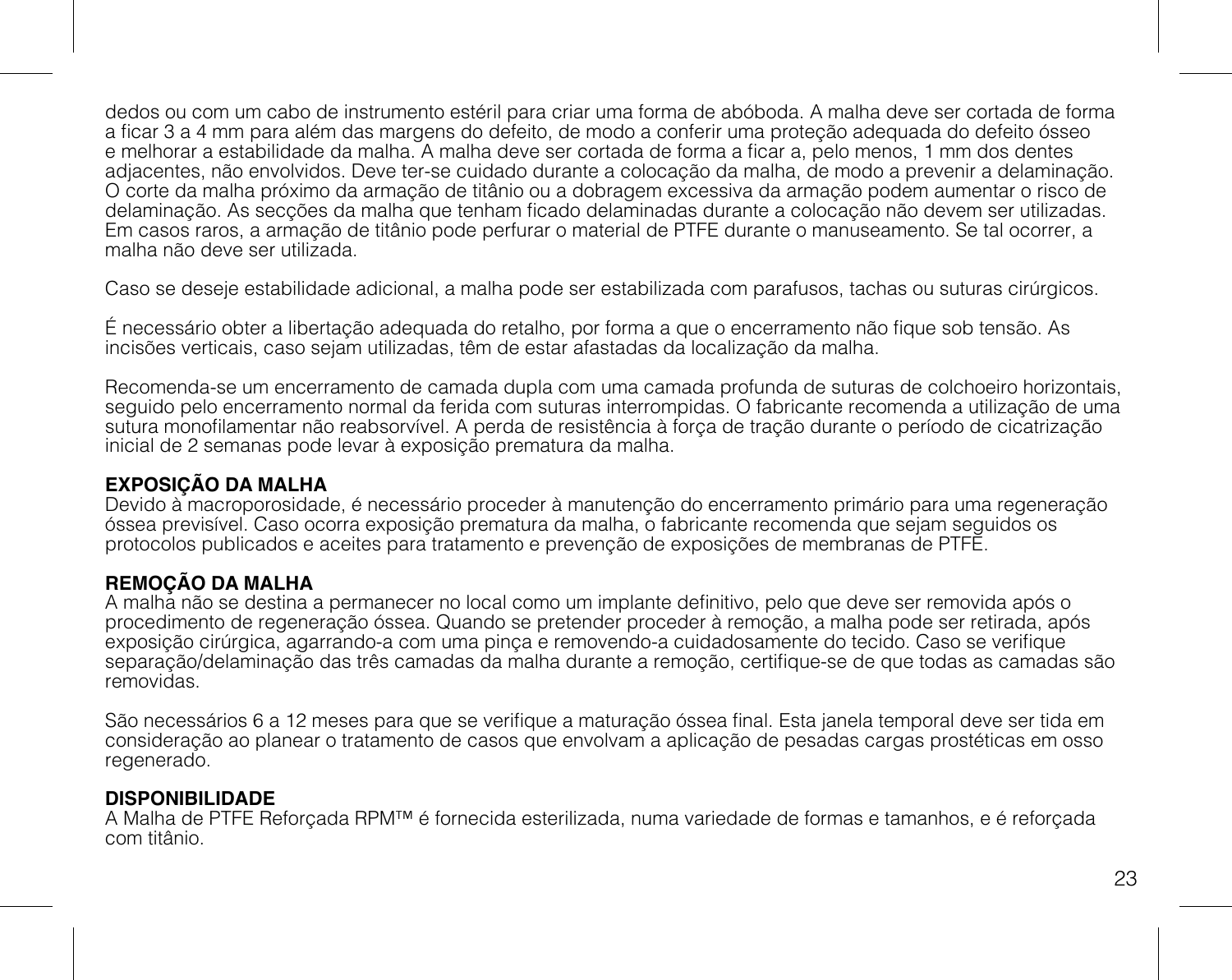## **SÍMBOLOS DE ETIQUETAGEM**

Podem utilizar-se símbolos nas etiquetas da embalagem para fácil identificação.

|                   | Fabricante                                            |
|-------------------|-------------------------------------------------------|
|                   | Utilizar antes de                                     |
|                   | Não reutilizar                                        |
|                   | Cuidado                                               |
|                   | Não utilizar se a embalagem estiver danificada        |
| <b>STERILE EO</b> | Esterilizado por óxido de etileno                     |
| 15℃∦ 30℃          | Limite de temperatura: 15 - 30 °C                     |
|                   | Não voltar a esterilizar                              |
| LO <sub>1</sub>   | Número do lote                                        |
| REF               | Número do catálogo                                    |
| EC<br><b>REP</b>  | Representante autorizado na Comunidade Europeia       |
|                   | Compatível com exames de RM em determinadas condições |
|                   | Consultar as instruções de utilização                 |
|                   |                                                       |

 $24$ Osteogenics Biomedical, Inc. 4620 71st Street, Bldg 78-79 Lubbock, TX 79424 USA www.osteogenics.com M

EC REP

Emergo Europe Prinsessegracht 20 2514 AP The Hague The Netherlands

**CE0120**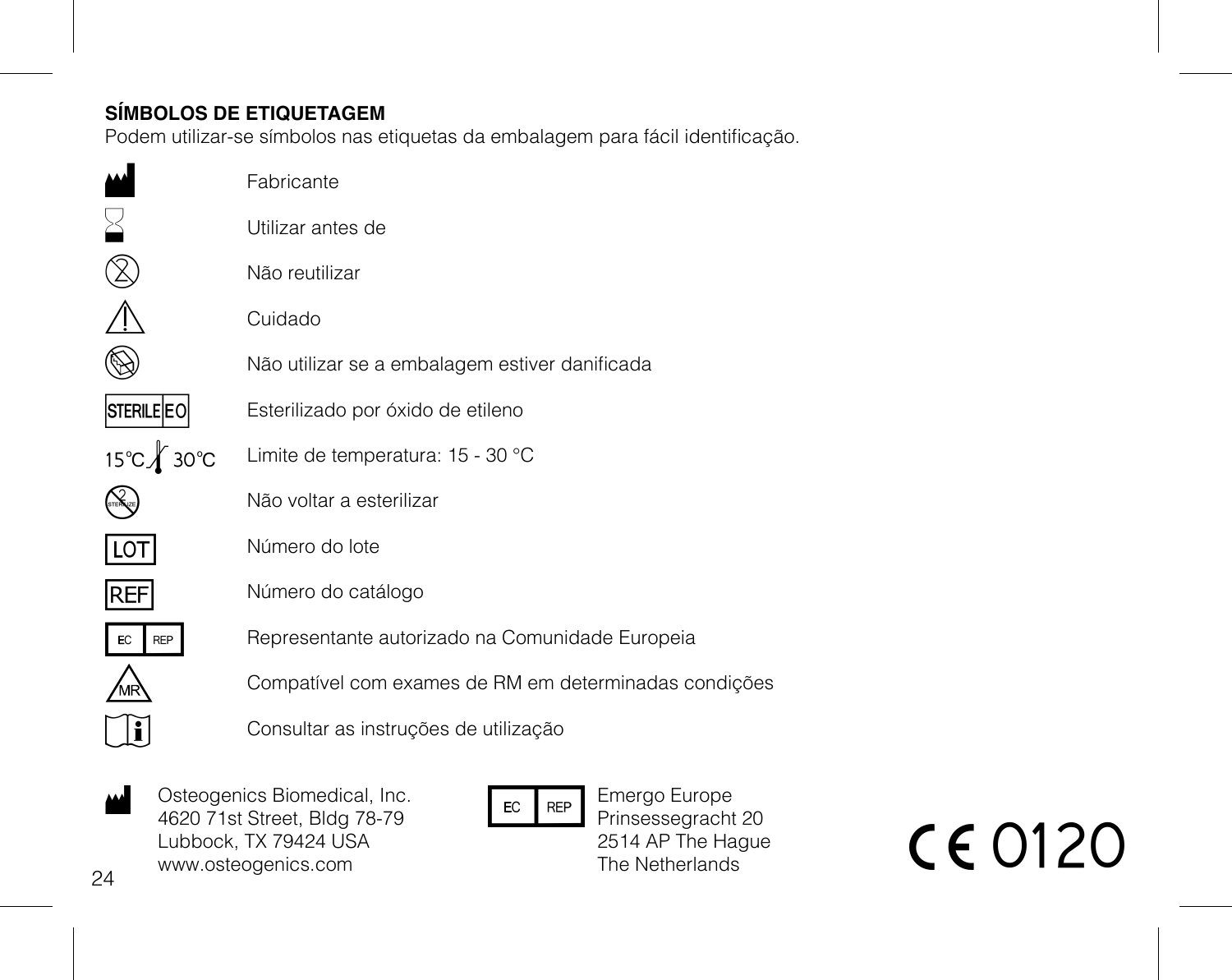SV



# BRUKSANVISNING

### **INLEDNING:**

Användaren av Osteogenics Biomedicals produkter är skyldig att fastställa huruvida en viss produkt är lämplig för patienten och omständigheterna ifråga. Osteogenics Biomedical friskriver sig från varje ansvar, vare sig uttryckligt eller underförstått, och ska inte hållas ansvarigt för några direkta, indirekta, straffrättsliga eller andra skador eller skadeståndsanspråk som uppstår från eller i samband med några fel avseende professionell bedömning eller praxis vid användning eller installation av Osteogenics Biomedicals produkter. Viktigt! Läs hela denna bipacksedel före användning och följ alla instruktioner noggrant. Felaktig hantering, förberedelse, kirurgisk teknik eller postoperativ vård kan påverka nätets säkerhet och/eller prestanda negativt.

### **BESKRIVNING**

RPM™ förstärkt PTFE-nät består av ett äganderättsskyddat ark av 100 % PTFE (polytetrafluoretylen), förstärkt med en titanram inbäddad mellan de två PTFE-lagren. PTFE är ett biologiskt inert och vävnadskompatibelt material. RPM™ förstärkt PTFE-nät är ett nät med hög densitet som är försett med perforeringar i form av cirkulära makroporer som möjliggör "kommunikation" mellan bengraftet och periostet, överföring av näringsämnen och vaskularisering av bengraftet.

Eftersom utrymmesanpassning är avgörande för denna procedur är PTFE-nätet tillräckligt styvt för att förhindra spontan kollaps men tillräckligt mjukt för att lätt anpassa sig till vävnadskonturerna och minska perforationer av den överliggande mjukvävnaden.

Nätet är avsett för att underlätta rekonstruktion av alveolarutskottet, maxillen och mandibeln.

#### **INDIKATIONER**

RPM™ förstärkt PTFE-nät är ett (icke resorberbart) material för temporär implantation, indicerat för stabilisering av och stöd för bengrafter på platser med alveolära bendefekter.

### **KONTRAINDIKATIONER**

Inga kända.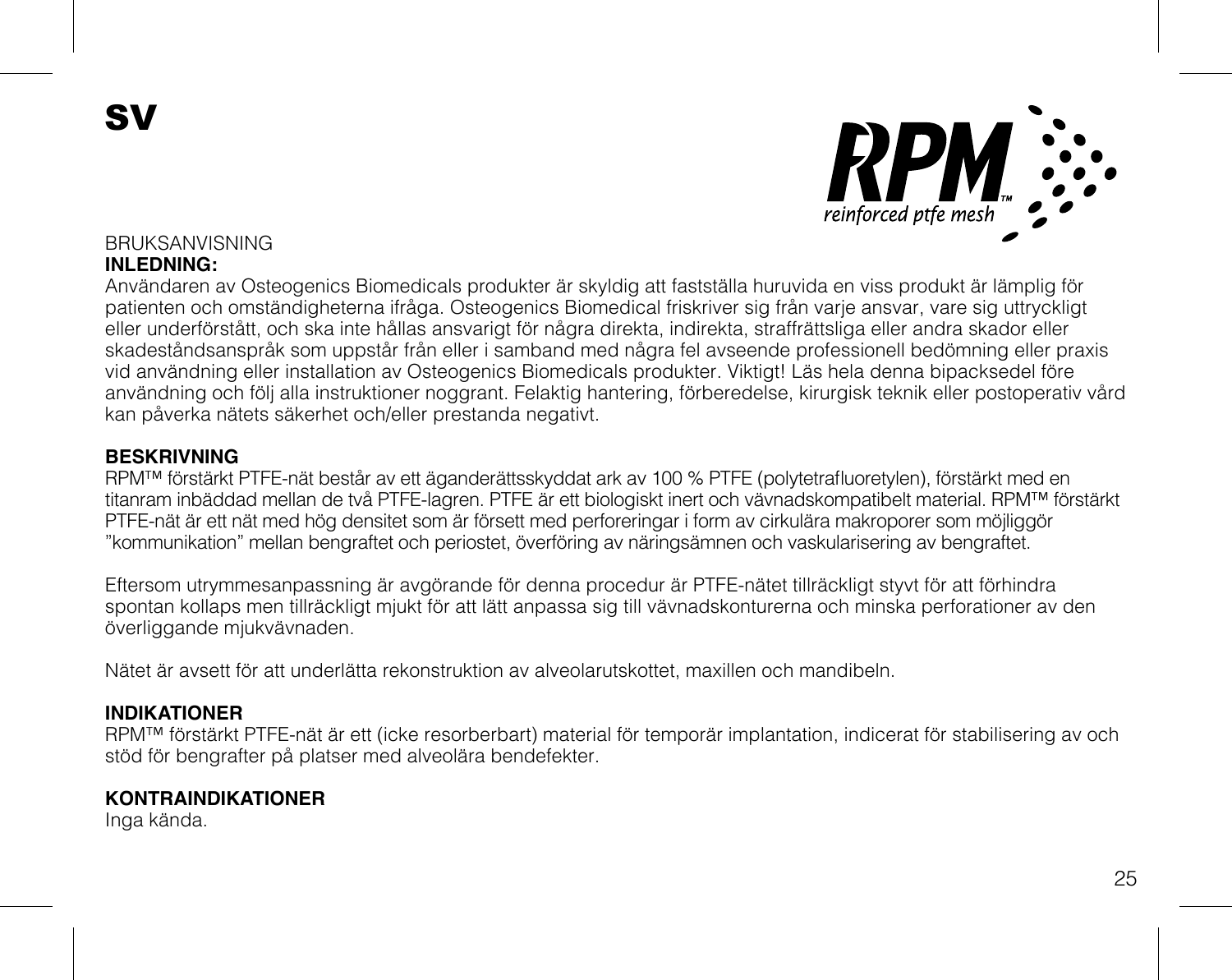### **VARNINGAR**

- 1. RPM™ förstärkt PTFE-nät är inte avsett för användning i situationer med belastning.
- 2. RPM™ förstärkt PTFE-nät ska användas endast tillsammans med stabila endosseösa implantat.

# **FÖRSIKTIGHETSÅTGÄRDER**

- 1. USA Enligt federal (USA) lag får denna produkt endast säljas, distribueras eller användas av eller på ordination av legitimerad sjukvårdspersonal.
- 2. Får ej användas om förpackningen har öppnats tidigare eller är skadad.
- 3. RPM™ förstärkt PTFE-nät får inte återanvändas eller resteriliseras. Säkerheten och effektiviteten efter återanvändning eller resterilisering av RPM™ förstärkt PTFE-nät har inte fastslagits.
- 4. RPM™ förstärkt PTFE-nät ska inte användas i närvaro av aktiv infektion.
- 5. Säkerheten och effektiviteten vad gäller barn eller gravida eller ammande kvinnor har inte fastslagits.

## **BIVERKNINGAR**

Inga kända.

## **INFORMATION RÖRANDE SÄKERHET I SAMBAND MED MR**

Icke-kliniska tester har visat att RPM™ förstärkt PTFE-nät är MR-villkorligt (MR Conditional). En patient med denna produkt kan utan risk skannas i ett MR-system förutsatt att följande villkor är uppfyllda:

- Statiskt magnetfält på 1,5 och 3,0 T
- Spatial gradient på högst 3 000 gauss/cm (30 T/m)
- Maximalt MR-systemrapporterat genomsnittligt SAR-värde (specific absorption rate) för hela kroppen på 2 W/kg (normalt driftläge)

Under de skanningsförhållanden som definieras ovan förväntas RPM™ förstärkt PTFE-nät producera en högsta temperaturstegring på mindre än 2,3 °C efter 15 minuters kontinuerlig skanning.

Vid icke-klinisk testning utbreder sig den bildartefakt som orsakas av produkten cirka 3 mm från implantatet vid bildframställning med användning av en gradienteko-pulssekvens och ett MR-system på 3,0 T.

# **INSÄTTNING AV NÄTET**

26 Öppna försiktigt den dubbla blisterförpackningens ytterbricka och ta aseptiskt ut den sterila inre brickan som innehåller RPM™ förstärkt PTFE-nät i det sterila fältet. Det sterila PTFE-nätet kan sedan tas upp från den sterila inre brickan för användning under det kirurgiska ingreppet. Hantera nätet endast med sterila kirurghandskar som tvättats i sterilt vatten för att avlägsna talkpudret, eller med steril atraumatisk pincett. Nätet kan klippas till önskad konfiguration. Titanet kan lätt klippas med hjälp av en vass sax. Inga skarpa hörn eller ojämna kanter får finnas kvar efter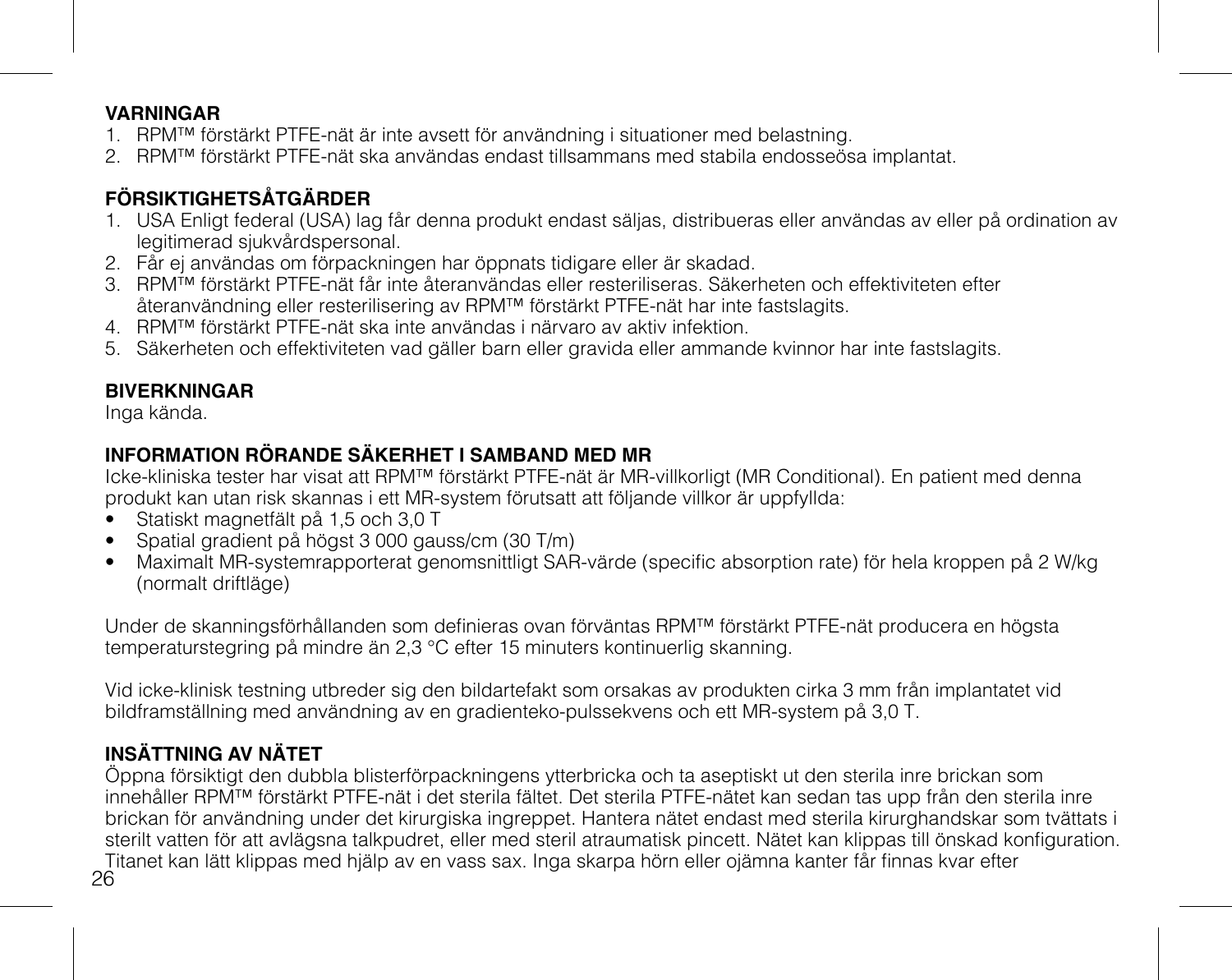tillklippningen. Obs! För bästa resultat vid användning av strukturerat material, placera sidan med fördjupningarna uppåt mot den gingivala vävnaden. För att öka utrymmesanpassningsförmågan kan materialet, om så önskas, sträckas över fingertopparna eller handtaget på ett sterilt instrument för att skapa en kupolform. Nätet bör klippas så att det sträcker sig 3–4 mm utanför defektens kanter för att ge tillräckligt skydd för bendefekten och för att öka nätets stabilitet. Nätet bör klippas så att det hålls på minst 1 mm avstånd från intilliggande, icke involverade tänder. Var försiktig vid placering av nätet så att delaminering undviks. Tillklippning av nätet nära titanramen eller alltför kraftig böjning av ramen kan öka risken för delaminering. Delar av nätet som blir delaminerade under placeringen ska inte användas. I sällsynta fall kan titanramen perforera genom PTFE-materialet under hanteringen. Om detta inträffar ska nätet inte användas.

Om ytterligare stabilitet önskas kan nätet stabiliseras med hjälp av kirurgiska skruvar, stift eller suturer.

Adekvat lambålösning måste utföras för att uppnå en tensionsfri slutning. Vertikala snitt, om dessa används, måste utföras på avstånd från platsen för nätet.

Slutning i dubbla lager, med ett djupt lager med horisontella madrassuturer efterföljt av sedvanlig sårslutning med enstaka suturer, rekommenderas. Tillverkaren rekommenderar användning av icke-resorberbar monofil sutur. Förlust av draghållfastheten under läkningsperiodens initiala 2 veckor kan leda till förtida exponering av nätet.

### **EXPONERING AV NÄTET**

På grund av makroporerna krävs att den primära slutningen bibehålls för förutsägbar regenerering av benvävnaden. Tillverkaren rekommenderar att vedertagna, publicerade protokoll för hantering och förebyggande av exponering av PTFE-membran följs vid för tidig exponering av nätet.

### **BORTTAGNING AV NÄTET**

Nätet är inte avsett att sitta kvar som ett permanent implantat och ska därför avlägsnas efter att benet har regenererat. När borttagning önskas kan nätet avlägsnas, efter att det exponerats kirurgiskt, genom att man fattar tag i det med pincett och varsamt avlägsnar det från vävnaden. Säkerställ att samtliga tre lager avlägsnas i händelse av att de tre nätlagren separerar från varandra under borttagningen.

Den slutliga mognaden av benet sker inte förrän efter 6 till 12 månader. Denna tidshorisont ska beaktas vid planering av behandling som innefattar omfattande belastning med proteser på det regenererade benet.

## **TILLGÄNGLIGHET**

RPM™ förstärkt PTFE-nät tillhandahålls sterilt i en rad olika former och storlekar, och är förstärkt med titan.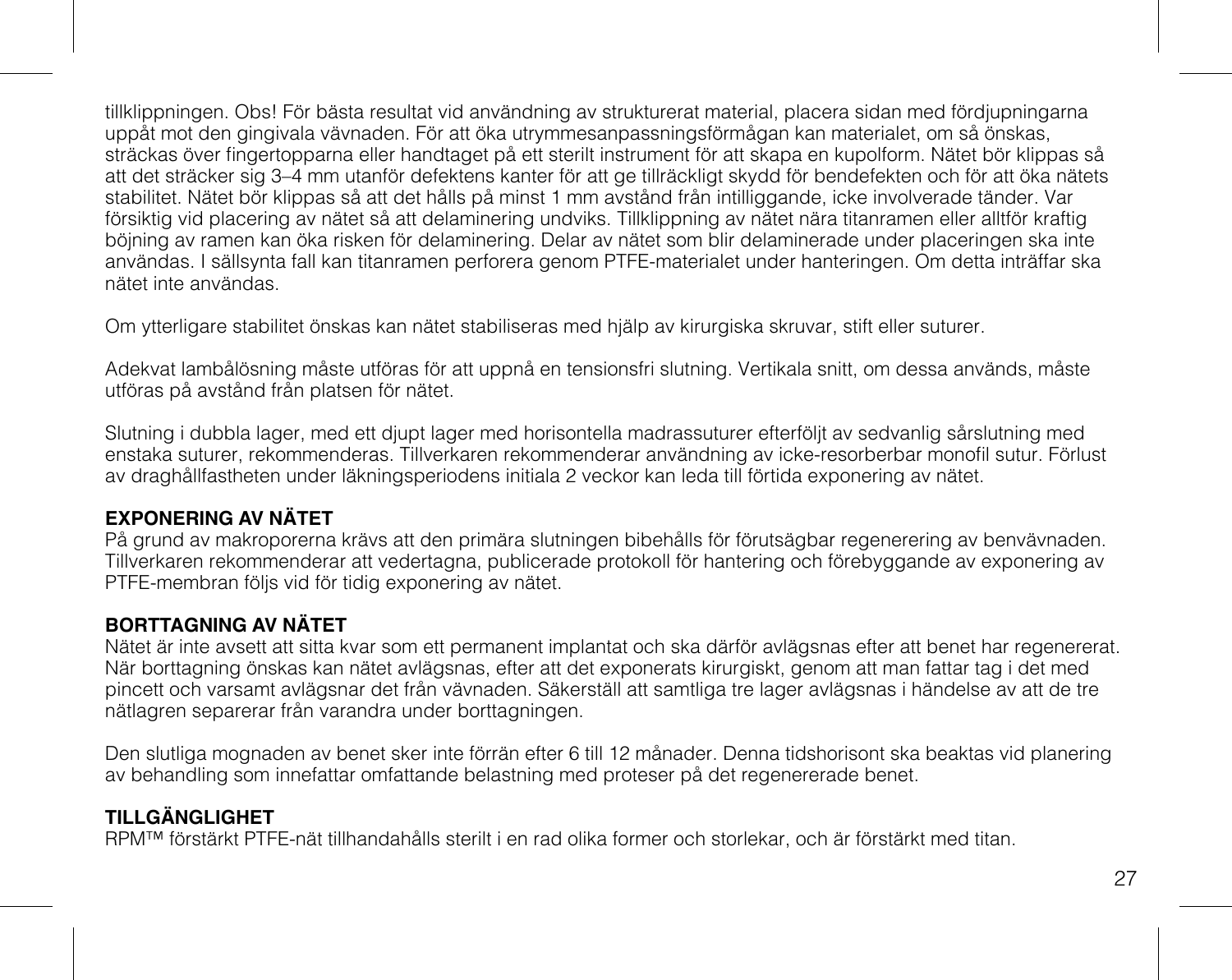## **MÄRKNINGSSYMBOLER**

Symboler används eventuellt på förpackningens etiketter, för enkel identifiering.

|                  | Tillverkare                                |
|------------------|--------------------------------------------|
|                  | Använd före                                |
|                  | Får ej återanvändas                        |
|                  | Försiktighet!                              |
|                  | Får ej användas om förpackningen är skadad |
| STERILE EO       | Steriliserad med etylenoxid                |
| 15℃ <u>1</u> 30℃ | Temperaturgränser 15-30 °C (59-86 °F)      |
|                  | Får ej resteriliseras                      |
| <b>LOT</b>       | Partinummer                                |
| REF              | Katalognummer                              |
| <b>REP</b><br>EC | Auktoriserad EU-representant               |
|                  | MR-villkorlig                              |
|                  | Se bruksanvisningen                        |
|                  |                                            |

Osteogenics Biomedical, Inc. 4620 71st Street, Bldg 78-79 Lubbock, TX 79424 USA www.osteogenics.com  $\frac{1}{4}$ <br>
A Capacition Slomedical, Inc.<br>
Lubbock, TX 79424 USA<br>
www.osteogenics.com<br>
B C C 0120

Emergo Europe Prinsessegracht 20 2514 AP The Hague The Netherlands

28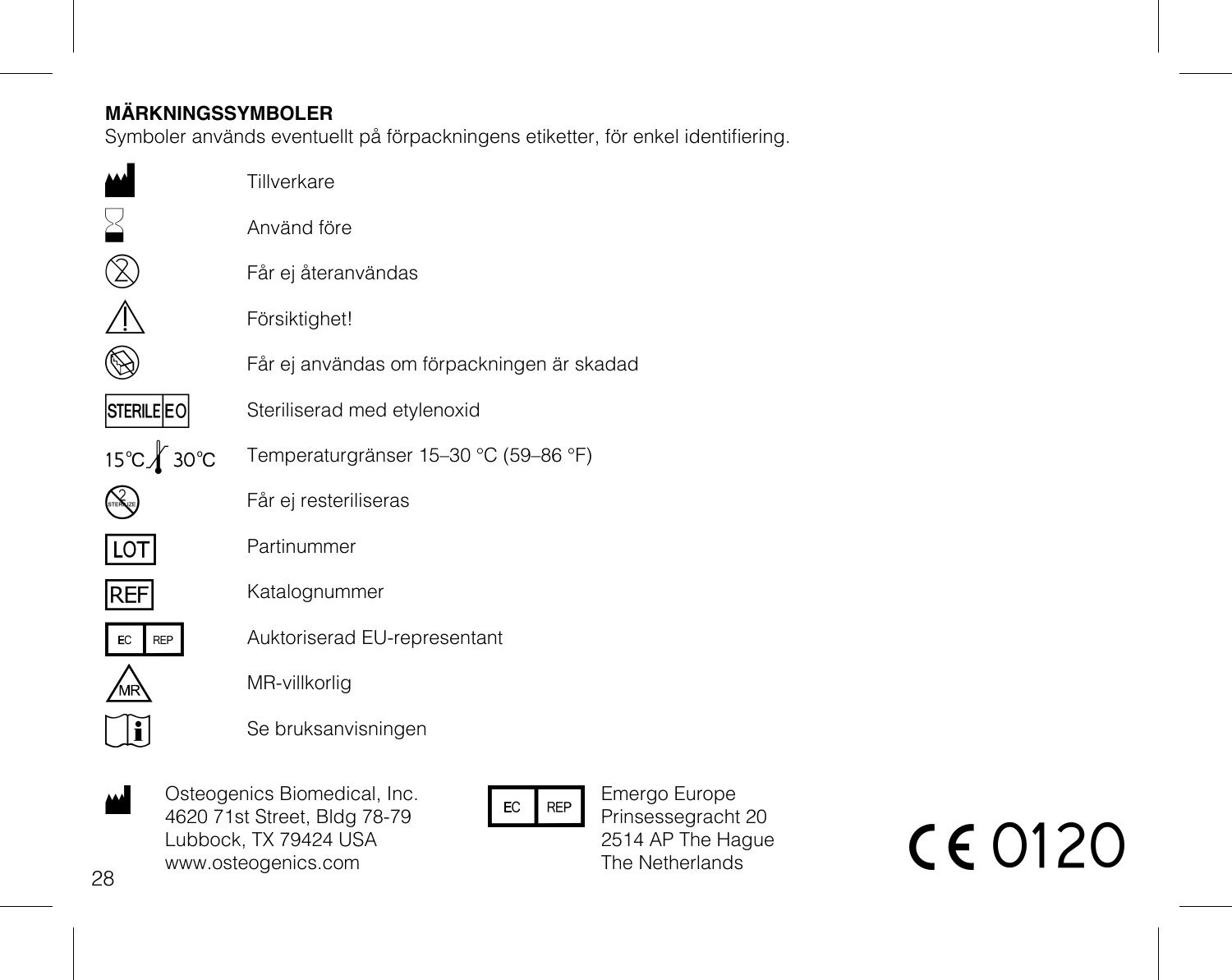DA



#### BRUGSANVISNING **INTRODUKTION**

Brugeren af Osteogenics Biomedicals produkter har pligt til at fastslå, om et produkt er egnet til den særlige patient og de særlige omstændigheder. Osteogenics Biomedical frasiger sig alt erstatningsansvar, udtrykkeligt eller underforstået, og skal ikke have noget ansvar for nogen direkte, indirekte, pønalt begrundede eller andre erstatninger, der opstår fra eller i forbindelse med fejl inden for professionel dømmekraft eller i praksis ved brugen eller installationen af Osteogenics Biomedical produkter. Vigtigt: Læs hele denne indlægsseddel inden brug, og følg hele vejledningen omhyggeligt. Forkert håndtering, klargøring, kirurgisk teknik eller postoperativ pleje kan påvirke meshens sikkerhed og/eller ydeevne negativt.

### **BESKRIVELSE**

RPM™ forstærket PTFE-mesh består af en patenteret plade af 100 % polytetrafluoroethylen (PTFE), som er forstærket med en titaniumsramme, og som er indesluttet mellem to lag PTFE. PTFE er et biologisk inaktivt og vævskompatibelt materiale. RPM™ forstærket PTFE-mesh er en plade med høj densitet, der er perforeret med cirkelformede makroporer, hvilket giver mulighed for "kommunikation" mellem knoglegraften og periosteum, overførsel af næringsstoffer og vaskularisering af knoglegraften.

Eftersom det er en kritisk del af dette indgreb at skabe plads, er PTFE-meshen tilstrækkeligt stiv til at undgå spontan kollaps, men smidig nok til nemt at kunne tage form efter vævskonturer og mindske perforering af overliggende blødt væv.

Meshen er beregnet til at være en hjælp ved rekonstruktion og forstærkning af alveolekammen og over- og underkæben.

### **INDIKATIONER**

RPM™ forstærket PTFE-mesh er et materiale, som kan implanteres midlertidigt (ikke-resorberbart), og som er indiceret til stabilisering og understøttelse af knoglegrafter på steder med alveoleknogledefekter.

### **KONTRAINDIKATIONER**

Ingen kendte.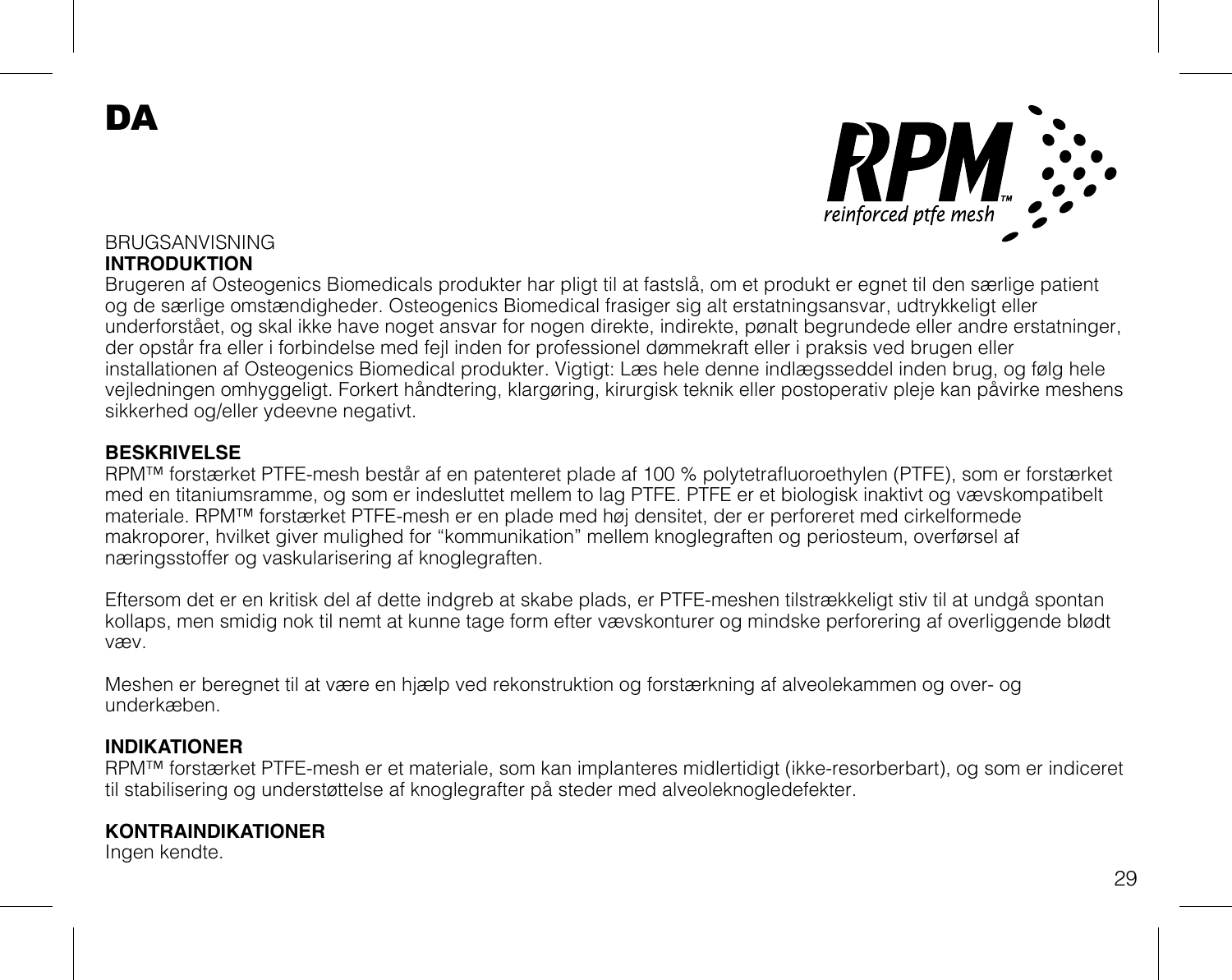### **ADVARSLER**

- 1. RPM™ forstærket PTFE-mesh er ikke beregnet til brug under bærende forhold.
- 2. RPM™ forstærket PTFE-mesh må kun anvendes med stabile, endossøse implantater.

### **SIKKERHEDSFORANSTALTNINGER**

- 1. USA Ifølge amerikansk lovgivning må dette produkt kun sælges, distribueres eller anvendes af eller på ordination af en autoriseret sundhedsperson.
- 2. Må ikke anvendes, hvis pakningen er blevet åbnet eller beskadiget før brug.
- 3. RPM™ forstærket PTFE-mesh må ikke genbruges eller resteriliseres. Sikkerhed og effektivitet efter genbrug eller resterilisering af RPM™ forstærket PTFE-mesh er ikke blevet fastslået.
- 4. RPM™ forstærket PTFE-mesh må ikke anvendes ved tilstedeværelse af aktiv infektion.
- 5. Sikkerhed og effektivitet hos gravide kvinder, kvinder der ammer, og børn er ikke blevet fastslået.

### **BIVIRKNINGER**

Ingen kendte.

### **OPLYSNINGER OM MR-SIKKERHED**

Ikke-klinisk afprøvning har påvist, at RPM™ forstærket PTFE-mesh er MR-betinget. Det er sikkert for en patient med denne anordning at blive scannet i et MR-system, der opfylder følgende betingelser:

- Statisk magnetfelt på 1,5 og 3,0 T
- Maksimal rumlig gradient på 3.000 gauss/cm (30 T/m)
- Maksimal MR-systemrapporteret gennemsnitlig helkrops-SAR (specifik absorptionsrate) på 2 W/kg (normal driftstilstand)

Under de ovenfor definerede scanningsforhold forventes RPM™ forstærket PTFE-mesh at frembringe en maksimal temperaturstigning på mindre end 2,3 °C efter 15 minutters kontinuerlig scanning.

Ved ikke-klinisk afprøvning strækker billedartefaktet forårsaget af anordningen sig cirka 3 mm ud fra implantatet, når der optages billeder med en gradient ekkopulssekvens og et 3,0 T MR-system.

### **INDSÆTTELSE AF MESHEN**

Åbn forsigtigt den dobbelte blisterpaknings ydre bakke, og fjern vha. aseptisk teknik den sterile indre bakke med RPM™ forstærket PTFE-mesh inden for det sterile felt. Den sterile PTFE-mesh kan derefter tages ud af den sterile indre bakke til anvendelse under det kirurgiske indgreb. Meshen må kun håndteres med sterile operationshandsker, som er blevet vasket i sterilt vand for at fjerne talkummet, eller med en steril atraumatisk tang. Meshen kan beskæres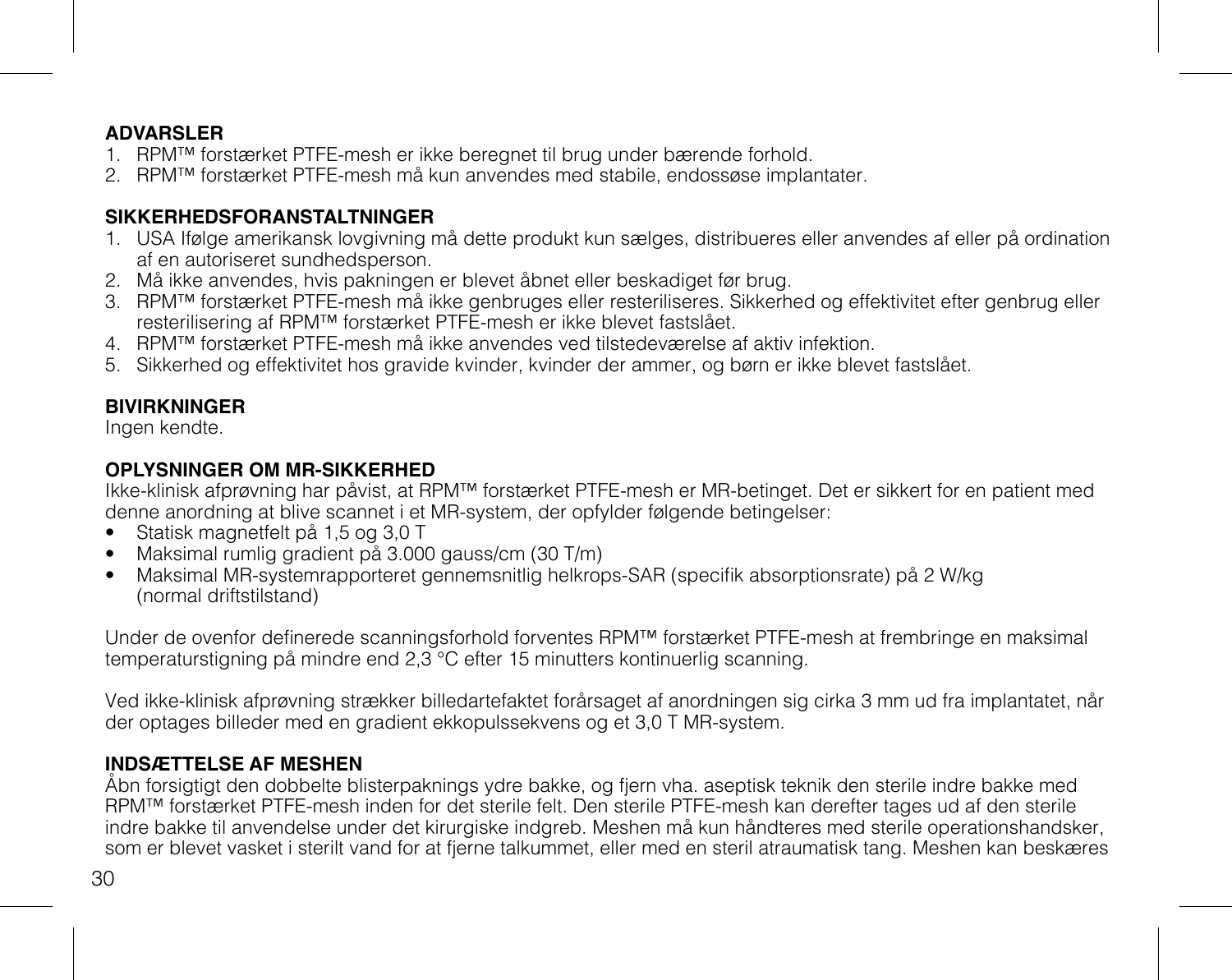til den ønskede konfiguration. Titanium er nemt at klippe i med en skarp saks. Efter tilpasning må der ikke være nogen skarpe hjørner eller ujævne kanter. Bemærk: For at opnå det bedste resultat med teksturerede materialer skal siden med fordybninger placeres op imod det gingivale væv. Hvis det ønskes, kan materialet strækkes over fingerspidserne eller håndtaget på et sterilt instrument for at danne en hvælvingsform mhp. at forbedre membranens pladsskabende egenskab. Meshen bør tilpasses således, at den stikker 3-4 mm længere ud end defektens kanter for at yde tilfredsstillende beskyttelse af knogledefekten og forbedre meshens stabilitet. Meshen skal tilpasses således, at den er mindst 1 mm fra tilstødende, ikke-involverede tænder. Vær forsigtig under placering af meshen mhp. at undgå delaminering. Tilpasning af meshen tæt på titaniumsrammen eller overdreven bøjning af rammen kan øge risikoen for delaminering. Dele af meshen, som delamineres under placering, bør ikke anvendes. I sjældne tilfælde kan titaniumsrammen perforere PTFE-materialet under håndteringen. Hvis dette forekommer, bør meshen ikke anvendes.

Hvis der ønskes yderligere stabilitet, kan meshen stabiliseres med suturer, kirurgiske hæfteklammer eller skruer.

For at opnå en spændingsfri lukning skal der udføres en passende frigørelse af lapperne. Hvis der anvendes lodrette incisioner, skal de lægges væk fra meshens placering.

Det anbefales at anvende en lukning med dobbeltlag, bestående af et dybt lag med vandrette madrassuturer efterfulgt af en standardsårlukning med afbrudte suturer. Producenten anbefaler at anvende ikke-resorberbar monofilament sutur. Mistet trækstyrke i løbet af helingsperiodens første 2 uger kan resultere i for tidlig mesheksponering.

### **EKSPONERING AF MESHEN**

På grund af makroporøsitet er det nødvendigt at opretholde primær lukning for at opnå forudsigelig knogleregeneration. Hvis der forekommer for tidlig eksponering af meshen, anbefaler producenten følgende anerkendte, publicerede protokoller for håndtering og forebyggelse af PTFE-membraneksponeringer.

### **FJERNELSE AF MESHEN**

Meshen er ikke beregnet til at skulle blive siddende som et permanent implantat, og den skal derfor fjernes efter knogleregenerationsindgrebet. Når meshen ønskes fjernet, kan man, efter kirurgisk eksponering, fjerne den ved at gribe fat med tangen og forsigtigt fjerne den fra vævet. I tilfælde af adskillelse/delaminering af de tre meshlag under fjernelse skal det sikres, at alle tre lag fjernes.

Der vil ikke ske endelig knoglemodning i 6-12 måneder. Denne tidsramme skal tages i betragtning ved planlægning af behandlingstilfælde, som vil involvere betragtelig protesebelastning af regenereret knogle.

### **LEVERING**

RPM™ forstærket PTFE-mesh leveres steril i en række forskellige former og størrelser og er forstærket med titanium.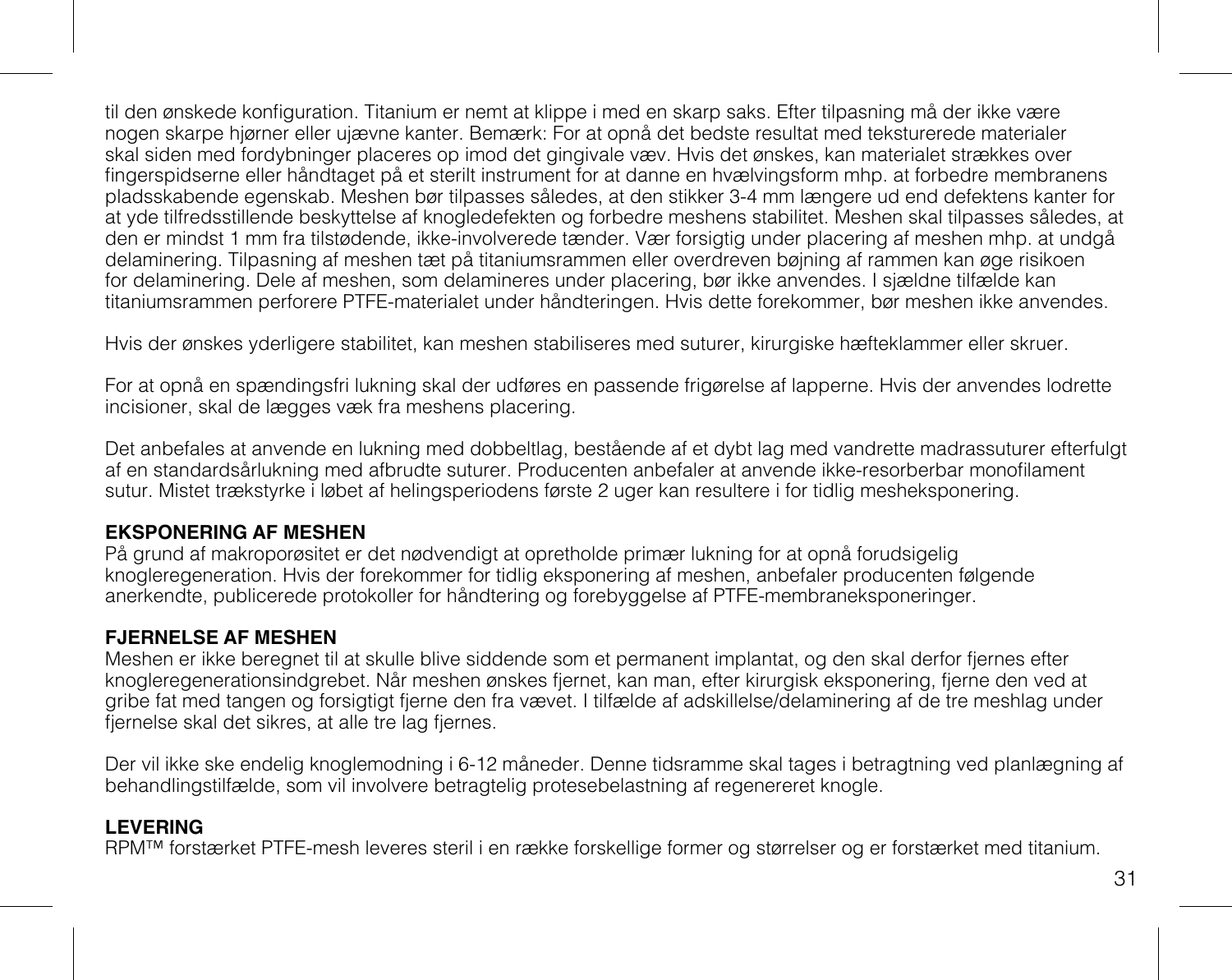## **MÆRKATSYMBOLER**

Symboler, som kan være anvendt på emballagens mærkning for nem identificering.

|                  | Fabrikant                                       |
|------------------|-------------------------------------------------|
|                  | Anvendes inden                                  |
|                  | Må ikke genbruges                               |
|                  | Forsigtig                                       |
|                  | Må ikke bruges, hvis emballagen er beskadiget   |
| STERILE EO       | Steriliseret med ethylenoxid                    |
| 15℃ <b>1</b> 30℃ | Temperaturgrænse 15-30 °C (59-86 °F)            |
|                  | Må ikke resteriliseres                          |
| lot              | Partinummer                                     |
| <b>REF</b>       | Katalognummer                                   |
| <b>REP</b>       | Autoriseret repræsentant i den Europæiske Union |
|                  | MR-betinget                                     |
|                  | Se brugsanvisningen                             |
|                  |                                                 |

Osteogenics Biomedical, Inc. 4620 71st Street, Bldg 78-79 Lubbock, TX 79424 USA www.osteogenics.com M Osteogenics Biomedical, Inc.<br>
420 71st Street, Bldg 78-79<br>
Lubbock, TX 79424 USA<br>
Prinsessegracht 20<br>
2514 AP The Netherlands<br>
The Netherlands<br>
The Netherlands<br>
The Netherlands<br>
The Netherlands<br>
The Netherlands

Emergo Europe Prinsessegracht 20 2514 AP The Hague The Netherlands

32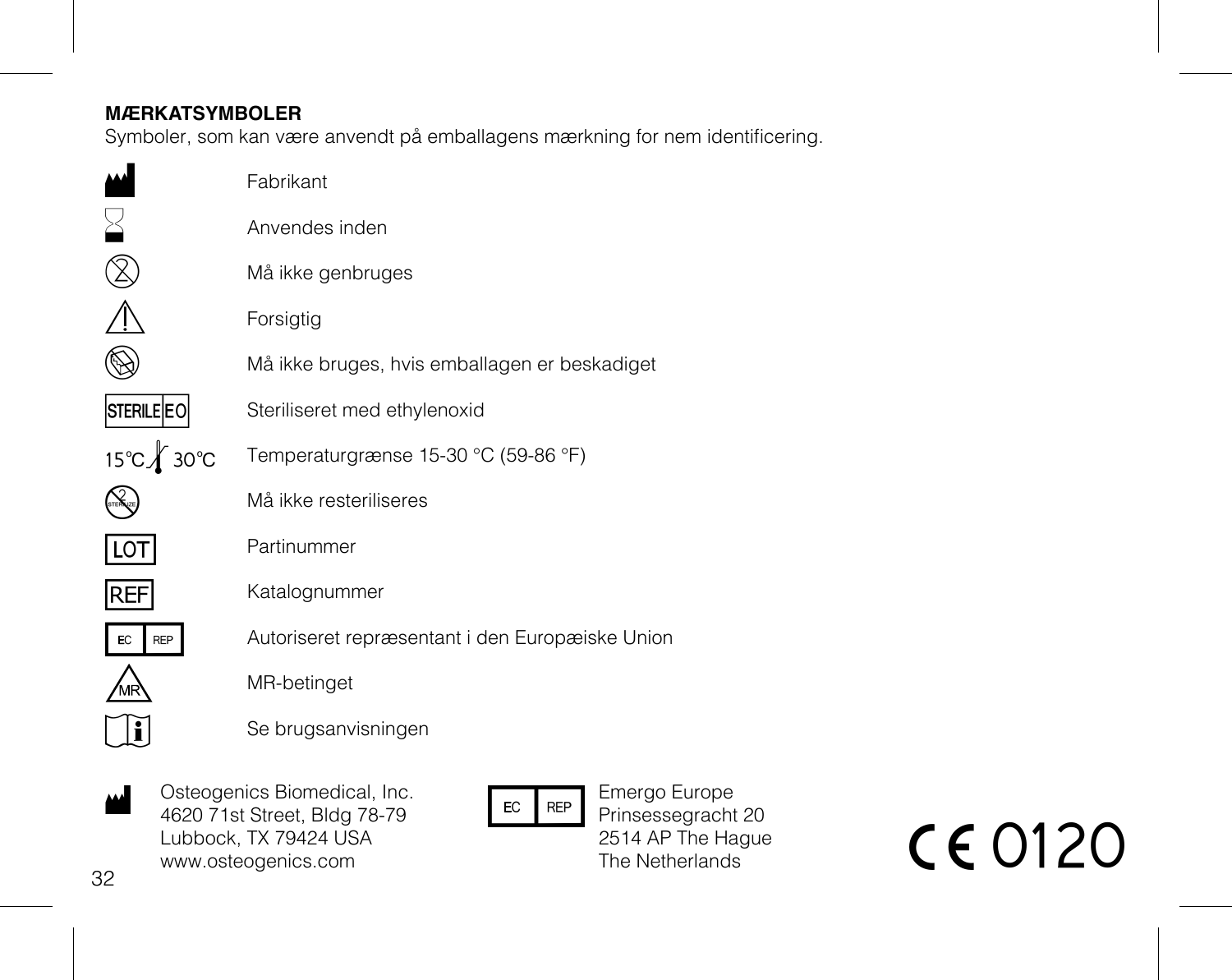NL



## GEBRUIKSAANWIJZING

#### **INLEIDING**

Gebruikers van Osteogenics Biomedical-producten hebben de plicht na te gaan of een product al dan niet geschikt is voor de betreffende patiënt en omstandigheden. Osteogenics Biomedical wijst elke aansprakelijkheid, expliciet of impliciet, af en zal geen verantwoordelijkheid dragen voor directe of indirecte schade, schadevergoeding of andere schade, voortvloeiend uit of verband houdend met beroepsfouten of beroepspraktijk bij het gebruik of het installeren van Osteogenics Biomedical-producten. Belangrijk: Lees deze gehele bijsluiter vóór gebruik door en volg zorgvuldig alle aanwijzingen. Onjuiste behandeling, voorbereiding, chirurgische techniek of postoperatieve zorg kan afbreuk doen aan de veiligheid en/of werking van het gaas.

### **BESCHRIJVING**

RPM™ versterkt PTFE-gaas bestaat uit bedrijfseigen vellen van 100% polytetrafluorethyleen (PTFE), versterkt met een titanium frame ingebed tussen twee lagen PTFE. PTFE is een biologisch inert en weefselcompatibel materiaal. RPM™ versterkt PTFE-gaas is een vel met hoge dichtheid dat met cirkelvormige macroporiën geperforeerd is om 'communicatie' tussen het bottransplantaat en het beenvlies, de overdracht van voedingsstoffen en de vascularisatie van het bottransplantaat mogelijk te maken.

Omdat het creëren van ruimte kritiek is voor deze procedure, is het PTFE-gaas voldoende stijf om spontaan instorten te voorkomen, maar soepel genoeg om zich gemakkelijk aan weefselcontouren aan te passen en perforaties van erboven gelegen weke delen te verminderen.

Het gaas dient als hulp bij de reconstructie en opbouw van de alveolaire kam, de bovenkaak en de onderkaak.

#### **INDICATIES**

RPM™ versterkt PTFE-gaas is een voor tijdelijke implantatie dienend (niet-resorbeerbaar) materiaal dat bestemd is voor de stabilisatie en ondersteuning van bottransplantaten op plaatsen met defecten in het alveolair bot.

### **CONTRA-INDICATIES**

Geen voor zover bekend.

### **WAARSCHUWINGEN**

1. RPM™ versterkt PTFE-gaas dient niet voor gebruik onder lastdragende omstandigheden.

2. RPM™ versterkt PTFE-gaas mag uitsluitend worden gebruikt met stabiele enossale implantaten.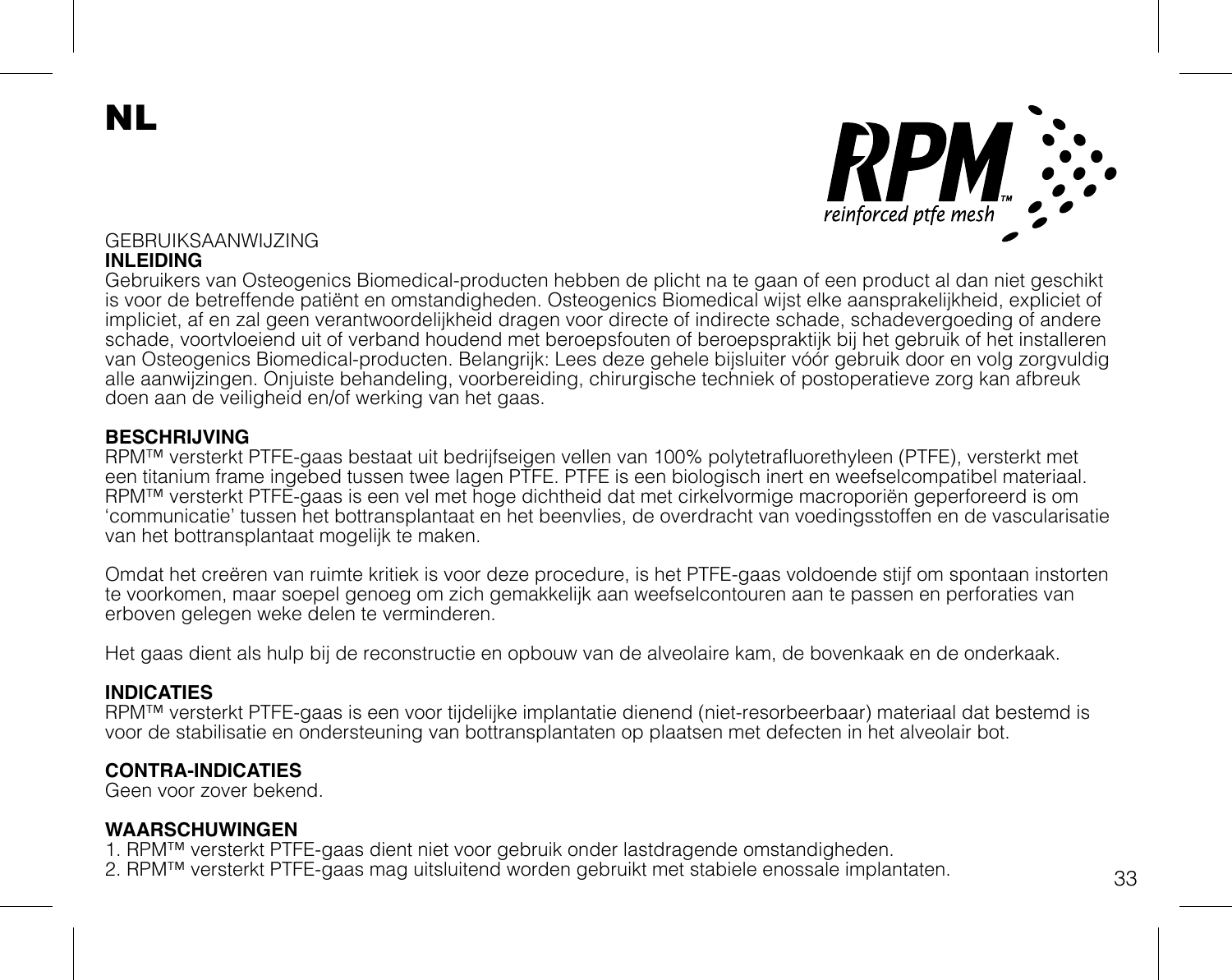### **VOORZORGSMAATREGELEN**

- 1. Krachtens de federale wetgeving in de VS mag dit hulpmiddel uitsluitend aan, door of in opdracht van een bevoegde zorgverlener worden verkocht, gedistribueerd of gebruikt.
- 2. Niet gebruiken als de verpakking vóór gebruik geopend of beschadigd is.
- 3. RPM™ versterkt PTFE-gaas niet opnieuw gebruiken of opnieuw steriliseren. De veiligheid en doeltreffendheid van RPM™ versterkt PTFE-gaas na hergebruik of hersterilisatie zijn niet vastgesteld.
- 4. RPM™ versterkt PTFE-gaas mag niet worden gebruikt bij aanwezigheid van een actieve infectie.
- 5. De veiligheid en doeltreffendheid bij zwangere vrouwen, vrouwen die borstvoeding geven en kinderen zijn niet vastgesteld.

## **ONGEWENSTE REACTIES**

Geen voor zover bekend.

### **INFORMATIE OVER MRI-VEILIGHEID**

Uit niet-klinische tests is gebleken dat het RPM™ versterkt PTFE-gaas MR Conditional (onder bepaalde voorwaarden MR-veilig) is. Een patiënt met dit hulpmiddel kan veilig worden gescand in een MR-systeem dat aan de volgende voorwaarden voldoet:

- statisch magnetisch veld van 1,5 T en 3,0 T
- maximale ruimtelijke gradiënt van 3.000 gauss/cm (30 T/m)
- maximale, voor het MR-systeem gemelde, voor het gehele lichaam gemiddelde specifieke absorptie (SAR) van 2,0 W/kg (normale bedrijfsmodus)

Onder de hierboven gedefinieerde scanvoorwaarden zal het RPM™ versterkt PTFE-gaas naar verwachting een maximale temperatuurstijging van minder dan 2,3 °C teweegbrengen na 15 minuten continu scannen.

Bij niet-klinische tests doet het door het hulpmiddel veroorzaakte beeldartefact zich voor op een afstand van ongeveer 3 mm van het implantaat wanneer het in beeld wordt gebracht met een gradiënt-echopulssequentie en een 3,0T-MRsysteem.

## **INBRENGING VAN HET GAAS**

Open de buitenste schaal van de dubbele blisterverpakking voorzichtig en verwijder de steriele binnenste schaal met het RPM™ versterkt PTFE-gaas op aseptische wijze in het steriele veld. Het steriele PTFE-gaas kan vervolgens van de steriele binnenste schaal worden verwijderd voor gebruik tijdens de chirurgische procedure. Hanteer het gaas uitsluitend met steriele operatiehandschoenen die zijn gewassen in steriel water om de talk te verwijderen, of met een steriele atraumatische tang. Het gaas kan in de gewenste vorm worden geknipt. Titanium kan met een scherpe schaar gemakkelijk worden geknipt. Na het bijknippen mogen er geen scherpe hoeken of ruwe randen zijn. Opmerking: Voor de beste resultaten met getextureerd materiaal plaatst u de kant met kuiltjes omhoog, naar het tandvleesweefsel gericht. Om beter ruimte te kunnen creëren, kan het materiaal desgewenst worden bijgevormd over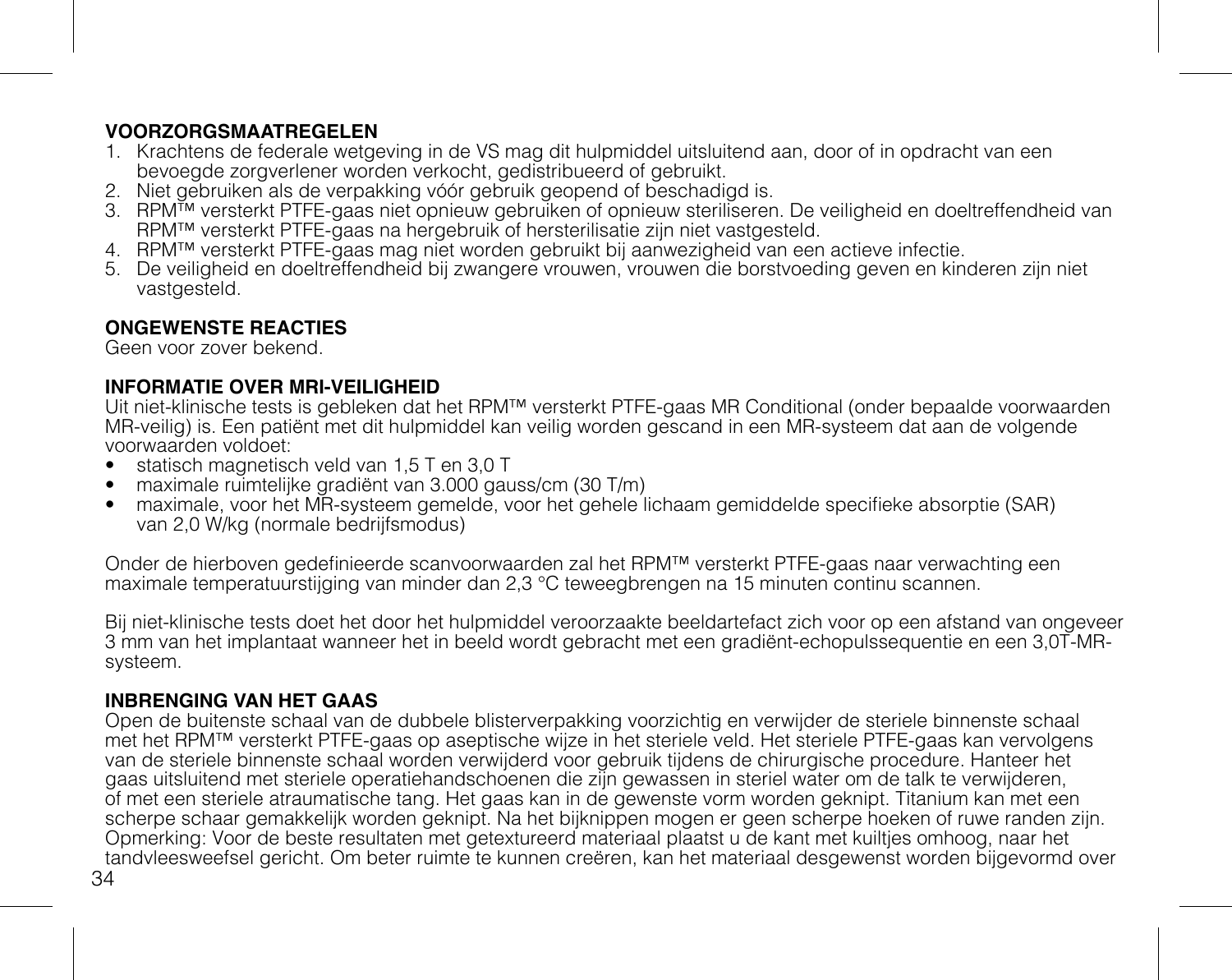de vingertoppen of de handgreep van een steriel instrument om een koepelvorm te creëren. Het gaas dient zodanig te worden bijgeknipt dat het 3–4 mm buiten de randen van het defect uitsteekt om voldoende bescherming te bieden voor het botdefect en de stabiliteit van het gaas te verbeteren. Het gaas dient zodanig te worden bijgeknipt dat het op een afstand van ten minste 1 mm van de naastgelegen, niet-betrokken tanden blijft. Plaats het gaas voorzichtig om delaminatie te voorkomen. Als het gaas dicht bij het titanium frame wordt afgeknipt of als het frame sterk wordt gebogen, neemt het risico op delaminatie toe. Als delen van het gaas tijdens de plaatsing delamineren, mogen deze niet worden gebruikt. In zeldzame gevallen kan het titanium frame het PTFE-materiaal bij het hanteren perforeren. In dat geval mag het gaas niet worden gebruikt

Als extra stabiliteit gewenst is, kan het gaas worden gestabiliseerd met chirurgische schroeven, spijkertjes of hechtingen.

Er moet voldoende van de flap vrij liggen om een spanningsvrije sluiting te verkrijgen. Als er verticale incisies worden gemaakt, dienen deze op voldoende afstand van het gaas te worden gemaakt.

Een dubbelgelaagde wondsluiting met een diepe laag horizontale matrashechtingen, gevolgd door de gebruikelijke wondsluiting met niet-doorlopende hechtingen wordt aanbevolen. Gebruik van een niet-resorbeerbare monofilament hechtdraad wordt door de fabrikant aanbevolen. Een afname in de treksterkte tijdens de aanvankelijke genezingsperiode van 2 weken kan leiden tot voortijdige blootstelling van het gaas.

#### **BLOOTSTELLING VAN HET GAAS**

Als gevolg van de macroporositeit is behoud van de primaire sluiting vereist voor een voorspelbare regeneratie van botweefsel. De fabrikant beveelt aan om, als het gaas voortijdig bloot komt te liggen, de erkende, gepubliceerde protocollen voor de behandeling en preventie van blootstelling van PTFE-membranen te volgen.

### **VERWIJDERING VAN HET GAAS**

Het gaas is niet bedoeld op zijn plaats te blijven als permanent implantaat en moet daarom na de botregeneratieprocedure worden verwijderd. Wanneer verwijdering van het gaas wenselijk is, doet u dit na chirurgische blootlegging door het blootliggende gaas met een tang vast te pakken en voorzichtig van het weefsel te verwijderen. In geval van separatie/delaminatie van de drie gaaslagen tijdens de verwijdering moet worden gezorgd dat alle drie lagen worden verwijderd.

Definitieve botrijping zal pas na 6 tot 12 maanden plaatsvinden. Met deze periode moet rekening worden gehouden bij het plannen van behandelingen in gevallen met zware prothetische belasting van geregenereerd bot.

### **VERKRIJGBAARHEID**

RPM™ versterkt PTFE-gaas wordt steriel geleverd in diverse vormen en maten en is met titanium versterkt.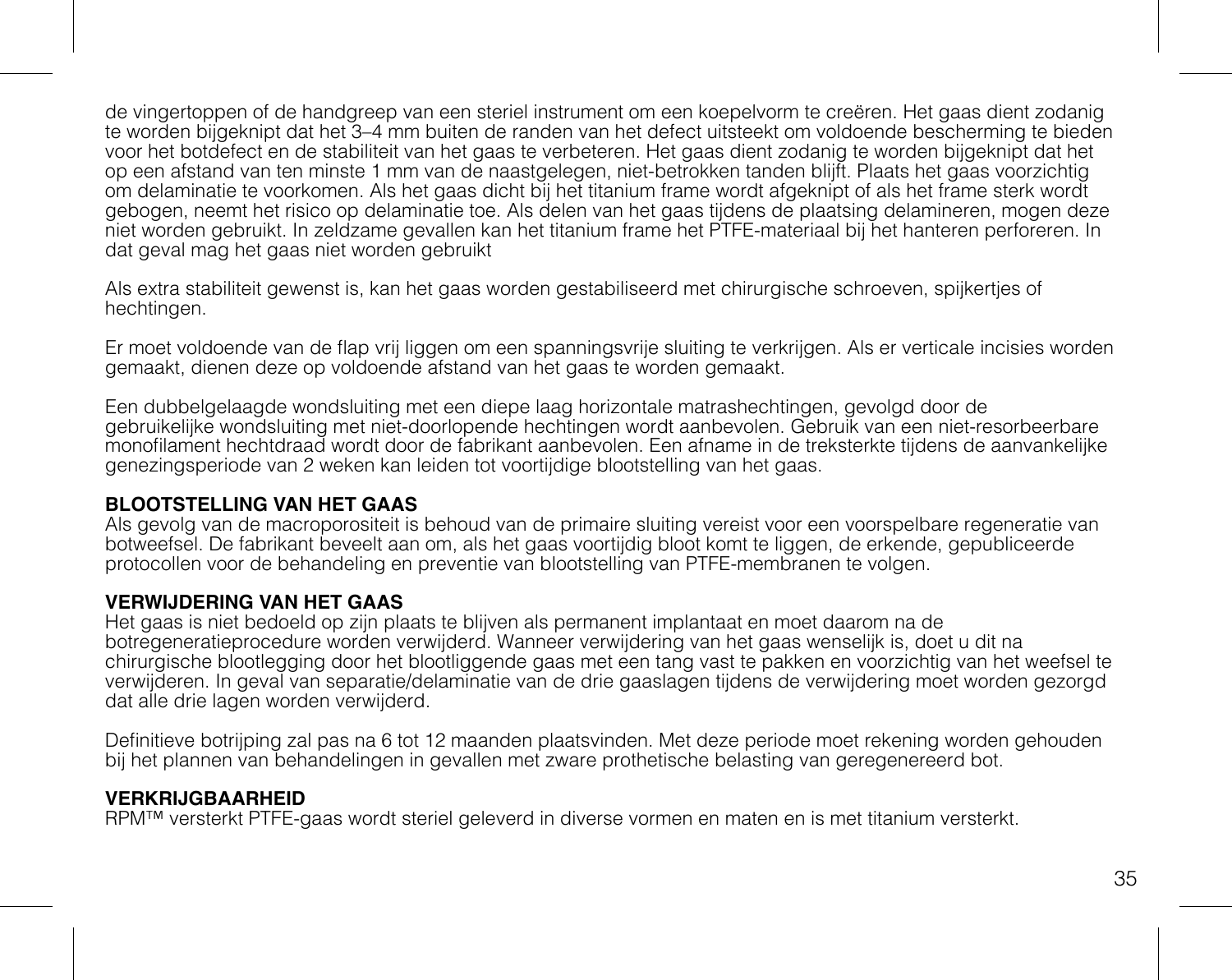## **OP DE ETIKETTERING GEBRUIKTE SYMBOLEN**

Op etiketten op de verpakking kunnen symbolen worden gebruikt om de herkenning te vergemakkelijken.

|                   | Fabrikant                                      |
|-------------------|------------------------------------------------|
|                   | Uiterste gebruiksdatum                         |
|                   | Niet opnieuw gebruiken                         |
|                   | Let op                                         |
|                   | Niet gebruiken als de verpakking beschadigd is |
| <b>STERILE EO</b> | Gesteriliseerd met ethyleenoxide               |
| 15℃∦ 30℃          | Temperatuurlimiet 15-30 °C (59-86 °F)          |
|                   | Niet opnieuw steriliseren                      |
| ΙO                | Partijnummer                                   |
| <b>REF</b>        | Catalogusnummer                                |
| EC                | Gemachtigd vertegenwoordiger in de EU          |
|                   | MR-veilig onder bepaalde voorwaarden           |
|                   | Raadpleeg de gebruiksaanwijzing                |
|                   |                                                |

Osteogenics Biomedical, Inc. 4620 71st Street, Bldg 78-79 Lubbock, TX 79424 USA www.osteogenics.com  $\frac{1}{4620 \times 21}{4820 \times 18 \times 18}$ <br>
Lubbock, TX 79424 USA<br>
Electron Electron Piensesseggenics.com<br>
S WWW.osteogenics.com<br>
B The Netherlands<br>
The Netherlands<br>
The Netherlands<br>
C C 0120

Emergo Europe Prinsessegracht 20 2514 AP The Hague The Netherlands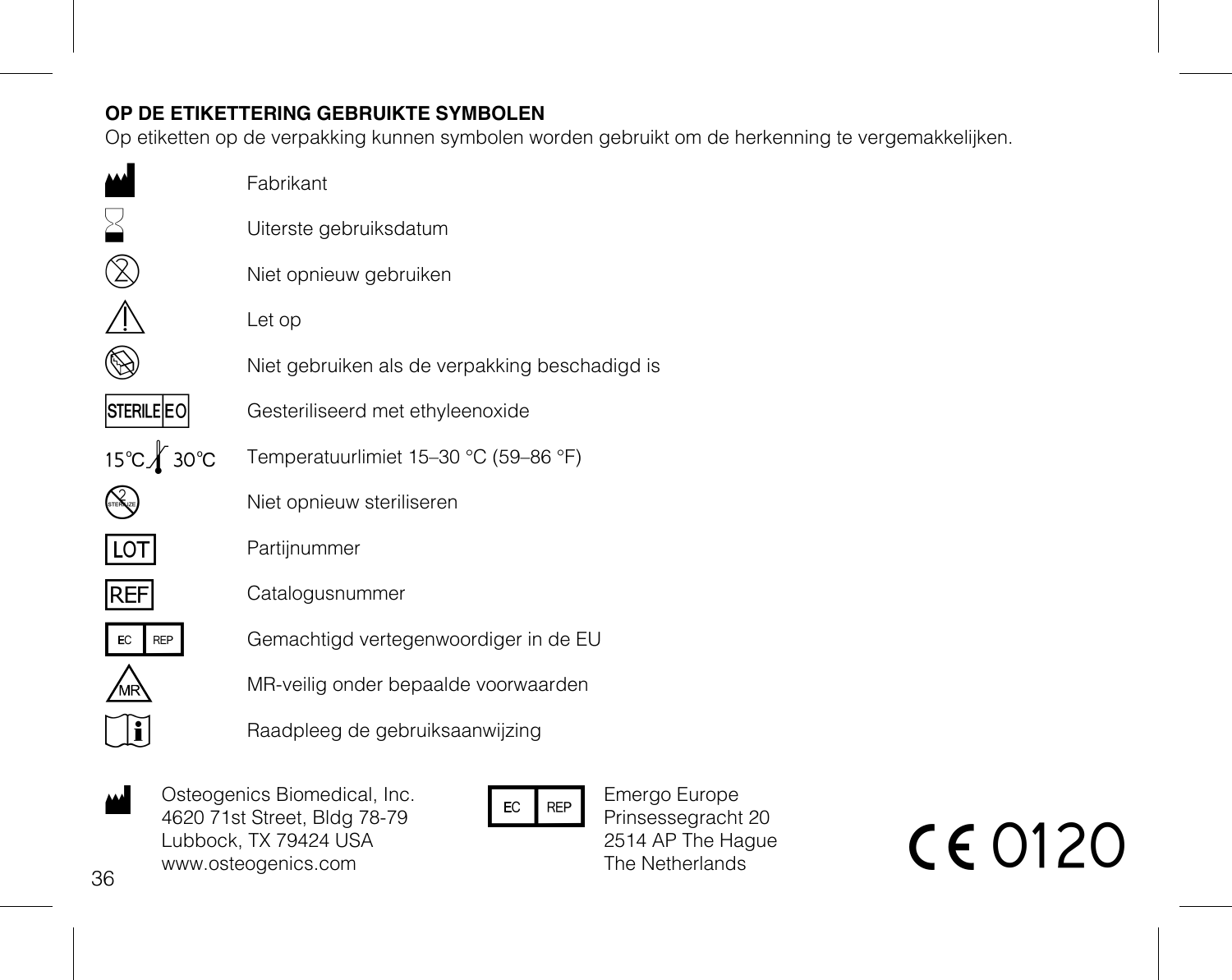CS



### NÁVOD K POUŽITÍ **ÚVOD**

Stanovení vhodnosti nebo nevhodnosti jakéhokoli výrobku pro konkrétního pacienta a konkrétní okolnosti je povinností uživatele výrobků společnosti Osteogenics Biomedical. Společnost Osteogenics Biomedical odmítá jakoukoli odpovědnost, výslovnou či předpokládanou, a neodpovídá za žádné přímé, nepřímé, sankční či jiné škody vzniklé na základě chybného profesionálního úsudku nebo postupu (nebo v souvislosti s nimi) při použití nebo aplikaci výrobků společnosti Osteogenics Biomedical. Důležité: Před použitím si přečtěte celou příbalovou informaci a pečlivě dodržujte všechny pokyny. Nesprávná manipulace, příprava, chirurgická technika nebo pooperační péče mohou negativně ovlivnit bezpečnost a/nebo funkčnost síťky.

### **POPIS**

Vyztužená PTFE síťka RPM™ je vyrobena z vlastnicky chráněného 100% polytetrafluoroethylenového (PTFE) listu vyztuženého titanovým rámem zalitým mezi dvěma vrstvami PTFE. PTFE je biologicky inertní materiál kompatibilní s tkání. Vyztužená PTFE síťka RPM™ je vysokohustotní list perforovaný kruhovými makropóry, které umožňují "komunikaci" mezi kostním štěpem a periostem, přenos živin a vaskularizaci kostního štěpu.

Protože v tomto procesu je klíčové vytvoření prostoru, PTFE síťka je dostatečně tuhá, aby nedošlo k jejímu spontánnímu zhroucení, ale dostatečně pružná, aby se snadno přizpůsobila tvarům tkáně a snížila perforaci překrývající měkké tkáně.

Síťka je určena na pomoc při rekonstrukci a augmentaci alveolárního výběžku, maxily a mandibuly.

#### **INDIKACE**

Vyztužená PTFE síťka RPM™ je dočasně implantovatelný materiál (nevstřebatelný) indikovaný ke stabilizaci a podpoře kostních štěpů v lokalitách alveolárních kostních defektů.

#### **KONTRAINDIKACE**

Nejsou známy.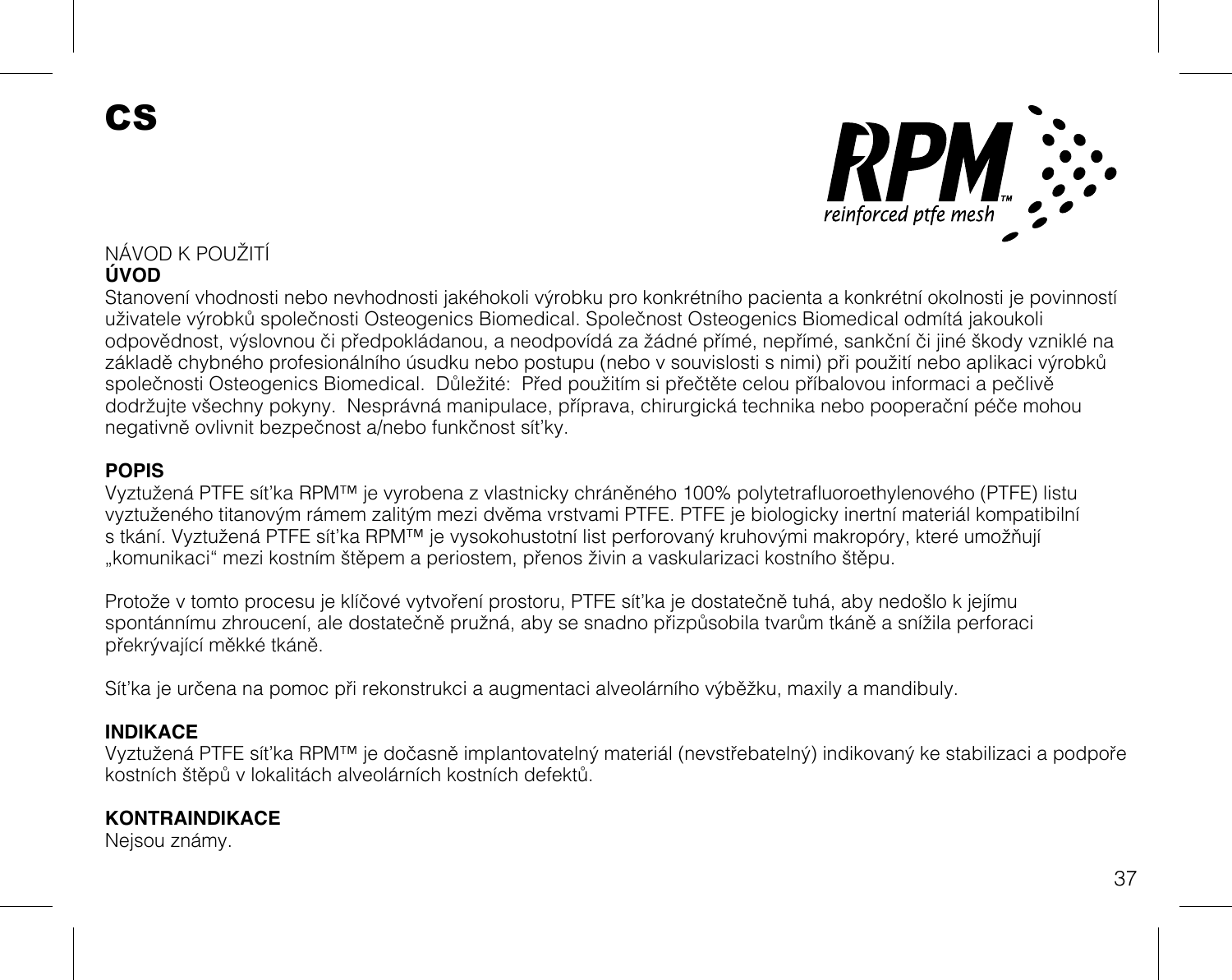## **VAROVÁNÍ**

- 1. Vyztužená PTFE síťka RPM™ není určena k použití v podmínkách vyžadujících nesení zátěže.
- 2. Vyztužená PTFE síťka RPM™ se smí používat pouze se stabilními endoseálními implantáty.

# **BEZPEČNOSTNÍ OPATŘENÍ**

- 1. USA Federální zákony dovolují prodej, distribuci nebo použití tohoto prostředku pouze lékařům nebo na jejich předpis.
- 2. Nepoužívejte, pokud byl obal před použitím otevřen nebo poškozen.
- 3. Vyztuženou PTFE síťku RPM™ nepoužívejte opětovně a neprovádějte její opětovnou sterilizaci. Bezpečnost a účinnost vyztužené PTFE síťky RPM™ po opětovném použití nebo opětovné sterilizaci nebyla stanovena.
- 4. Vyztužená PTFE síťka RPM™ se nesmí používat v přítomnosti aktivní infekce.
- 5. Bezpečnost a účinnost u těhotných žen, kojících žen a dětí nebyla stanovena.

# **NEŽÁDOUCÍ ÚČINKY**

Nejsou známy.

## **INFORMACE O BEZPEČNOSTI PŘI VYŠETŘENÍ MR**

Neklinické testování prokázalo, že vyztužená PTFE síťka RPM™ je podmíněně bezpečná pro MR. Pacient s tímto prostředkem může být bezpečně snímkován systémem MR splňujícím následující podmínky:

- Statické magnetické pole 1,5 T nebo 3,0 T
- Maximální prostorový gradient 3 000 G/cm (30 T/m)
- Maximální MR systémem hlášená specifická míra absorpce (SAR) přepočtená na celé tělo o hodnotě 2 W/kg (normální provozní režim)

Za výše definovaných podmínek snímkování se očekává, že u vyztužené PTFE síťky RPM™ dojde k maximálnímu zvýšení teploty o méně než 2,3 °C za 15 minut nepřetržitého snímkování.

V neklinických testech zasahoval artefakt obrazu způsobený prostředkem přibližně 3 mm od implantátu zobrazeného při použití pulzní sekvence gradient echo a systému MR o síle 3,0 T.

# **APLIKACE SÍŤKY**

38 Opatrně otevřete vnější tácek dvojitého blistru a aseptickou technikou přemístěte sterilní vnitřní tácek obsahující vyztuženou PTFE síťku RPM™ do sterilního pole. Sterilní PTFE síťka může být poté vyjmuta ze sterilního vnitřního tácku pro použití při chirurgickém zákroku. Se síťkou manipulujte pouze ve sterilních chirurgických rukavicích, které byly omyty sterilní vodou, aby z nich byl odstraněn pudr (talek), nebo sterilními atraumatickými kleštěmi. Síťku lze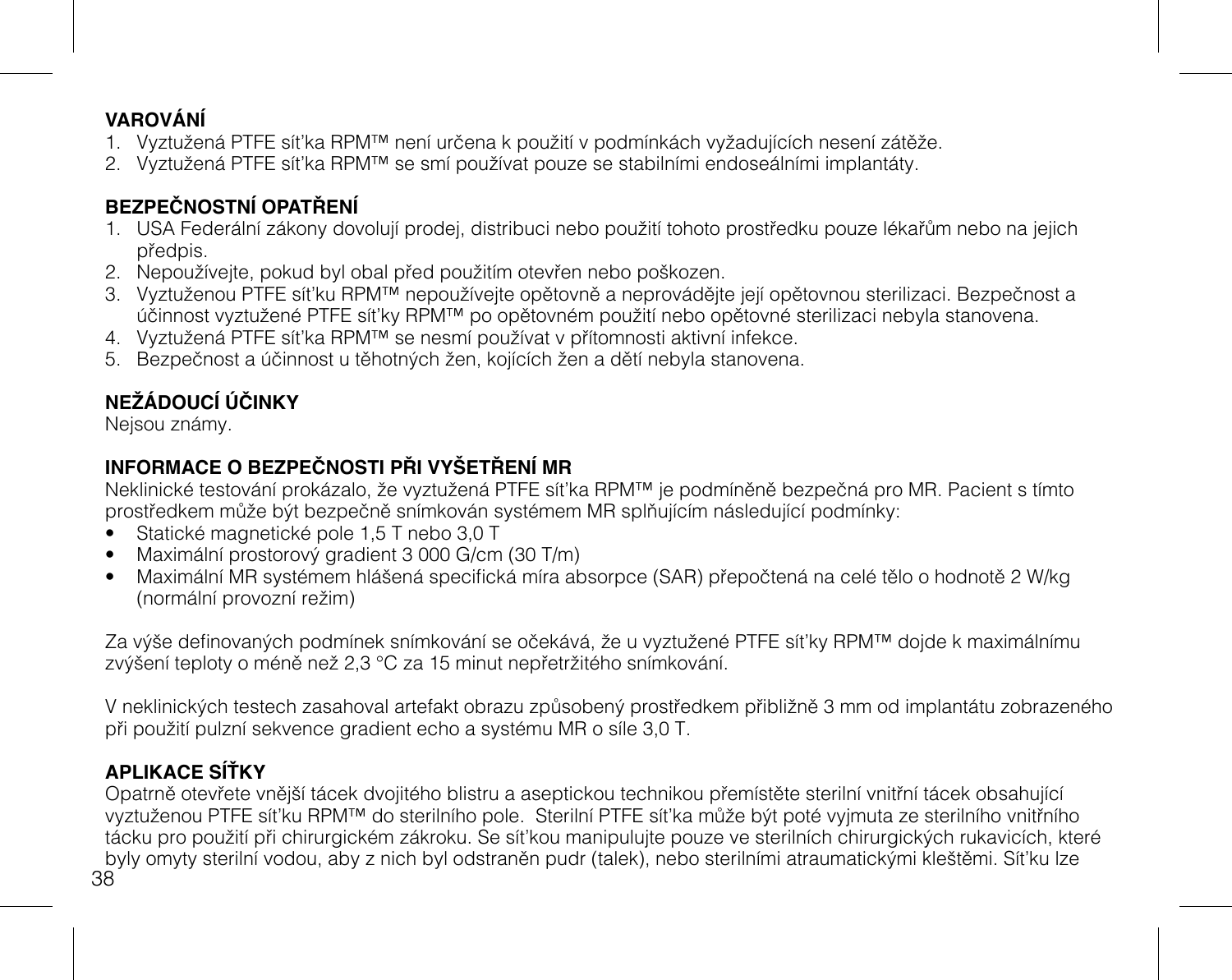stříhat na požadovanou konfiguraci. Titan se snadno stříhá ostrými nůžkami. Po stříhání nesmí zůstat žádné ostré rohy nebo hrany. Poznámka: Pro dosažení nejlepších výsledků s texturovaným materiálem umístěte stranu s důlky nahoru směrem k tkáni dásně. Pro lepší vytvoření prostoru můžete materiál zatočit kolem špičky prstu nebo rukojeti sterilního nástroje, aby vytvořil tvar kopule, pokud je to třeba. Síťku ostřihněte, aby přesahovala asi 3 4 mm za okraje defektu, aby byla zajištěna adekvátní ochrana kostního defektu a zlepšila se stabilita síťky. Síťka se musí ostřihnout, aby byla minimálně 1 mm od přilehlých zubů, které nejsou součástí zákroku. Při umisťování síťky postupujte opatrně, aby nedošlo k delaminaci. Zastřižení síťky v blízkosti titanové kostry nebo nadměrné ohýbání kostry může zvýšit riziko delaminace. Části síťky, u kterých při umisťování došlo k delaminaci, nepoužívejte. Ve vzácných případech může při manipulaci titanová kostra perforovat PTFE materiál. V takovém případě síťku nepoužívejte.

Pokud potřebujete větší stabilitu, můžete síťku stabilizovat chirurgickými svorkami, šrouby nebo stehy.

Dásňový lalok musí být dostatečně uvolněný, aby uzávěr nebyl napnutý. Případné vertikální incize nesmí být provedeny v blízkosti síťky.

Doporučuje se dvouvrstvý uzávěr sestávající z hluboké vrstvy horizontálních matracových stehů následovaný standardním uzávěrem rány s přerušovanými stehy. Výrobce doporučuje použití nevstřebatelného monofilního vlákna. Ztráta pevnosti v tahu v průběhu prvních 2 týdnů hojení může vést k předčasnému obnažení síťky.

## **OBNAŽENÍ SÍŤKY**

Vzhledem k makroporéznosti je pro předvídatelnou regeneraci kosti vyžadováno udržování primárního uzávěru. Pokud dojde k předčasnému obnažení síťky, výrobce doporučuje následující uznávané a publikované protokoly pro léčbu a prevenci obnažení PTFE membrány.

## **VYJMUTÍ SÍŤKY**

Síťka není určena k umístění jako trvalý implantát a proto musí být po dokončení procesu kostní regenerace odstraněna. Až bude potřeba síťku vyjmout, lze to po jejím chirurgickém obnažení provést uchopením kleštěmi a opatrným vytažením z tkáně. Pokud během vyjmutí dojde k oddělení/delaminaci třech vrstev síťky, dbejte, aby byly vyjmuty všechny tři vrstvy.

K dosažení zralosti kosti je potřeba 6 až 12 měsíců. Tento časový rámec je třeba vzít v úvahu při plánování léčby v případech, kdy regenerovaná kost ponese velkou protetickou zátěž.

## **ZPŮSOB DODÁNÍ**

Vyztužená PTFE síťka RPM™ se dodává sterilní v řadě tvarů a velikostí a je vyztužená titanem.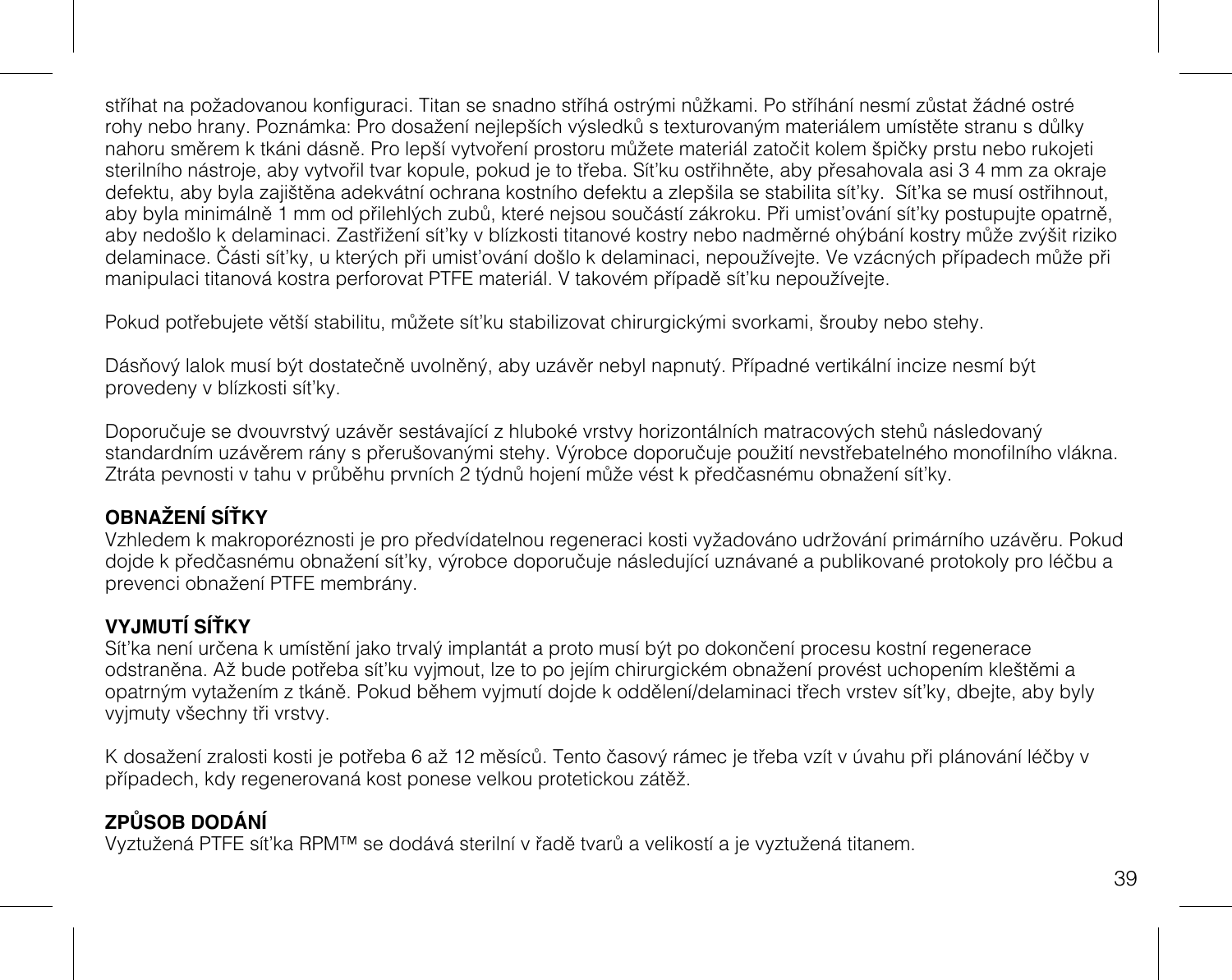# **OZNAČENÍ NA OBALU**

Pro snadnou identifikaci se na označení obalu mohou používat symboly.

|                   | Výrobce                                        |
|-------------------|------------------------------------------------|
|                   | Použít do data                                 |
|                   | Nepoužívat opětovně                            |
|                   | Pozor                                          |
|                   | Nepoužívat, jestliže je balení poškozeno       |
| <b>STERILE EO</b> | Sterilizováno ethylenoxidem                    |
| 15℃∦ 30℃          | Omezení teploty 15 °C - 30 °C (59 °F - 86 °F)  |
|                   | Neprovádět opětovnou sterilizaci               |
| LOT               | Kód dávky                                      |
| <b>REF</b>        | Katalogové číslo                               |
| EC<br><b>REP</b>  | Zplnomocněný zástupce v Evropském společenstvi |
|                   | Podmíněně bezpečný pro MR                      |
|                   | Čtěte návod k použití                          |
|                   |                                                |

Osteogenics Biomedical, Inc. 4620 71st Street, Bldg 78-79 Lubbock, TX 79424 USA www.osteogenics.com  $\frac{1}{4620 \text{ T} \cdot \text{M} \cdot \text{S}}$ <br>
Lubbock, TX 79424 USA<br>
Demonstrated by the REP Energo Europe<br>
Lubbock, TX 79424 USA<br>
WWW.osteogenics.com<br>
Demonstrated by the Netherlands<br>
The Netherlands<br>
The Netherlands<br>
The Netherlands<br>

Emergo Europe Prinsessegracht 20 2514 AP The Hague The Netherlands

 $40$